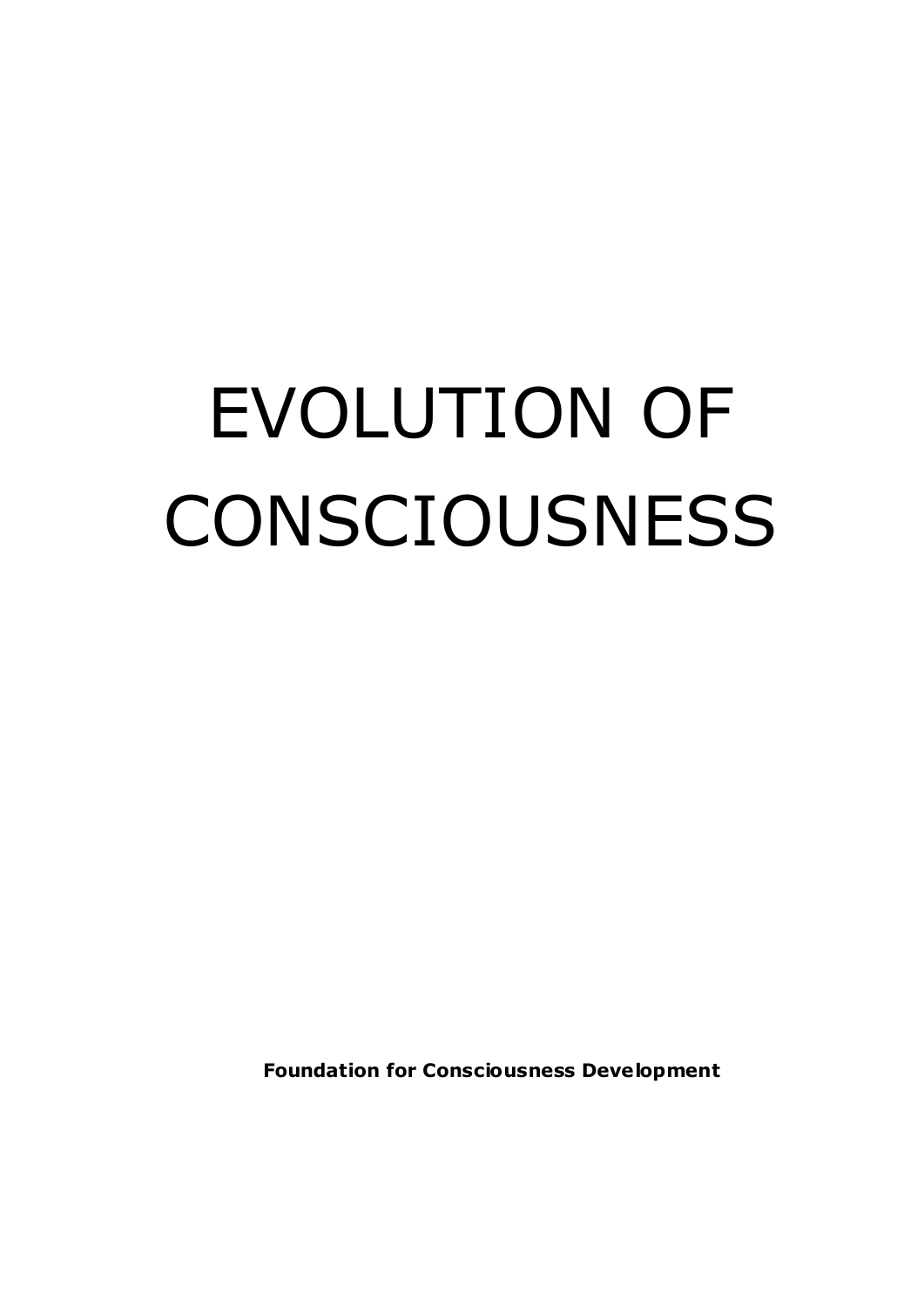# **TABLE OF CONTENTS**

- $\checkmark$  Chapter 1. Human experience in the New Paradigm
- $\checkmark$  Chapter 2. The seven levels of human evolution
- $\checkmark$  Chapter 3. The being and the non-being in Mankind
- $\checkmark$  Conclusions
- $\checkmark$  Training exercises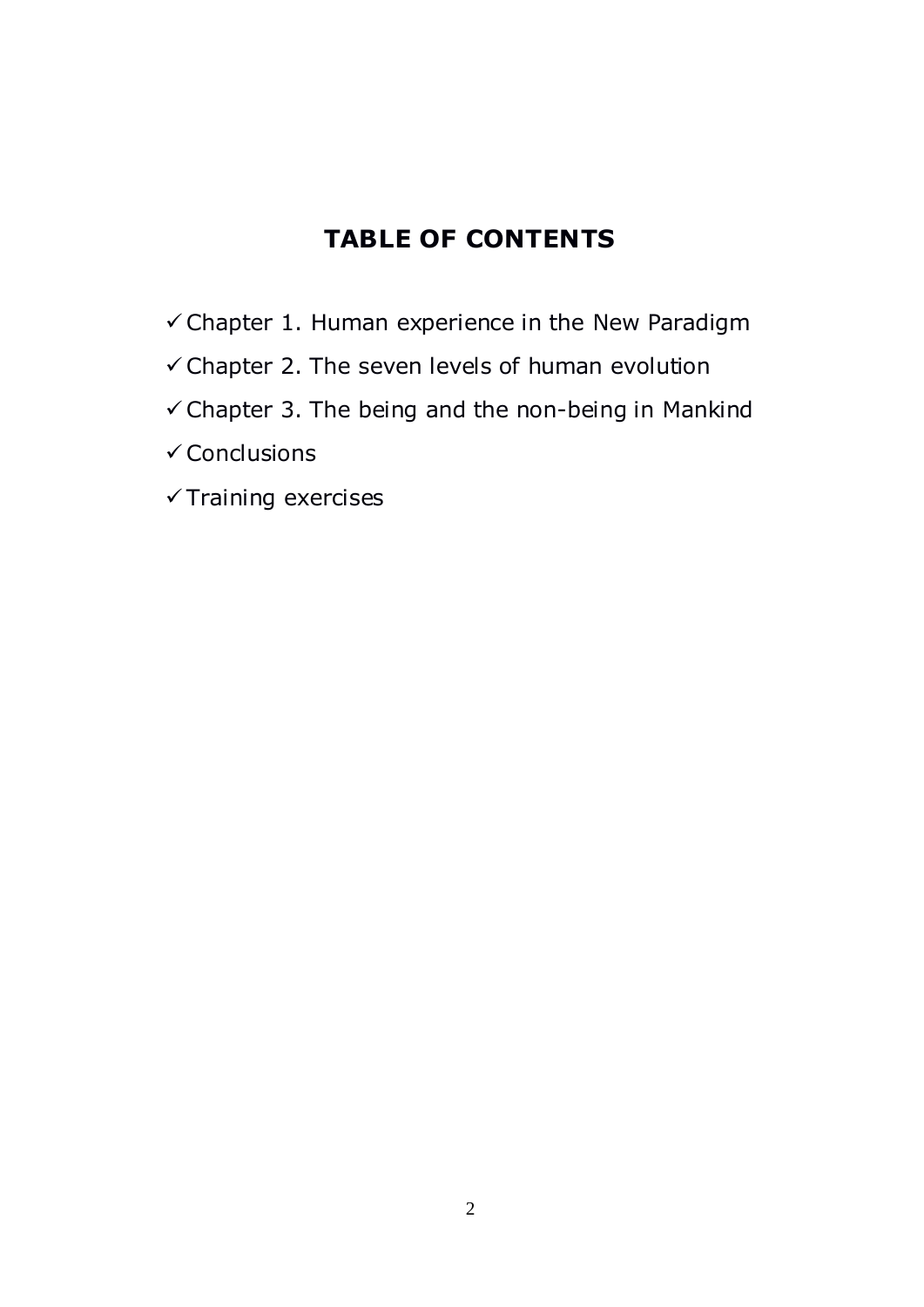## **Chapter 1. Human experience in the New Paradigm**

This theme, which broaches the evolution of consciousness, offers a new way of looking at life, a new paradigm that will let us be happier and understand human beings. You may wonder if you're willing to read it without prejudice. This information might ring a bell or, on the other hand, it might be the first time that you've read something of this sort. If you find it familiar, you should find it easy to delve deeper into the subject; and if you find it amazing and new, we encourage you to find out about something very valuable that will make your life better.

You don't have to agree with everything it says, or believe any of it. Just put this information into practice in your life, see what happens and, in light of the results, decide if it is of any use to you.

The main scientific method for measuring knowledge is through results. If the results inside you are happiness, peace and harmony, you'll find this information to be true; and if the external results, in terms of relationships, health, resources and how you adapt to your environment improve, you will verify that this information is wisdom. Learning becomes understanding only through constant practice and the verification of results, which are what let us gauge whether or not a person knows.

The *purpose of human experience is to evolve*, see how our own consciousness develops and so be filled with wisdom and love. Each and every one of us has come to this world to work on our spiritual development, sharing and participating in experiences with other human beings. Life is actually a process in which the Universe teaches us; the Earth is our "spiritual school" and each life experience can be compared to one academic year.

*Spiritual development* is an internal task, and therefore absolutely individual and personal; nobody can do it for someone else, but nor can we do it without the others. We need to interact and share experiences with other people in order to achieve our own development; in other words, to know ourselves. Sometimes, instead of getting on with our own development, we try to interfere with other people's, and instead of learning from them we try to change them; by doing so, we are distorting the learning process, and end up complicating life even more.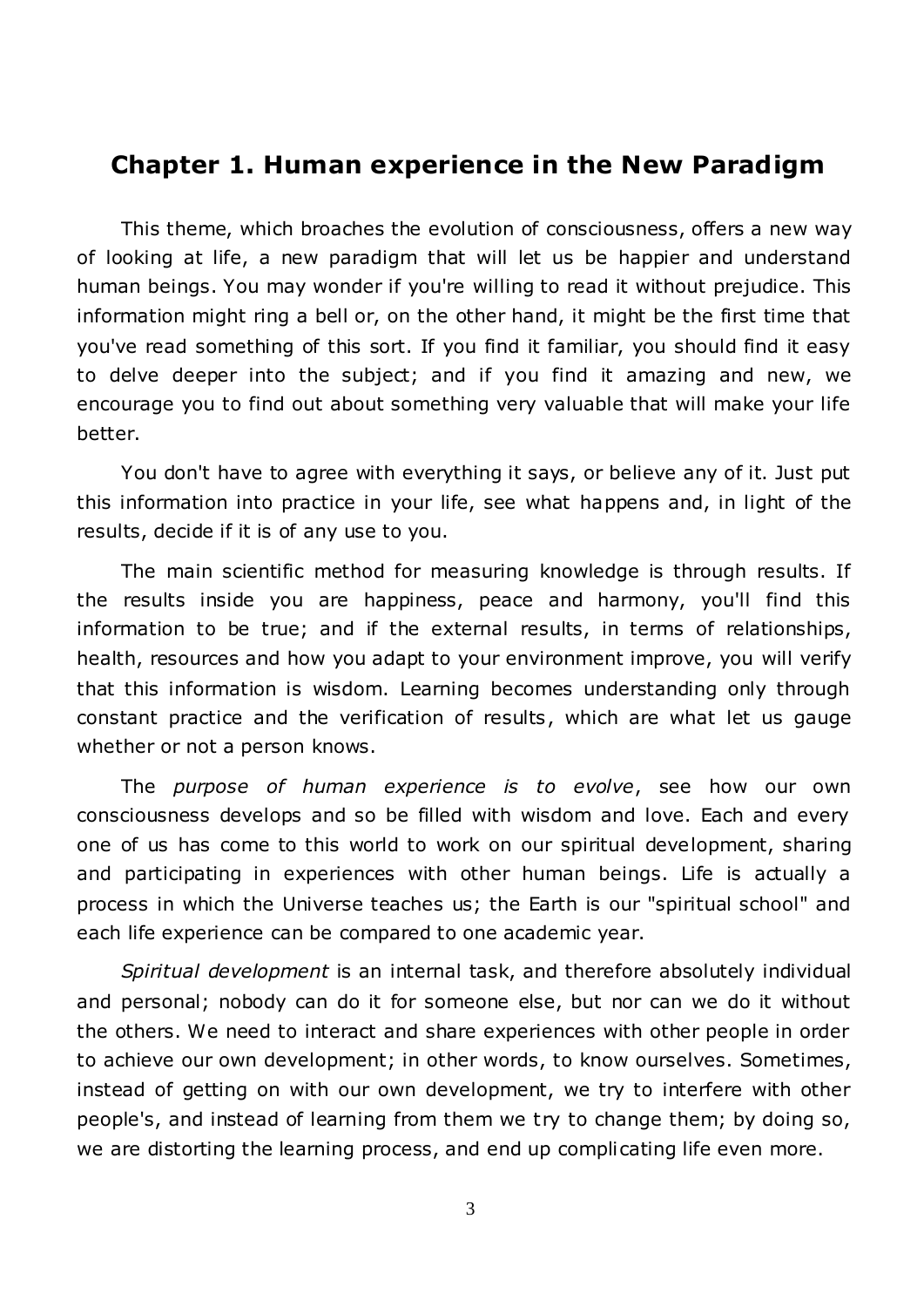If we understand this, we can be efficient by asking ourselves what life wants to teach us in each situation, because each is part of a learning process that turns ignorance into wisdom. At this point, most of us *suffer* from the learning experience, rather than *enjoying it*; yet learning is not synonymous with suffering, but instead means reaching love and happiness.

When you notice that your suffering is disappearing, that your inner peace is becoming invulnerable and that your capacity to create, love and serve is expressed without any condition or restriction, it means that *you are experiencing wisdom*.

Both the human being and everything that happens in the Universe works, originates and is created from a piece of information. And evolving involves acquiring information that you don't have yet. In other words, evolution is developing your consciousness through your personality's experience, and this is what can turn a belief into truth after verifying it, or else discard it if it is found not to be true: This is called *understanding*, and it is what the consciousness assimilates.

That is why the consciousness does not let in beliefs, because it is an archive designed to only assimilate truths that have been verified and experienced within the experience of form. To put it another way, the consciousness is an information file that assimilates the Universe's truths and stores them so that they remain permanent and immortal. The consciousness, therefore, is a timeless and incontaminable file.

Our consciousness can store one trillion times more information than our personality can. Evolution occurs through forms, but it is not the form that evolves, but the consciousness within it. When we have no body (on Earth), there is no evolution, which only occurs when the being is contact with matter. Then the consciousness will keep on evolving.

Apparently, the exterior changes, but it does not: actually it is we who evolve, and change from within. There is a way of living in social structures that are far more harmonious and satisfying than existing structures, and not by changing the current social situation, but by changing on the inside. Insofar as we forge ahead with our spiritual development, each of us is getting ready for another kind of civilization.

4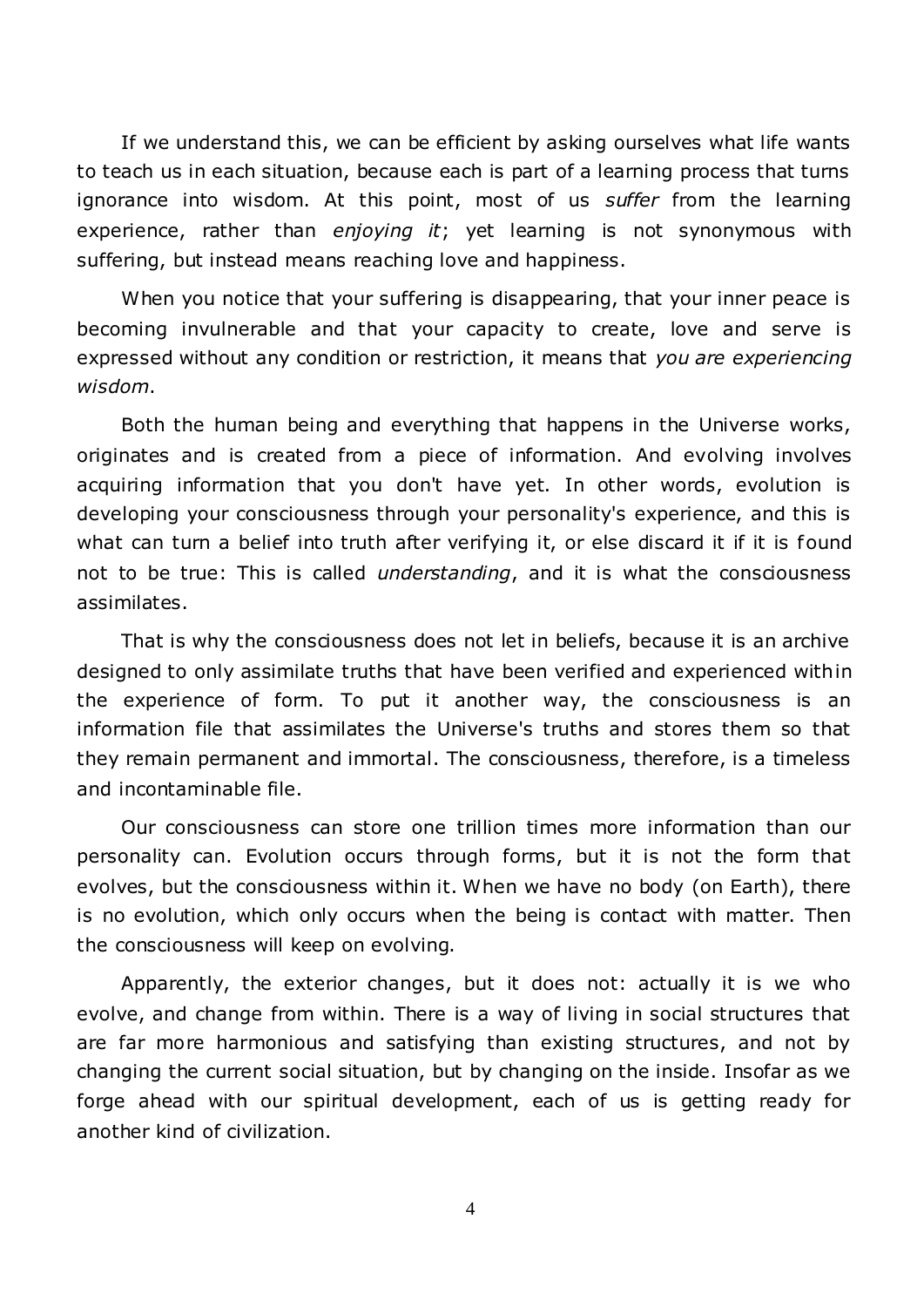*Life is a path*, and at any point in it there are walkers. Being at the starting point or the end depends on oneself, and the further we progress along the path, the more extraordinary things we discover. Thus, the changes happen in the walkers, not in the road.

To be successful in the process of spiritual development we need to gradually balance our energy with wisdom, since without energy it is impossible to handle wisdom. Matter can be turned into energy and vice versa when the wavelengths and vibrational frequencies change.

We have to grow simultaneously in handling energy, because without wisdom we cannot store it; and we lose this through our fears, conflicts and suffering. It is therefore essential to learn to handle energy to the same extent that we develop wisdom.

*Wisdom* is acquired when we face the pedagogical design called *destiny*. Everything that represents some difficulty for us is an opportunity for learning; for the acquisition of wisdom associated with destiny.

Consciousness develops through *cycles of life and death*. The first cycle is the active part of the process, where learning experiences take place, from innocence —lack of information— false information in the mind, when you "think you know" —until we reach wisdom— which is the information from truth or understanding. For its part, the cycle of death represents the passive part of the process, where the developments of consciousness achieved are assessed, the energy is restored, and all the processes for the next cycle of life are renewed.

It is not enough for the mind to read what we have just explained only once. The adult mind, to encode and internalize any information, needs to have it repeated at least thirty times. It is important to bear this in mind, so that readers do not despair if at first they don't understand something or don't agree with the information that is presented here; every change takes time.

We can see the evolution of each individual depending on their inclination or interest in information about spiritual development, since some development is necessary for the information of love to resonate and be of interest.

5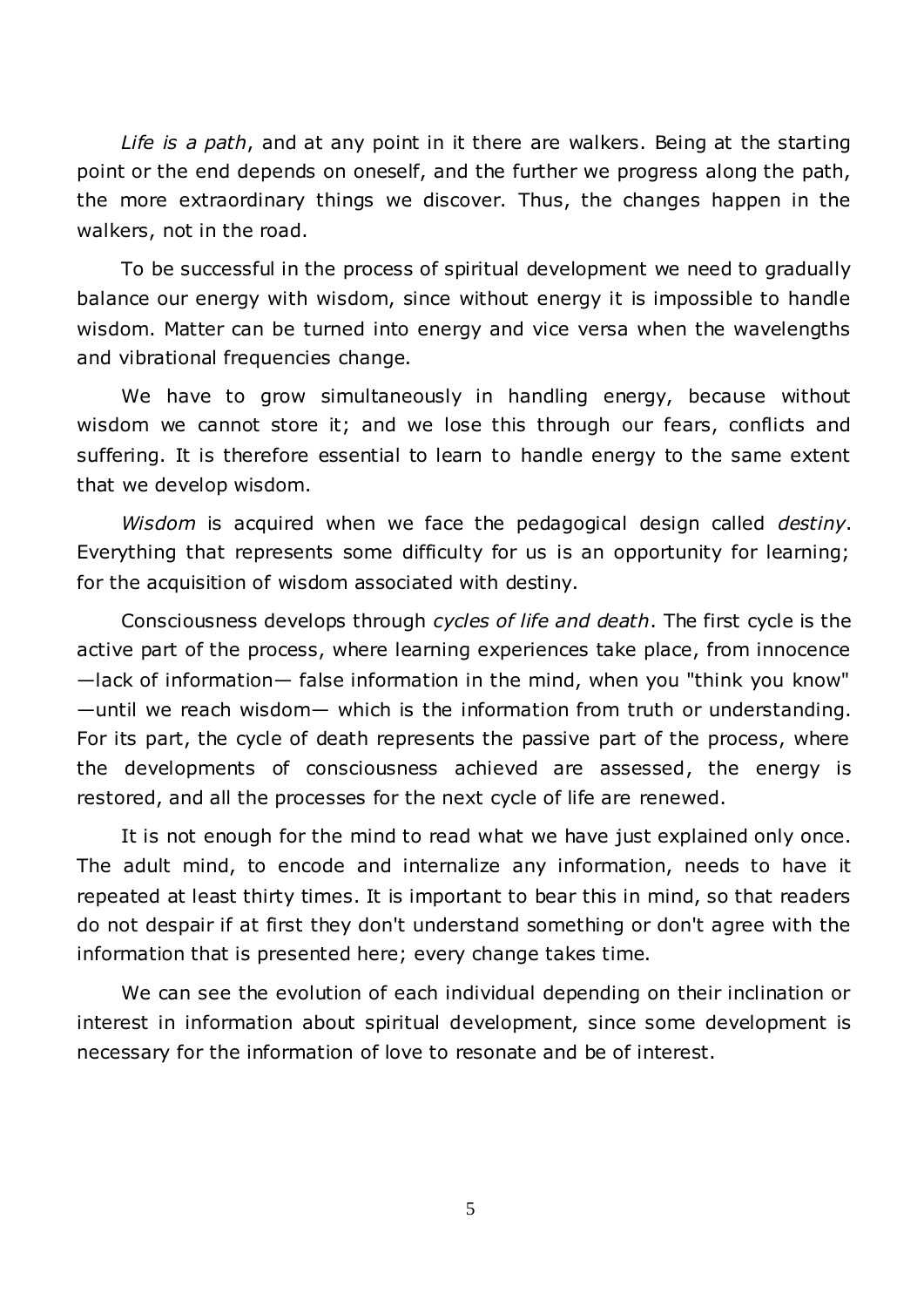## **1.1 Who are we?**

"Are" we a body or do we "have" a body? Actually humans are divine consciousness or souls within a human experience; we are not human beings living through a spiritual experience, but rather divine beings having a human experience. Therefore, we are not a body with a spirit but a spirit using a body, developing an immortal divine essence, a perfect soul created by God.

Consciousness is not human but uses what is human; it is both *daughter and son of God and passes through* the realms of the Universe —animal, vegetable, mineral— with the purpose of taking information from the Absolute which is implicit and imprinted upon each kingdom. But consciousness is not animal, vegetable or mineral, nor is it human but rather a divine spark using bodies within which it immerses itself to extract information.

God is in all forms, without being any of them. It is not a person but an absolute spiritual essence —not physical— from an extremely high dimension which we call *ground zero*, that is, without time or space. There is no need to ask "*who* is God?" but "*what* is God?" We can call him different things: using a technical term, we could call him the *absolute file of the Universe,* the absolute information. What information is there in that file? What is necessary for creation, to manage it, to teach it; for the process of administration and of creation, besides the personal process for each of the children of God who are of the very essence of being ("I am"), which is in each of us and in all beings in the world. Ultimately, God is the original *essence of everything that exists and takes place* in the Universe.

Consciousness is never human, rather it assimilates human experience from personality —but it is the son/daughter of God and will never cease to be so. Consciousness —or the soul— has to live through the human experience, inevitably, to build its own evolution.

Let's take an example to better understand the term consciousness and what we human beings are:

*"Consciousness comes into the world to live through a human experience. When it arrives, it buys a car and hires a driver. The car is the body and the driver is the personality; the belief system; the ego.*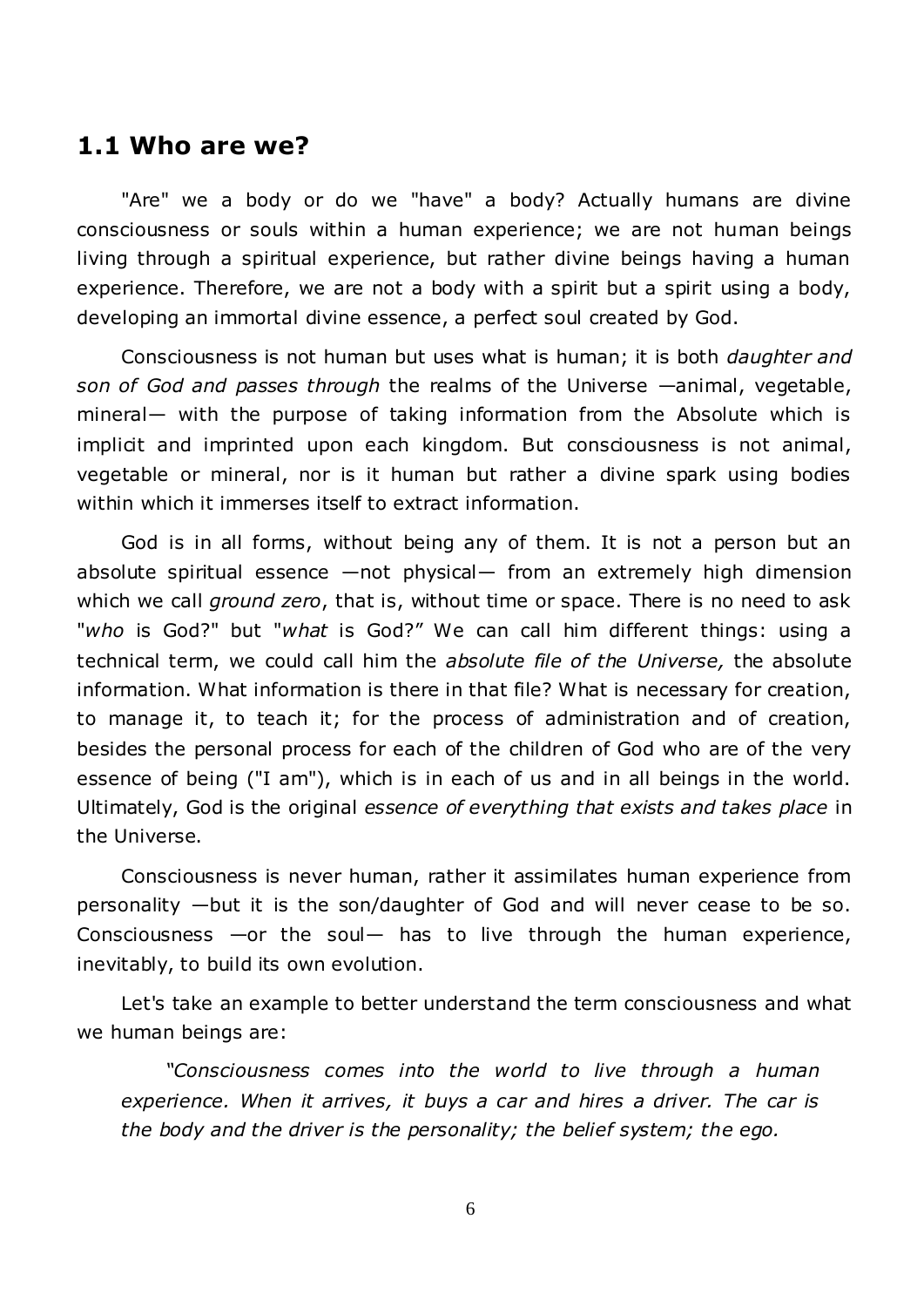*Consciousness says to the driver: "Take this notebook —which is the empty mind— and walk along this path; I need you to take me from this point to this other one —that will be the passage of life— and in this book note down everything you learn on the way. While you're doing so, I'm going to take a nap." Consciousness then goes into the back seat and sleeps peacefully. The passenger only wakes up when the journey ends what we call "death"— and takes the notebook, dismisses the driver that's to say, the personality is dissolved— and returns the vehicle: the*  body. The consciousness is only left with the understanding, which the *driver learned the way with. In the next human experience, it will hire another driver and another vehicle, until it completes all truths.*

*The driver, after having travelled a good part of the way and having struggled, insulted and suffered as the road presents difficulties, as other drivers cross his path —or because the engine broke down and had to be repaired— or, in short, due to any problem that arises, gets out the notebook and writes, for example: "X miles along the road, I understood something I hadn't understood until then: that my suffering due to the road is useless because the only thing that resolved these situations was what I did to keep on going; therefore, instead of suffering, I could have acted in total inner peace."*

## **1.2 What files do human beings possess?**

To better understand the purpose of human experience, we need to know how human beings are formed. For the purposes of this discussion, we are going to consider the terms "archive", "body", "field" or "file" to be synonymous (see Glossary).

The human Self or Being is made up of several files that vibrate at different frequencies and have different dimensions:

- **1.** A **physical body** or genetic archive, which is a perfect creation of God, however it breaks down. The Teachers, or Masters, call the body the "experiential vehide" or "biological entity".
- **2.** A **mental field,** which is the perfect laboratory where the information is processed, and it is also termed the *temporary personality archive*. It is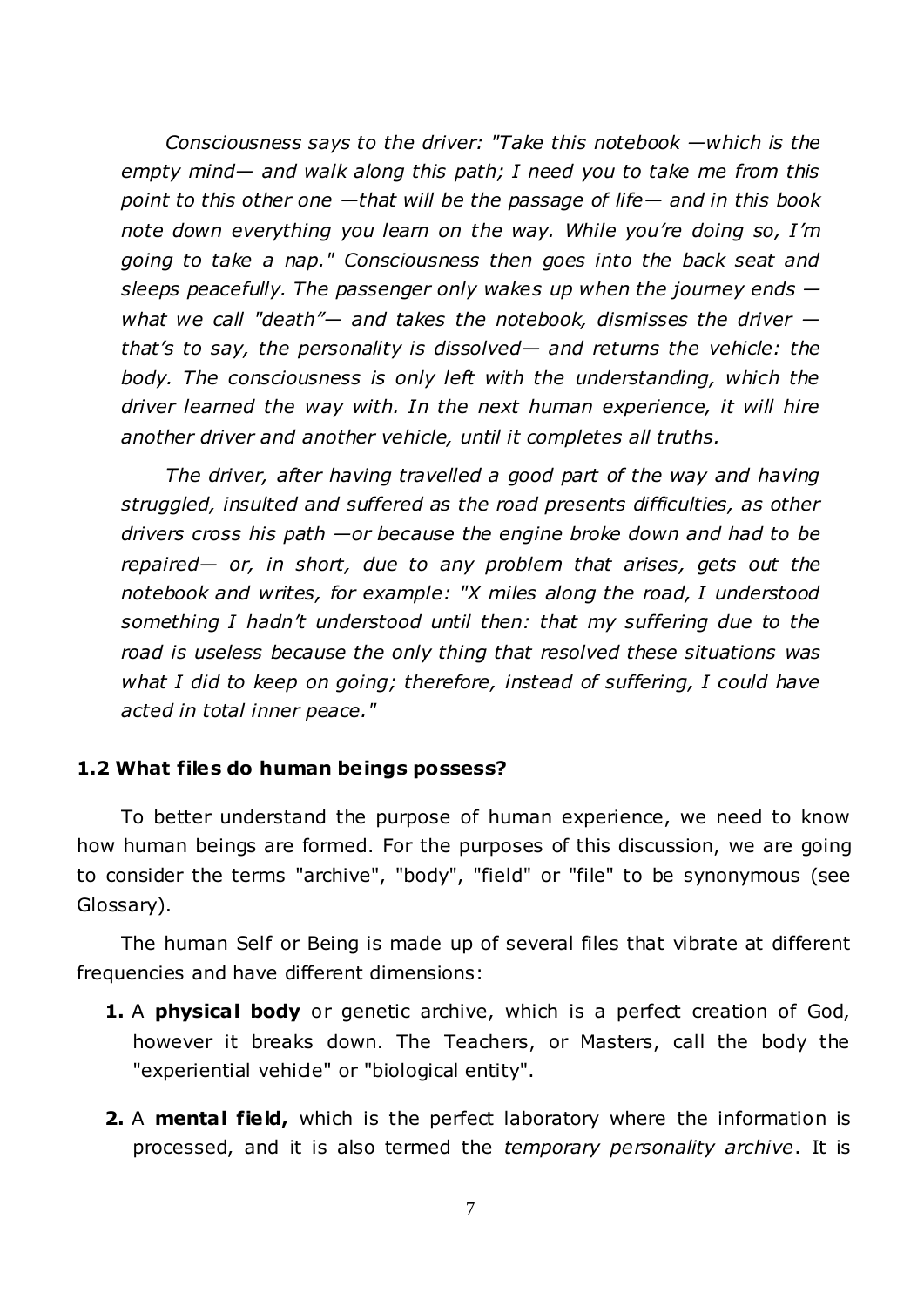what enables us to experience life. This field has three levels of information:

- a. The *unconscious* part, where our defense system is.
- b. The *conscious* part where our belief system is, also called ego or personality.
- c. The *spiritual* or *understanding* part, which is the result of the verification of the information through experience, applying knowledge. Likewise, this can be called temporary consciousness.
- **3.** A divine **spiritual field** that is gradually filled with the right information, which is processed in the mind after our experiences; this archive is the *permanent consciousness archive*. We can also call this the "Christ-like Being" archive or the "inner child".

The body only supports the mind physically: that is its purpose. And it makes experience possible with three-dimensional worlds, although the mind is not three-dimensional. But who does the work, who conducts the whole process? It is the mind, the mental field; in it experiences are had; the Laws are discovered; understanding is built, from it love or ignorance is expressed, depending on what it contains; and, of course, in the mind all the conflicts and human problems originate, as well as their solutions. Everything that happens, then, is within our mental field.

The day that consciousness awakens, we no longer need body or mind, because it will take over everything. And this can occur at any time, in any shape or form, in any body, place and circumstance, because *consciousness is absolutely divine and immortal*.

While this is happening, let us enjoy what is happening in our mind, directing it voluntarily. This wonderful instrument, transmitter and receiver of thought waves, is much more powerful and surprising than we suppose.

Consciousness is, therefore, the archive which collects the truth we discovered throughout our entire evolutionary experience.

*Everything that happens is perfect and necessary.*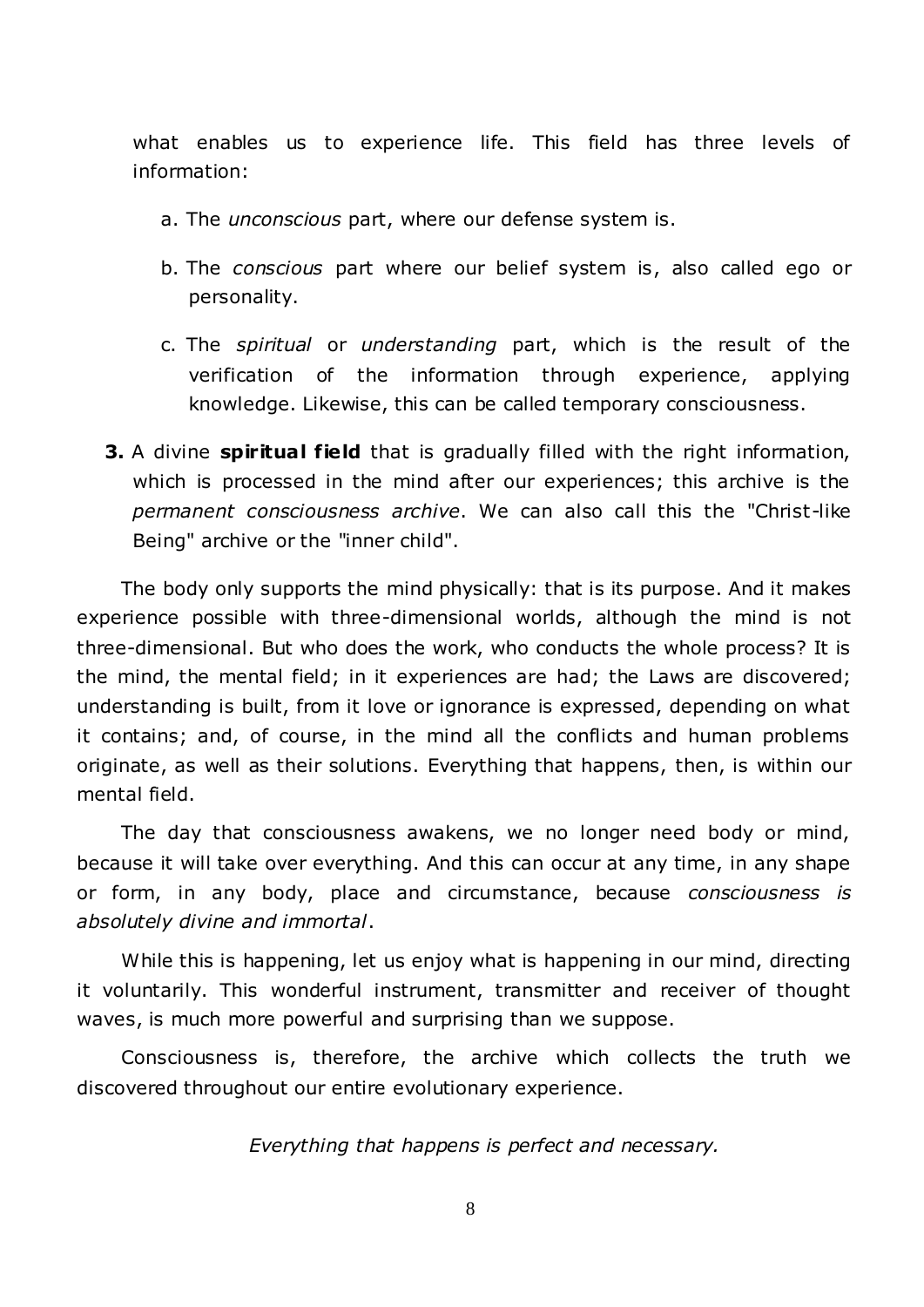To lay the foundations of a new civilization with a higher level of satisfaction for everyone, we must begin by attuning ourselves. Doing this inevitably entails studying the Universal Laws and applying the principles that lead to wisdom; taking into account, moreover, that only through constant practice and discarding theories and concepts that prove to be wrong, will we truly reach wisdom. This way we can develop peace and harmony directly on the ground, with the teaching of daily life, as this is the best school and nature is the best teacher.

To become efficient we only have to stop confronting the perfect order of the Universe. Mental inefficiency is necessary in order to discover, through saturation, that the Laws of the Universe exist. When we have suffered enough, we are ready to understand these Laws. To stop the external contest, first the internal contest must end, and for this to happen, we must accept that everything that exists and happens is perfect and necessary because it has a purpose of love. In short, the study and understanding of why things happen and exist can lead us to the recognition of Laws that create a better future for all mankind.

#### **1.3 The seven Laws of the Universe**

There are *seven Universal Laws* that govern all the processes of creation, management and evolution of the Universe. Of the seven, four are fundamental: they govern and control all the processes of development and evolution of consciousness within the human species, anywhere in the Universe. These four Laws constitute the lower triangle, and the Law of Evolution is the superior Law which governs the lower triangle also called "triangle of hell", which constitutes the lower part of the Universal Laws.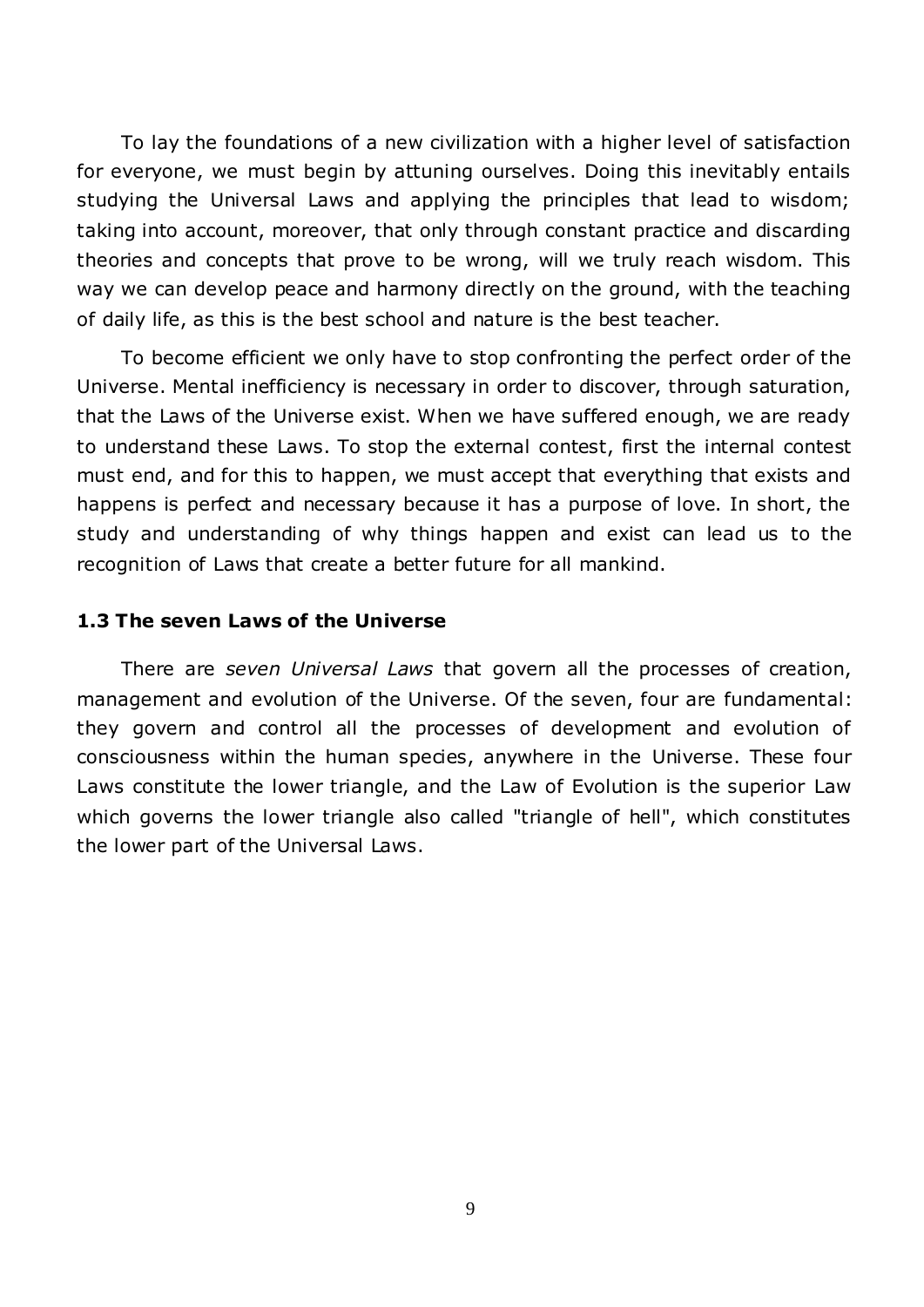| <b>LAW</b>    | <b>POSTULATES</b>                                                                                                                                                                                                                                                                                                                                                                                                                                              | <b>EFFECTS OF</b><br><b>VIOLATING THE</b><br><b>LAW</b>                                                                                                                                                                                           |
|---------------|----------------------------------------------------------------------------------------------------------------------------------------------------------------------------------------------------------------------------------------------------------------------------------------------------------------------------------------------------------------------------------------------------------------------------------------------------------------|---------------------------------------------------------------------------------------------------------------------------------------------------------------------------------------------------------------------------------------------------|
| <b>NATURE</b> | 1. All things that are<br>complementary attract each<br>other.<br>2. Every living being requires<br>the specific food for its<br>species.<br>3. Every manifestation of<br>nature requires favorable<br>conditions.<br>4. Every living being has an<br>instinctive sense of the Law.<br>5. All cycles of nature have<br>specific functions.<br>6. Every violation of the Law<br>produces serious<br>consequences.<br>7. Every living being has its<br>function. | Physical ailments:<br>undernourishment,<br>illness, vices,<br>degeneration, misery,<br>hunger, physical and<br>mental defects,<br>physical<br>malformations,<br>ecological imbalance,<br>erosion, plagues,<br>shortening of longevity<br>$\cdots$ |

# *Table 1. The four specific Laws which govern the human experience*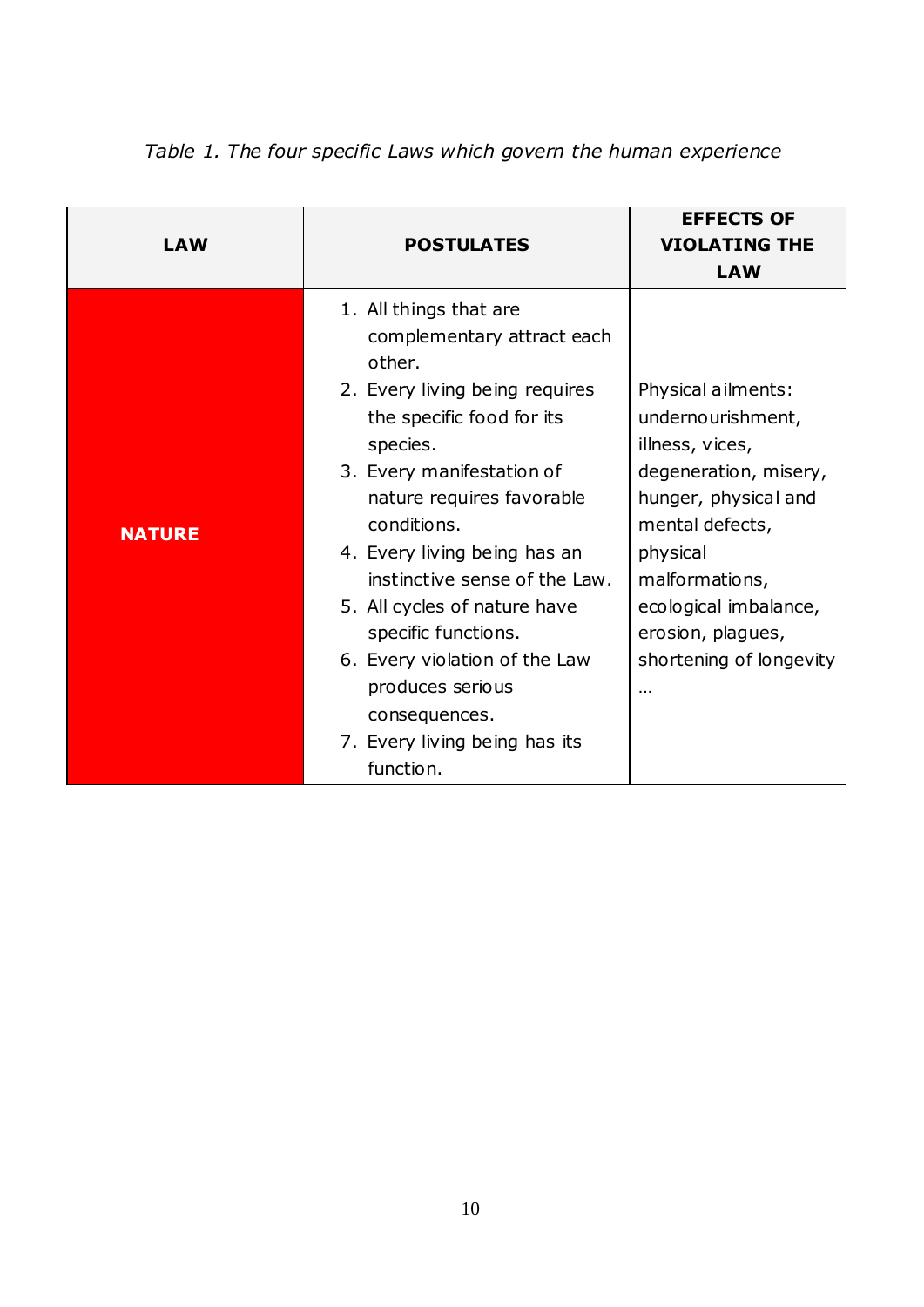|                |                                                              | <b>EFFECTS OF</b>                                             |  |
|----------------|--------------------------------------------------------------|---------------------------------------------------------------|--|
| <b>LAW</b>     | <b>POSTULATES</b>                                            | <b>VIOLATING THE</b>                                          |  |
|                |                                                              | <b>LAW</b>                                                    |  |
|                | 1. Everything that is sent out<br>acts, reacts and returns.  |                                                               |  |
|                | 2. Everything that is attacked<br>defends itself.            | Psychological ailments<br>and relationship                    |  |
|                | 3. Everything that pleases is<br>accepted.                   | problems: distrust,<br>fear, estrangement,<br>isolation,      |  |
| <b>HARMONY</b> | 4. Only love can transform<br>beasts into persons.           | individualism,<br>loneliness, sadness,                        |  |
|                | 5. Only understanding avoids<br>destruction.                 | depression, fights,<br>shyness, lack of                       |  |
|                | 6. We must control situations,<br>not be controlled by them. | communication,<br>disunity, boundaries,<br>traumas, complexes |  |
|                | 7. The best teacher is learning<br>by example.               |                                                               |  |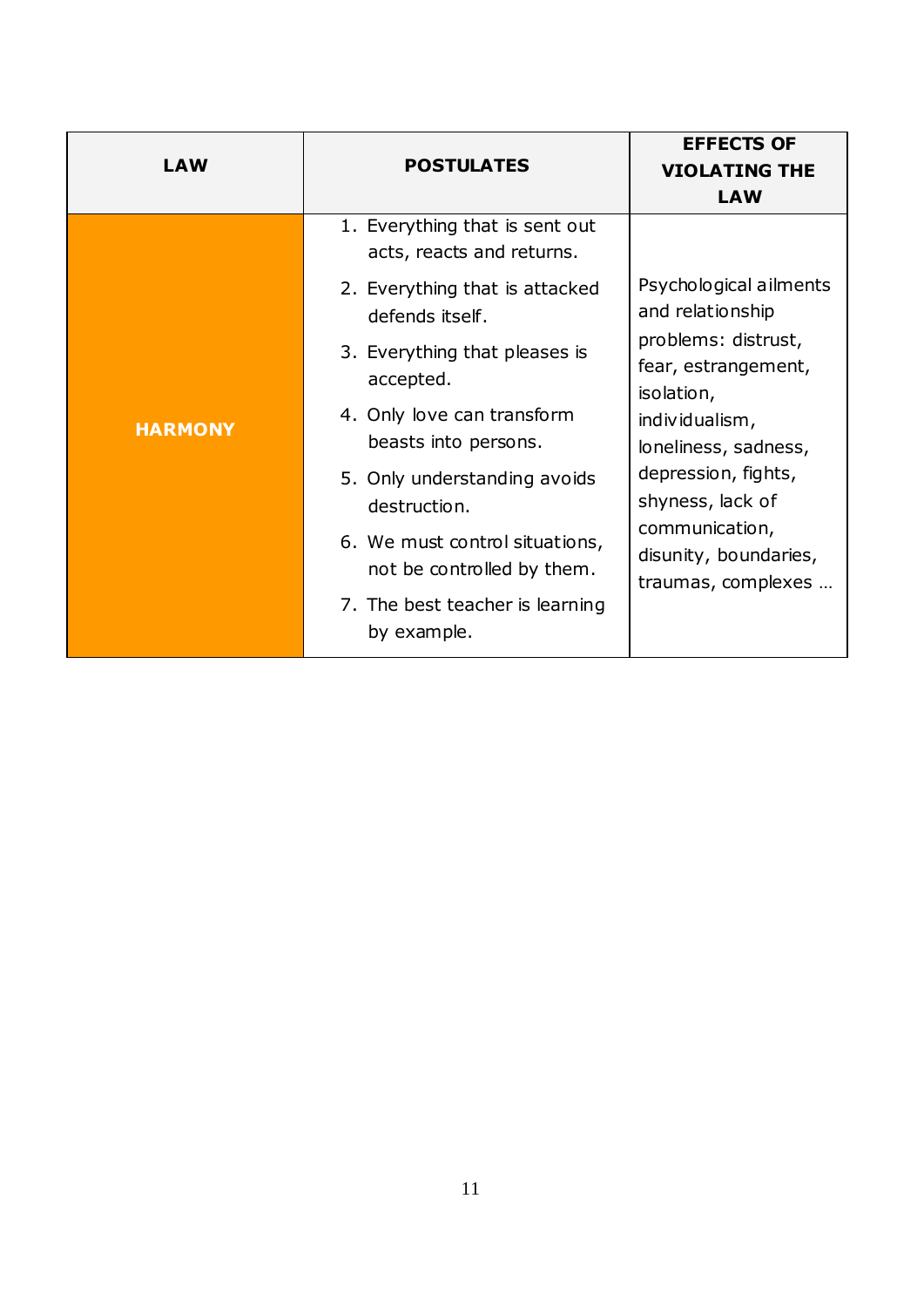|                       |                                                                                                                                                                                                                                                                                                                                                                            | <b>EFFECTS OF</b>                                                                                                                                                                                                                                                                    |  |
|-----------------------|----------------------------------------------------------------------------------------------------------------------------------------------------------------------------------------------------------------------------------------------------------------------------------------------------------------------------------------------------------------------------|--------------------------------------------------------------------------------------------------------------------------------------------------------------------------------------------------------------------------------------------------------------------------------------|--|
| <b>LAW</b>            | <b>POSTULATES</b>                                                                                                                                                                                                                                                                                                                                                          | <b>VIOLATING THE</b>                                                                                                                                                                                                                                                                 |  |
|                       |                                                                                                                                                                                                                                                                                                                                                                            | <b>LAW</b>                                                                                                                                                                                                                                                                           |  |
| <b>CORRESPONDENCE</b> | 1. Every situation is a learning<br>experience.<br>2. Every circumstance is<br>generated by oneself.<br>3. All events happen to whom<br>they are meant to happen.<br>4. We are always exactly where<br>we are meant to be.<br>5. We come to life with what we<br>need to live it.<br>6. Only what needs to happen,<br>happens.<br>7. We only give or have what<br>we need. | Upsets in the individual<br>environment: mental<br>blocks, dissatisfaction,<br>difficulty in achieving<br>success in what we do,<br>wearisome battles<br>against the<br>circumstances of life,<br>inability to accept<br>one's life, fears,<br>anxiousness, constant<br>frustrations |  |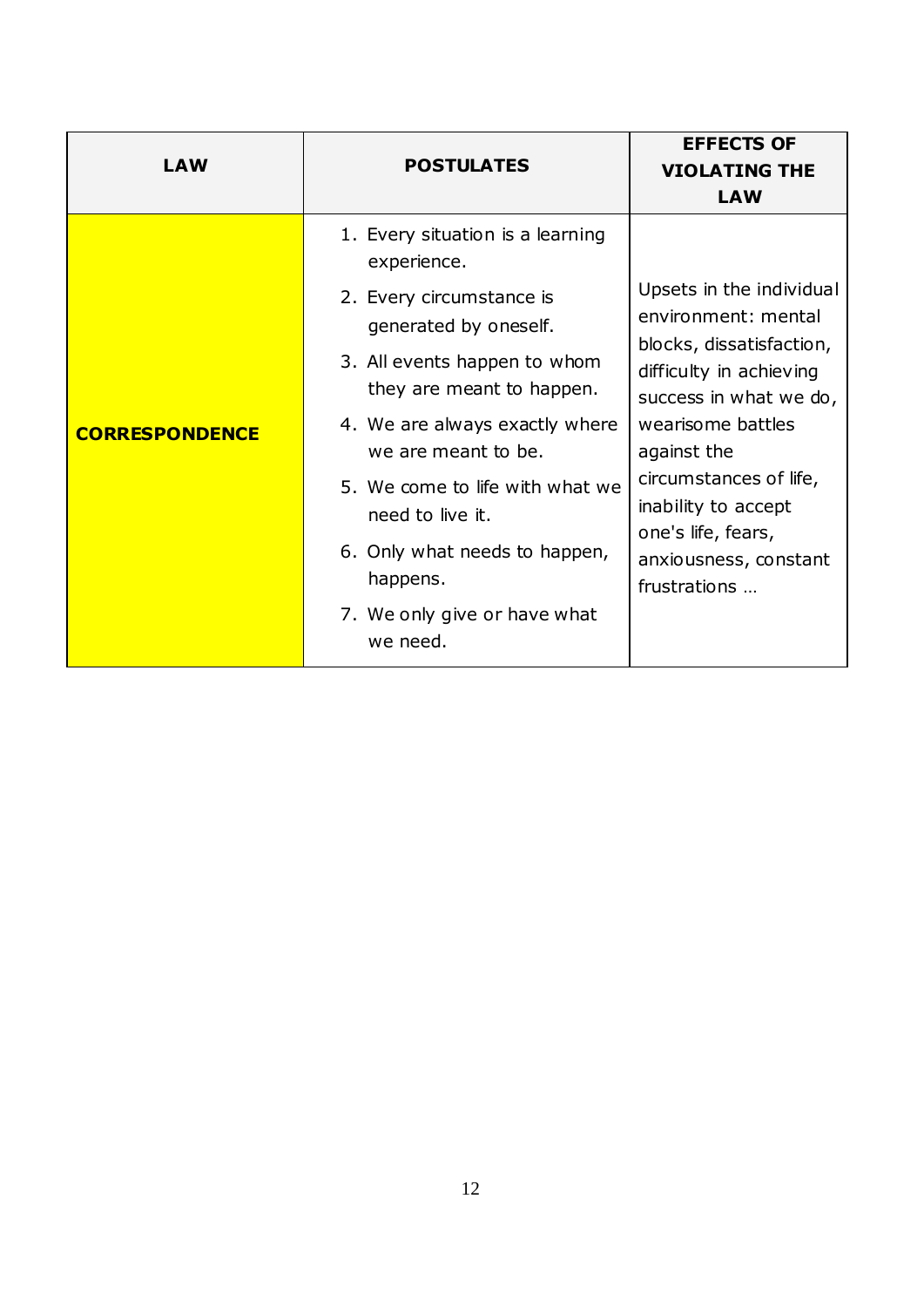| <b>LAW</b>       | <b>POSTULATES</b>                                                               | <b>EFFECTS OF</b><br><b>VIOLATING THE</b><br><b>LAW</b>                  |
|------------------|---------------------------------------------------------------------------------|--------------------------------------------------------------------------|
|                  | 1. Experience alone opens the<br>way for understanding the<br>truth.            |                                                                          |
|                  | 2. Only opposites lead to the<br>development of<br>consciousness.               | Social upsets:                                                           |
|                  | 3. We only move up a level<br>through the appropriate<br>transformation.        | rebellion, anarchy or<br>self-destruction, when<br>limits are imposed on |
| <b>EVOLUTION</b> | 4. We are only the result of<br>ourselves.                                      | the experiences to be<br>lived; wars, strikes,<br>violence, revolutions, |
|                  | 5. We only argue with<br>situations that we have not<br>understood.             | delinquency, hate,<br>conflicts, when human<br>concepts are imposed.     |
|                  | 6. The need for understanding<br>alone is the reason for<br>physical existence. |                                                                          |
|                  | 7. We can only recognize<br>balance from imbalance.                             |                                                                          |

The Universal Laws shoud not be confused with human laws or rules. The Universal Laws are immutable and non-repealable, their origin lies in the wisdom of the Absolute or Divinity and therefore they are absolute. They cannot be amended or negotiated, and disobeying them brings a negative outcome —in the sense of unpleasant—, and also a positive outcome —in the sense of it being a learning experience-. That is why we say that in fact human beings do not dictate laws, but rules; and we call them "human laws", however they are rules because they can be abolished, are temporary and one-off.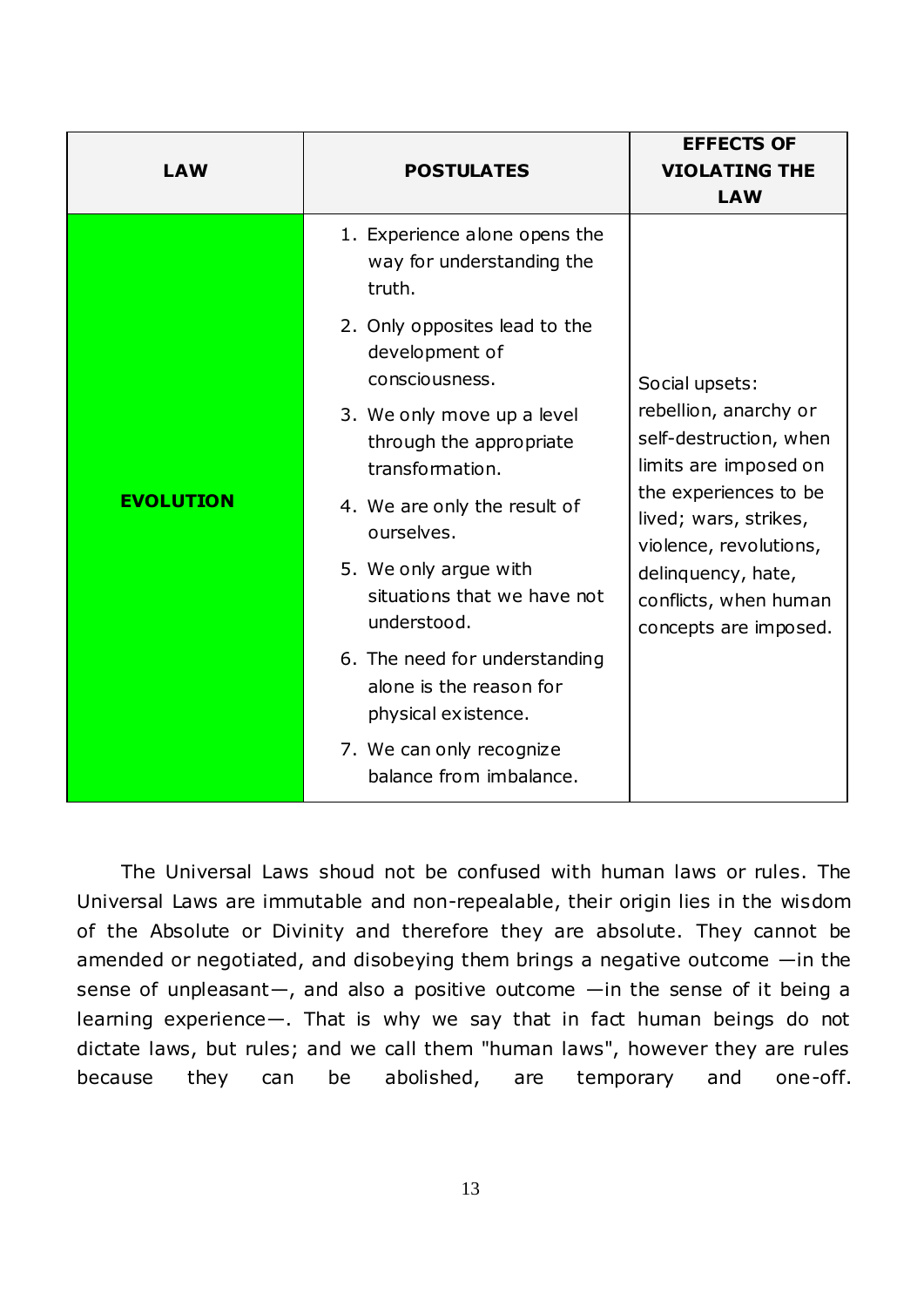# *Table 2. Characteristics of the four Laws which govern human experience*

| <b>LAWS</b>           | <b>CHARACTERISTICS</b>                                                                                                                                                                                                            | <b>GOVERNS</b>                                                               | <b>FUNCTION/DECIDES</b>                                                                                                                               |
|-----------------------|-----------------------------------------------------------------------------------------------------------------------------------------------------------------------------------------------------------------------------------|------------------------------------------------------------------------------|-------------------------------------------------------------------------------------------------------------------------------------------------------|
| <b>Nature</b>         | Law of natural selection. It enables balance<br>between everything that exists. Everything<br>outside perfection will be destroyed. There is no<br>compassion, forgiveness or feelings.                                           | The physical<br>structures.                                                  | To produce and maintain matter and<br>living organisms in perfect working<br>order. All cycles of nature have<br>specific functions.                  |
| <b>Harmony</b>        | Feelings appear and seek balance between the<br>forces of nature. This can be represented by<br>scales. It has to do with the Law of Cause and<br>Effect (action and reaction). It is the Law of<br>Education of the Universe.    | The relations<br>between<br>beings and<br>structures.                        | It is possible to decide to coexist at<br>peace, respecting all human beings<br>and their experiences.<br>The best teacher is learning by<br>example. |
| <b>Correspondence</b> | It leads us to accepting that every process has a<br>perfect objective. If we find a block this means<br>that we are violating it. We produce every<br>circumstance ourselves. Nobody is to blame.                                | The place that<br>corresponds to<br>each species<br>and human<br>experience. | Where, when, how and who should<br>learn it. Every situation is a learning<br>experience and has an objective of<br>love.                             |
| <b>Evolution</b>      | Law of Learning, Law of Internal Change or<br>Transformation. Nobody is harmful or beneficial<br>to us. It takes us from confrontation with life to<br>the ability to make the most (value and enjoy)<br>of what life teaches us. | The process of<br>spiritual<br>development<br>of human<br>beings.            | What consciousness has not yet<br>learned (destiny). What has to be<br>learned: happiness, peace and love.                                            |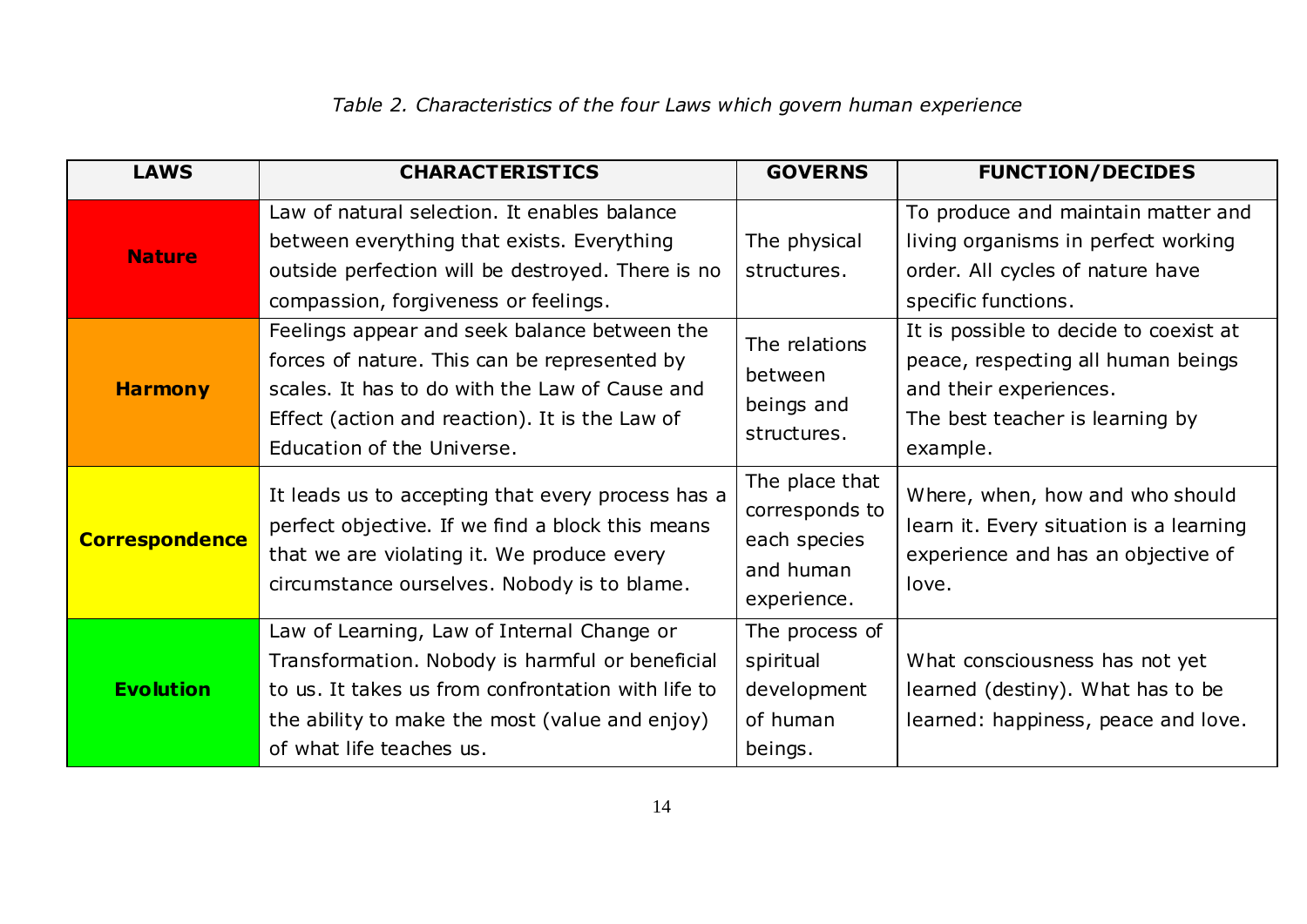The Law of Evolution confronts us with what we need to learn and, of course, this corresponds exactly to situations that we cannot handle, which we find difficult. So the Law of Evolution permits wars, disease, aggression, conflicts, disputes, interference; and it permits this in order that we learn to recognize the Law, in order that we become saturated with suffering and decide to obey it.

*Free will* is the right to make mistakes, the tool of evolution. It is necessary and inevitable to make mistakes to be able to discover the Law. These mistakes are not outside of the Law, but rather form part of the educational process.

We recognize these Laws by observing the results. If we find ourselves suffering, we experience blockages, shortage or illness, our relationships do not flow or there is violence or aggression. All these results show that we have come out of the Law. When this happens there is a painful result, whereas when we obey the Law, the results are satisfactory and bring happiness. They are not, in fact, rewards or punishments, simply painful results or satisfactory ones.

A perfect example of how the higher Laws admit issues that the lower Laws do not allow is the topic of homosexual relations. The Law of Nature does not accept some aspects of homosexuality; however, the Law of Harmony does fully accept it, for this law it is entirely valid because *every living being has the right to be happy, to enjoy balance and satisfaction even if they cannot procreate*. For its part, the Law of Correspondence, as it is above this, can upset the balance of the Law of Harmony, so that the experience of imbalance is recognized. So, according to this, we could say: "We need to have a conflict here in order that people learn to respect each other."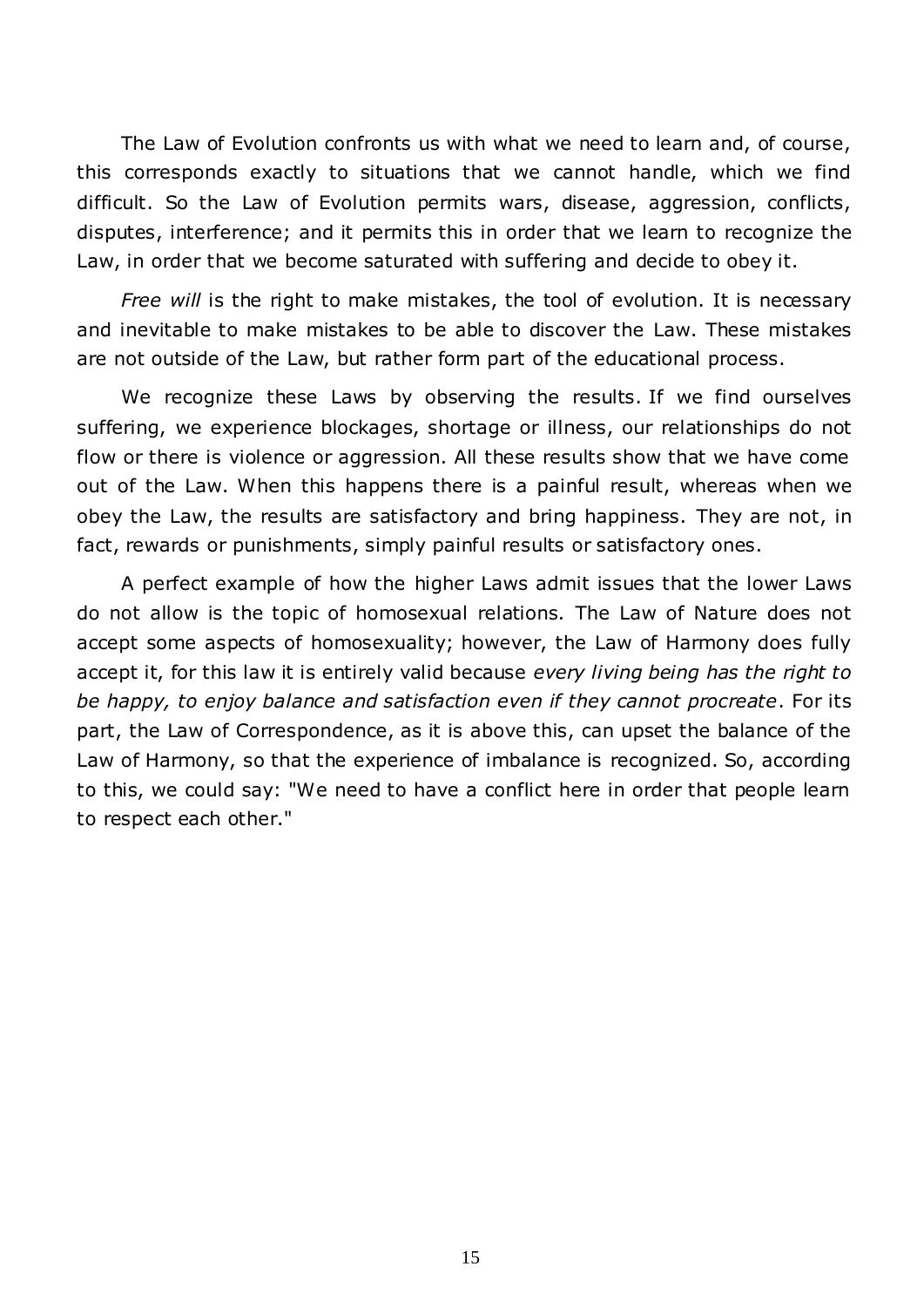## **1.4 The three inner virtues**

*We have come to the planet Earth to develop three inner virtues: happiness, peace and love.*



*Figure 1. Internal virtues and external results*

These virtues must be used to relate to the external world. Learning to be happy, to have peace and love —and the ability to serve— is the real purpose that brought us to the physical world of matter.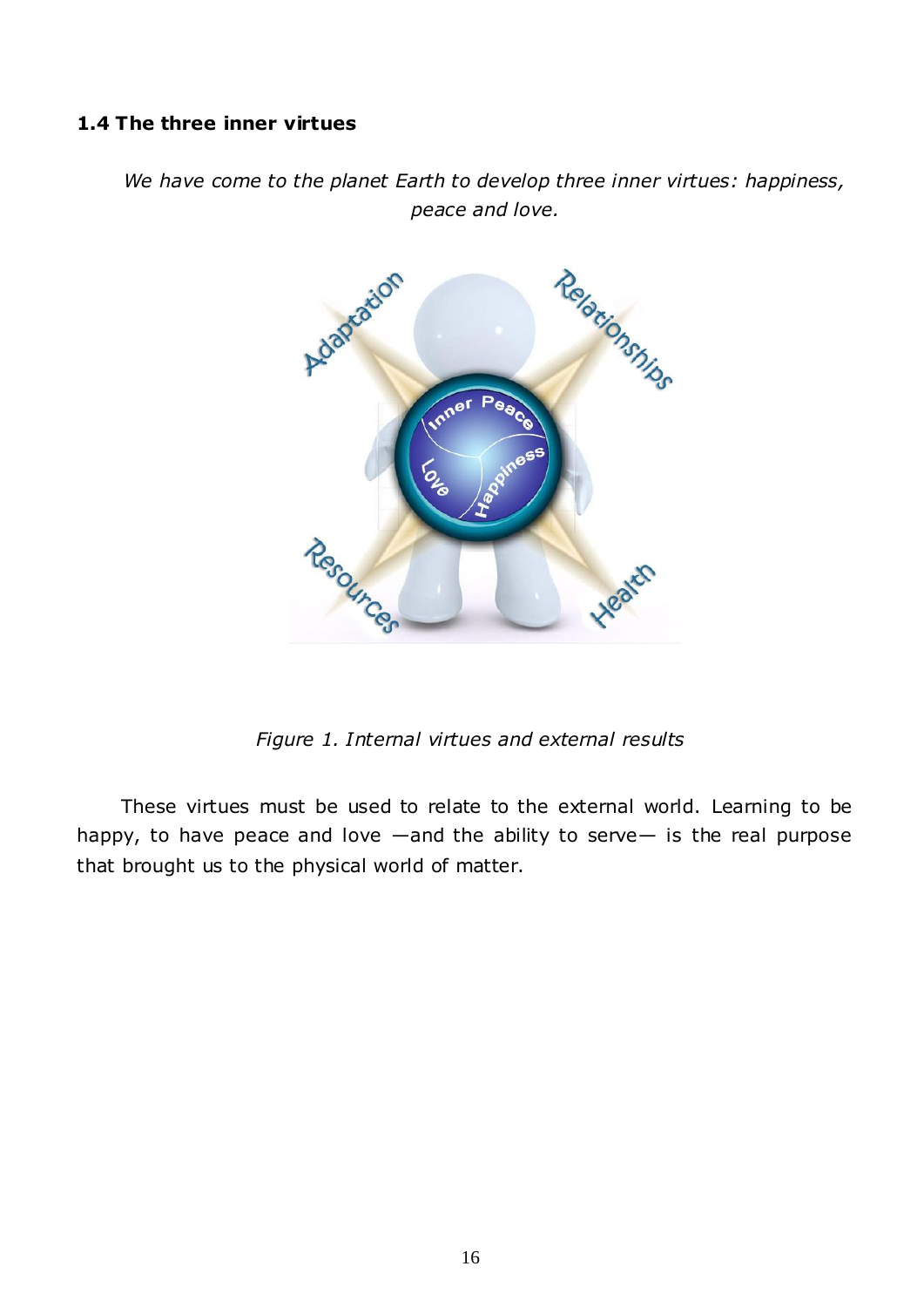| <b>Virtues</b>   | <b>Characteristics</b>                                                                      | <b>Ways of</b><br>achieving<br>them | Represents/<br>Is developed<br>in |
|------------------|---------------------------------------------------------------------------------------------|-------------------------------------|-----------------------------------|
| <b>Happiness</b> | 0% suffering<br>100% understanding and self-<br>assessment                                  | Acceptance                          | Function                          |
| Peace            | 0% conflicts<br>0% reactivity<br>0% confrontation<br>100% respect                           | Accepting<br>life<br>with wisdom    | Destiny                           |
| Love             | 100% capacity for service<br>0% resistance<br>0% fear<br>100% adaptation<br>100% commitment | Loving<br>Unconditionally           | Mission                           |

## *Table 3. The three virtues and their characteristics*

Happiness, peace and love are principles of the divine essence; they have no polarity, they are immutable and unchanging.

## **1.4.1 Learning to be happy**

To learn how to be happy …

- $\checkmark$  We just have to deal with everything that we believe robs us of happiness.
- $\checkmark$  We do not need anything external, only understanding and mental attitude.
- $\checkmark$  We have to accept that non-acceptance is the only cause of suffering, and stop trying to oppose reality.
- $\checkmark$  We have to stop working on others, and work solely on ourselves, changing inside ourselves what annoys us (the ego).
- $\checkmark$  If there is suffering, there is only one question we need to ask: "What is it that I'm not accepting?"; there the answer will be found.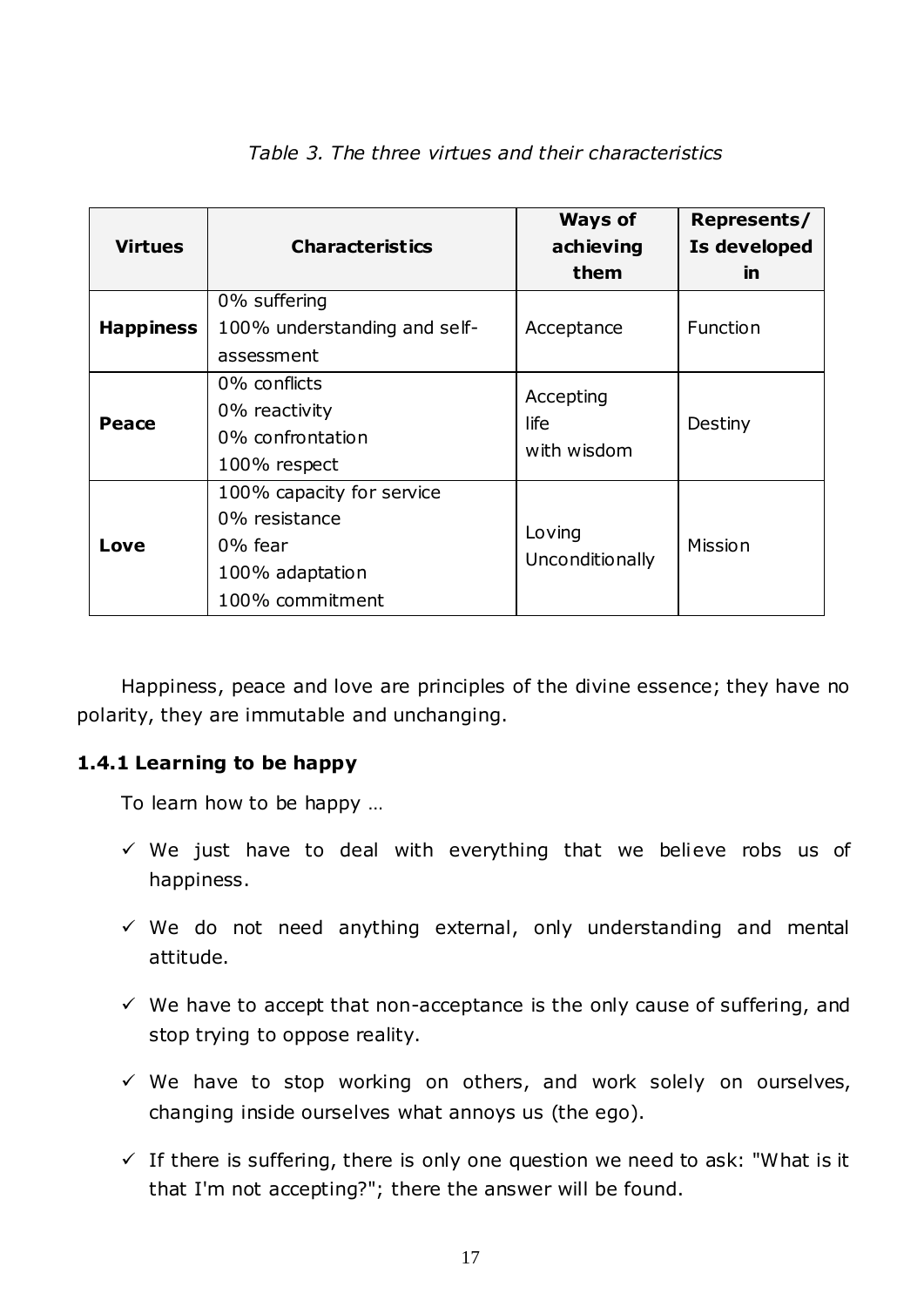*Everyone, without exception, has what they need to be happy; but very few know how to be happy with what they have.*

## **1.4.2 Learning to be peaceful**

To learn how to be at peace we must know that ...

- $\checkmark$  There is no one thing or person that provides peace.
- $\checkmark$  Inner peace is the result of one's own spiritual development, not a gift.
- $\checkmark$  Handling peace requires clear and accurate information to understand that life is a process of love and that evil does not exist, nor does the ability to handle vital energy; this requires training.
- $\checkmark$  If a loss of peace occurs, one must ask oneself: "What am I resisting?; what do I want to change?, who am I blaming?".

## **1.4.3 Learning to love one's neighbor as oneself**

To learn to love one another ...

- $\checkmark$  We just need to involve ourselves or share with people who have very different forms of behavior from ours, so that we learn to love and respect them as they are.
- $\checkmark$  Keep in mind that love is not likely to be offended, and that it is invulnerable, immutable, universal, invariable and neutral.
- $\checkmark$  We need to understand that love is complete understanding of the Universe, which is a way of being and not needing an "object" in which to project ourselves.
- $\checkmark$  It is also important to consider that love is not a force but a tool.
- $\checkmark$  It should be understood that love is not a feeling.
- $\checkmark$  We must think that love is always to give the best of ourselves.
- $\checkmark$  If we feel demotivated, we ought to think, "How can I let this limit me?"; and the fact is that we all have the ability to serve but we often restrict this to external events.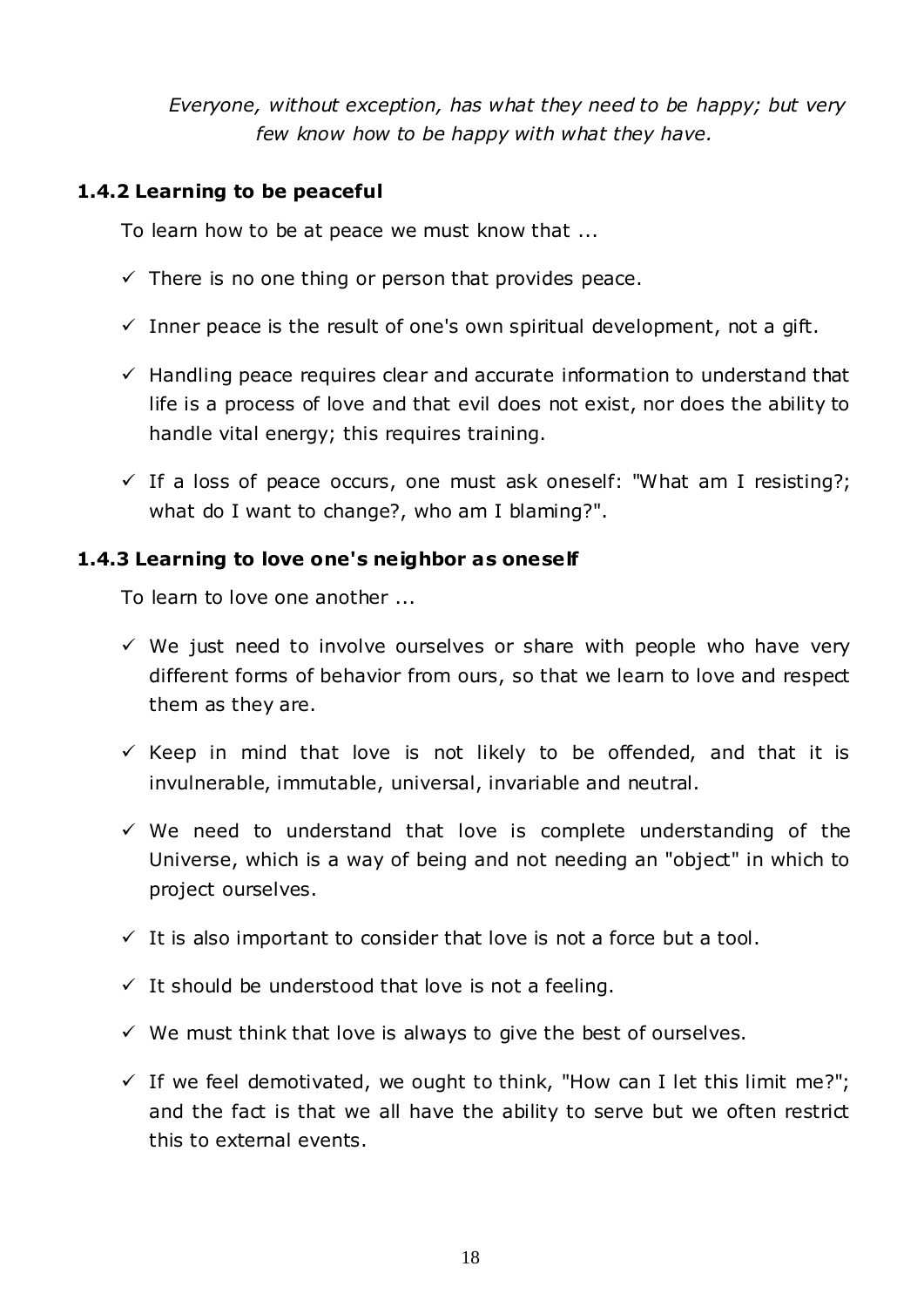In developing the three inner virtues we obtain excellent external results in the four areas: relationships, resources, health and adjustment to the environment.

#### **1.5 The five elements of human experience**

The following five elements are present in the experience of any human being: purpose, destiny, mission, function and intention.

#### **1.5.1 Purpose**

There is a *purpose* of love that brought us to the world of matter; it is the perfect way to learn two things:

- a) Being happy in ourselves, i.e., not depending on anything or anyone to have inner peace and happiness.
- b) To love one's neighbor as oneself, i.e., to respect the rights of all beings in the Universe.

But how do we learn this? This is where we are going to see the perfection of the pedagogical design of Divinity. First, for the exercise of *learning to be happy in ourselves* we need to live in a place with some people and in some circumstances where everything that happens around us is more or less aggressive for us to realize that the problem is not what is going on around us, but rather the way we relate to this, the rejection and resistance which is put up.

To learn the second part of what it means to love your neighbor, *respecting them as they are,* not wanting to change them; not putting up resistance to others. We must live in a place where the people around us think differently, have different customs and create different things; thus we learn to love them as they are, without judging or condemning them. Thus the purpose of love is fulfilled: the reason why we are on this planet.

More than 2,000 years ago, the Master Jesus taught us this when he said: "Love your enemies"; because they are not enemies but people who think differently.

Being happy means experiencing zero suffering at events, and love means putting up zero resistance to others. Wisdom is the same as love, not feeling. People who have love care a lot about others, but do not suffer; people who have no wisdom but kindness care a lot about others but suffer a lot; and those who do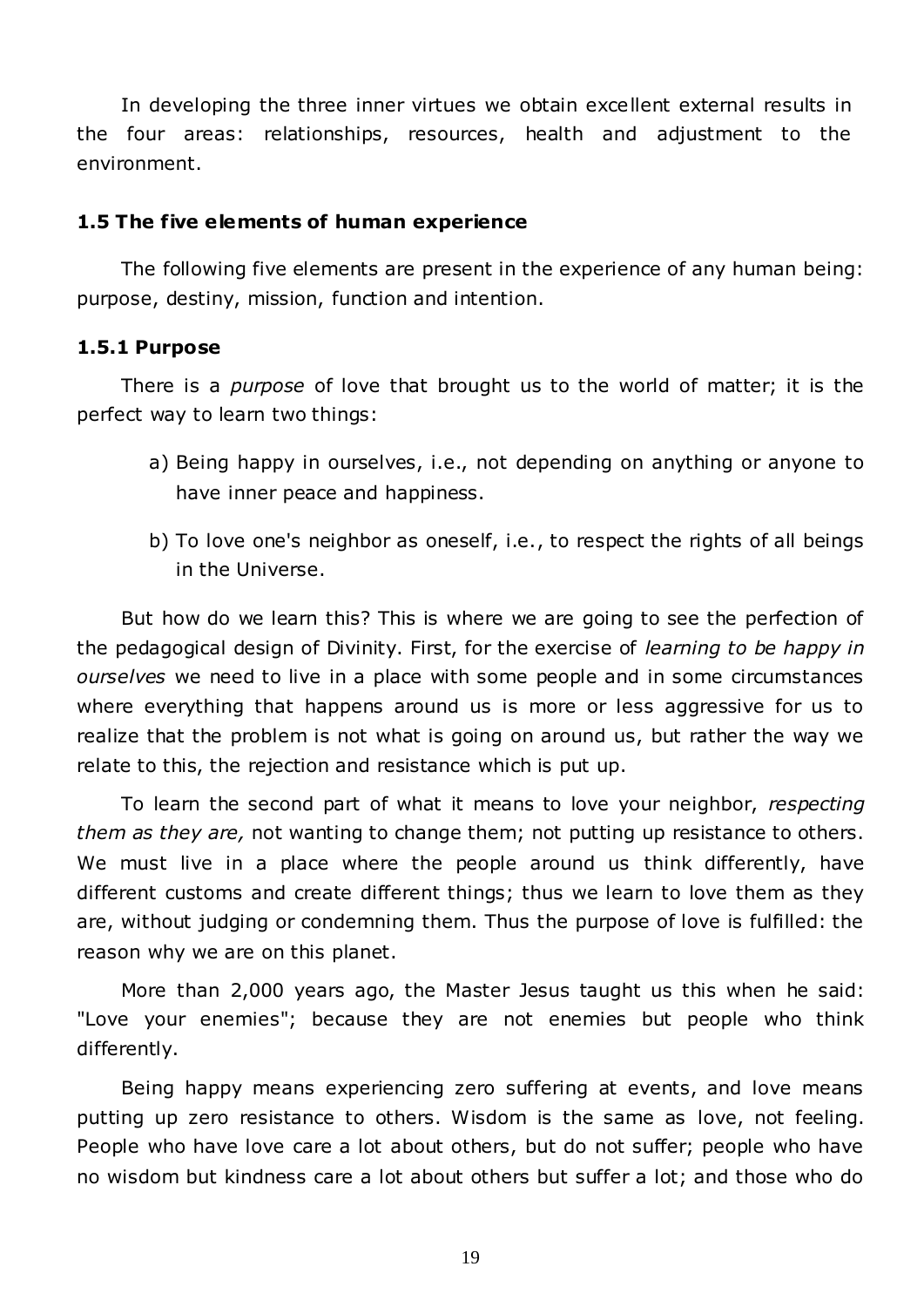not care about others: the indolent and indifferent, have neither wisdom nor goodness.

#### **1.5.2 Destiny**

*Destiny* is what we came to learn about the world of matter, to handle the seven tools of love to enjoy invulnerable love; it is a great opportunity to learn what we are missing.

We all bring with us an inevitable and valuable destiny. Culture teaches us to try to avoid it rather than using it. But human beings have the ability to enjoy whatever we do because that capacity is intrinsic to our human condition. So for example, when someone tells their child: "Always do what you feel like doing," they cause a big mental block.

Destiny is an instructive design whose purpose is to enable us to check and find out the information that governs the Universe and its perfect order. Therefore, destiny is our best chance to transcend all human limitation. Instead of complaining about life's hardships, we should make the most of them as a great opportunity to transcend them, because then they will disappear forever. If we do not learn from difficulties, far from disappearing, they will become more complicated; they will remain and become permanent because we are not learning from them.

Trauma does not originate from past life experiences, but rather at the present moment; we do not bring traumas from past experience, since our personality is completely new in every experience. What we do bring, because this has a direct bearing on past experience, is the design of destiny; it is renewed in each life experience but has a direct connection with previous experience.

#### **1.5.3 Mission**

The *mission* is what we teach in the world of matter. We have to enjoy it intensely, whether part of the function itself or not.

The mission remains to retrieve the energy that we invest in the course of learning to be happy. Our mission is what we already understand, what we already know; therefore, we can use it to serve others and enjoy it intensely.

Both our mission and our destiny are represented in our personality: the destiny as the belief system, and the mission as understanding. To the extent that we gradually transmute ignorance into understanding and wisdom, we increasingly possess more mission and more satisfaction.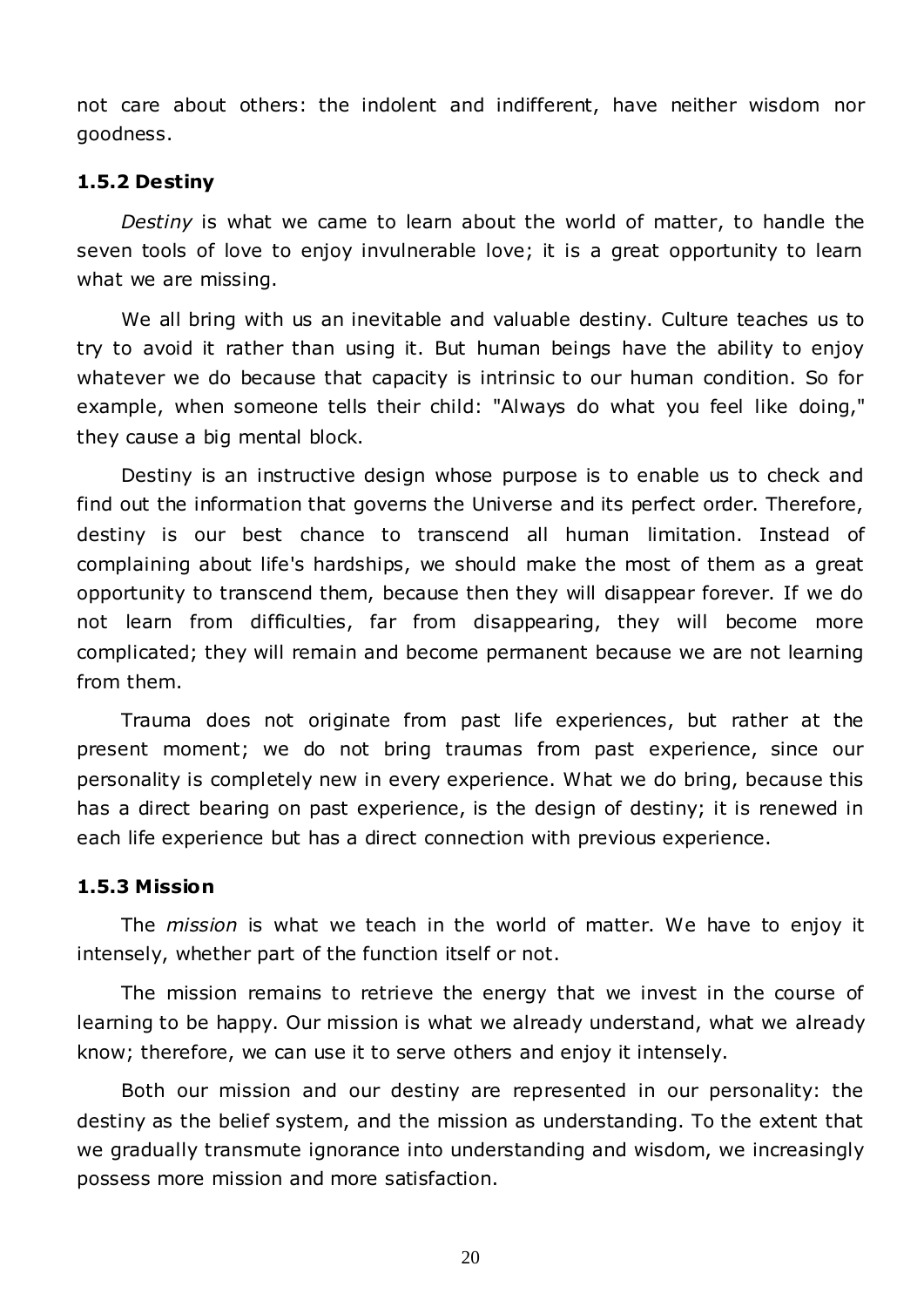#### **1.5.4 Function**

Our *function* or role is what we do to earn our livelihood. We know that all living beings have a function within the order of the Universe. We need wisdom to take this on with joy, enthusiasm and total capacity for action and service, although this is not part of the mission. The function is not to "make a living"  $-\text{we}$ do not earn our lives; this is a God-given gift—; what we earn is the sustenance of this biological entity, the body.

Sustenance, then, we are guaranteed as a result of our function. Those who are happy and enjoy what they do will always have an abundance of resources at their disposal.

#### **1.5.5 Intention**

Intention is what we want for ourselves or for others. It is important to guide intention so as not to interfere with the destinies of others or try to avoid destiny.

Intention is the most complex element of human experience, because feeling, and the idea of goodness and other ideas that culture has transmitted, leads us to constantly interfere in the destiny of others. If we accept that fate is something extraordinary, and not something "bad", which is the best opportunity to fulfill what we came to do the world, then we would cease to be in conflict with the destiny of others.

But what happens, for example, if we have at our side an old man who does not want to take his medicine or take care of himself the way we think he should? What can we do to avoid interfering? Within the limits of medical ethics —respect for human life— there is a very wide margin, and the problem is that we always want things to work the way we think is appropriate. Thus, according to this example, we believe that the elderly should take care of themselves so as to keep us company for longer, regardless of their quality of life. But patients should have the option not to undergo aggressive therapies; similarly, someone who has smoked all their life may also prefer to continue smoking in their later years; or someone who has been prescribed complete rest may prefer to walk and live their own way, even if this is for less time. That is, people might think about a totally different possibility, like the one they had to follow through in this life; their opportunities for action and learning. These came to an end and what they really prefer is to leave in order to start to renew all their structures. Then egos come into play: we want them to be in our company longer; we want them to get better; to "be happy" ... Those "I wants" are the cause of suffering.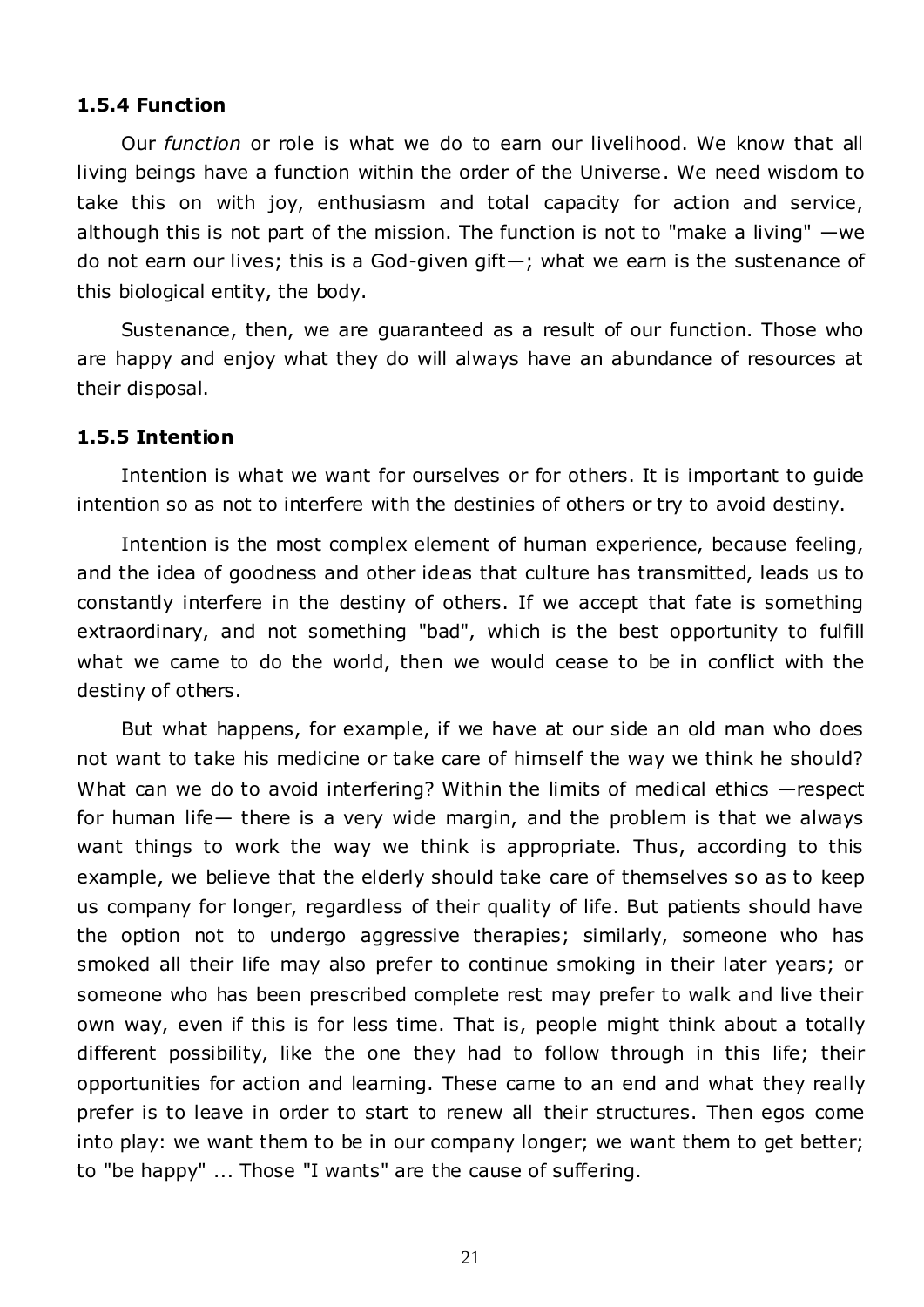Therefore, what could be more wise and loving in this case? Say something like this to your old relative: "What matters most to me is you, not me —that would be a principle of love. What matters most is not that you accompany me to satisfy my ego, but that you find your way in the Universe; therefore count on me to bring you everything in my power, and you also have my respect, so that you use only what you decide to use."

Continuing the example, if they do not want to eat or take their medicine, who are we to force them? And why do we do this? The condition that has impaired that person's health is part of their own process, not ours, so why can't we respect it? Because what comes into play is the "I want", also called unconscious *selfishness*. Wanting others to be happy according to our own criteria is selfish behavior. Instead, we should tell them something else from love: "I can be happy accepting you as you are, not the way I want you to be."

To be dear about the purpose; to take advantage of destiny; to enjoy the mission; to accept the role and handle the intention of not interfering in the destiny of others, wisdom requires such aspects to be practiced in thought, word and deed.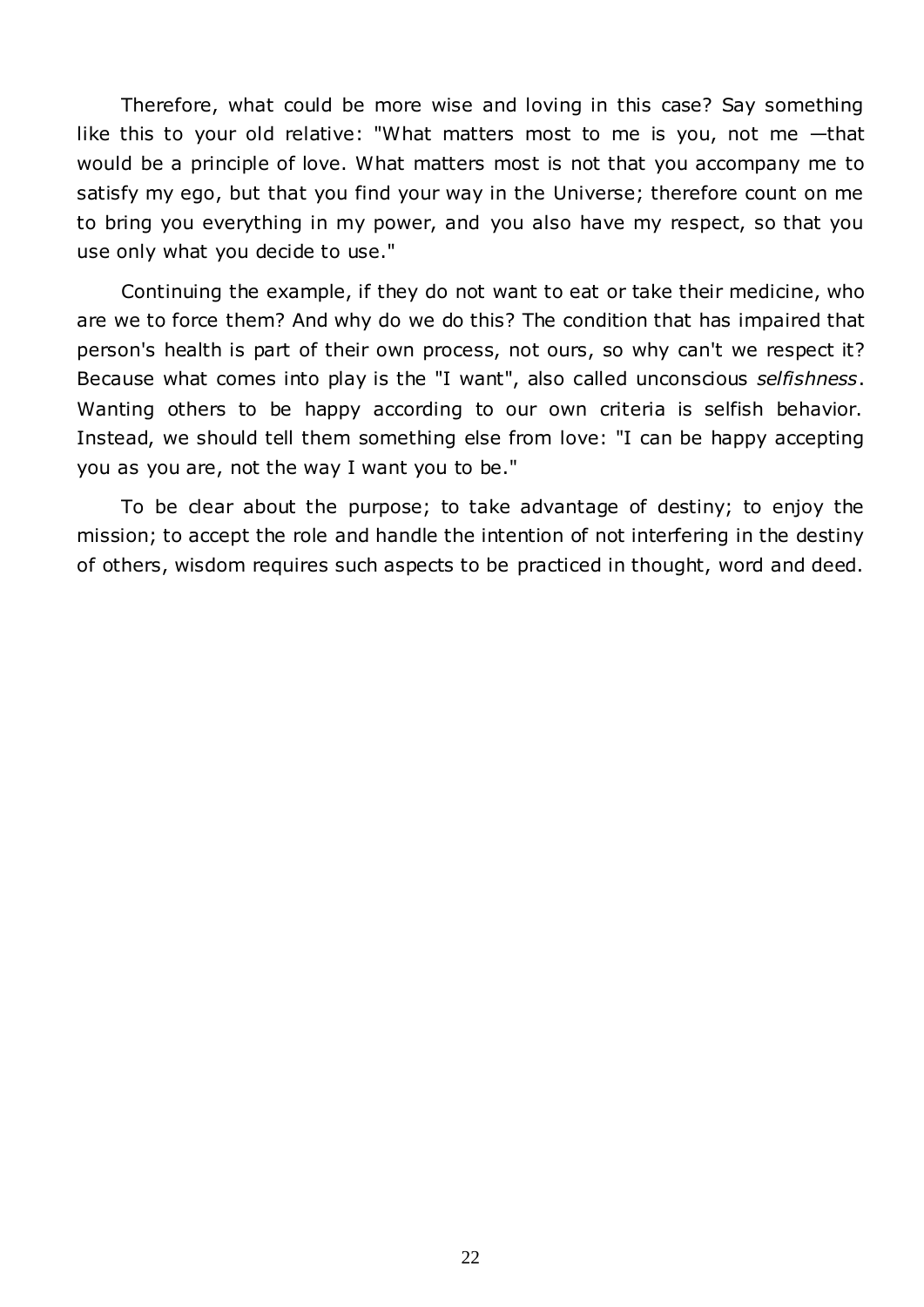# **Chapter 2. The seven levels of human evolution**

The *seven levels of evolution* correspond to the color bars of light and also the seven tones of the scale of sound. Each color bar or sound manifests a considerable increase in the vibration frequency compared to the level immediately below. This also means a greater amount of true information accumulated in the individual's consciousness, and tallies exactly with the kind of life experiences that each person must go through, wherever they are and whatever level they have reached.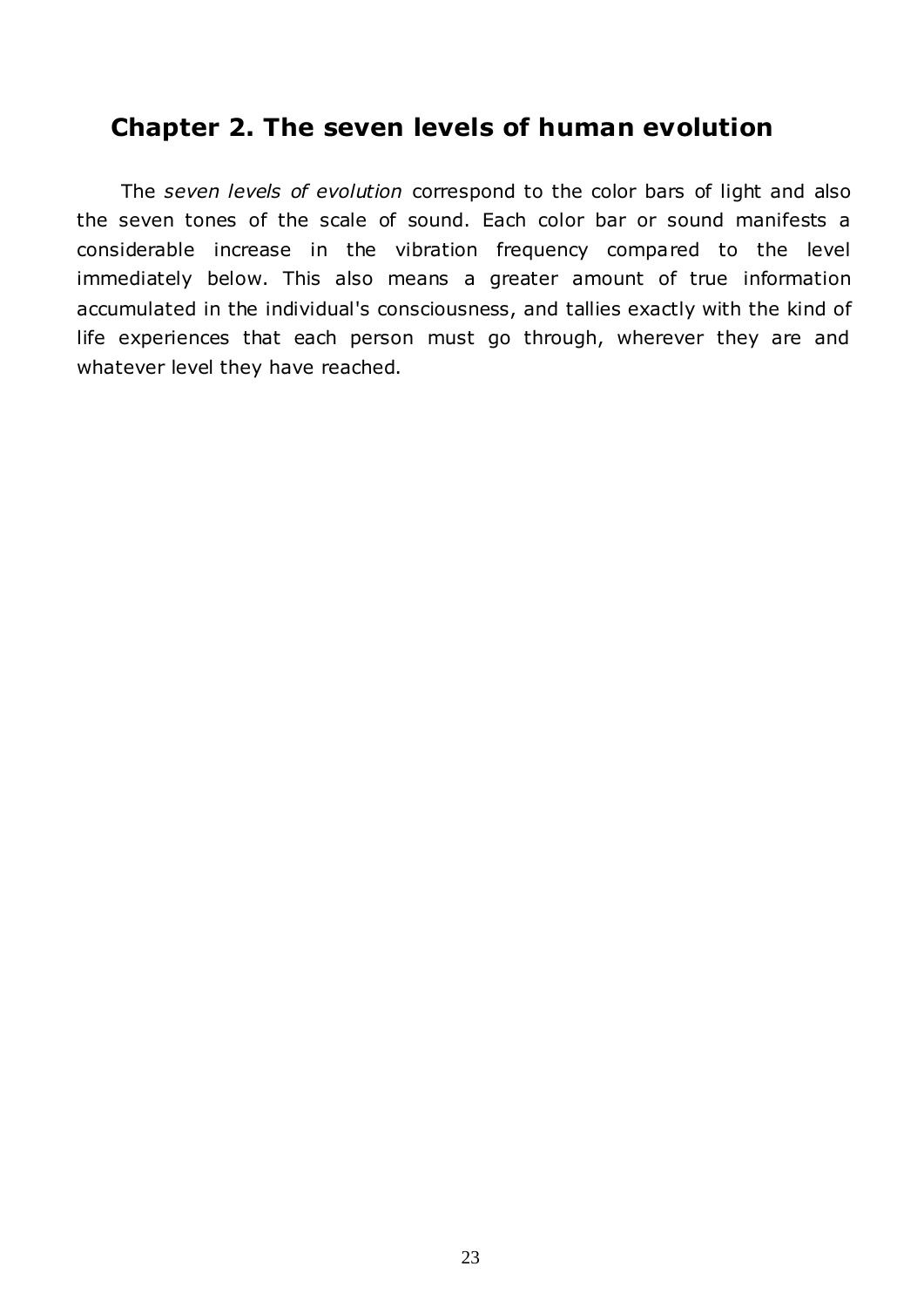## *Table 4. The seven levels of evolution and their correspondences*

| <b>External</b><br>evolutionary correspondences | 49 (7x7)<br>levels of<br><b>consciousness</b> | Light<br>correspondences | <b>Sound</b><br>correspondences | <b>Universal</b><br>Laws |
|-------------------------------------------------|-----------------------------------------------|--------------------------|---------------------------------|--------------------------|
| Love                                            | 7                                             | <b>Violet</b>            | TI                              | Love                     |
| Perfect understanding of the universal<br>order | 6                                             | <b>Indigo</b>            | LA                              | Manifestation            |
| Lack of property and boundaries                 | 5                                             | <b>Blue</b>              | <b>SOL</b>                      | Polarity                 |
| More harmonious social and economic<br>systems  | 4                                             | <b>Green</b>             | <b>FA</b>                       | Evolution                |
| Commerce, individualism, boundaries             | 3                                             | Yellow                   | MI                              | Correspondence           |
| Money, toxins, religions                        | $\overline{2}$                                | <b>Orange</b>            | <b>RE</b>                       | Harmony                  |
| Slavery, wars, ignorance, instinct              |                                               | <b>Red</b>               | D <sub>O</sub>                  | <b>Nature</b>            |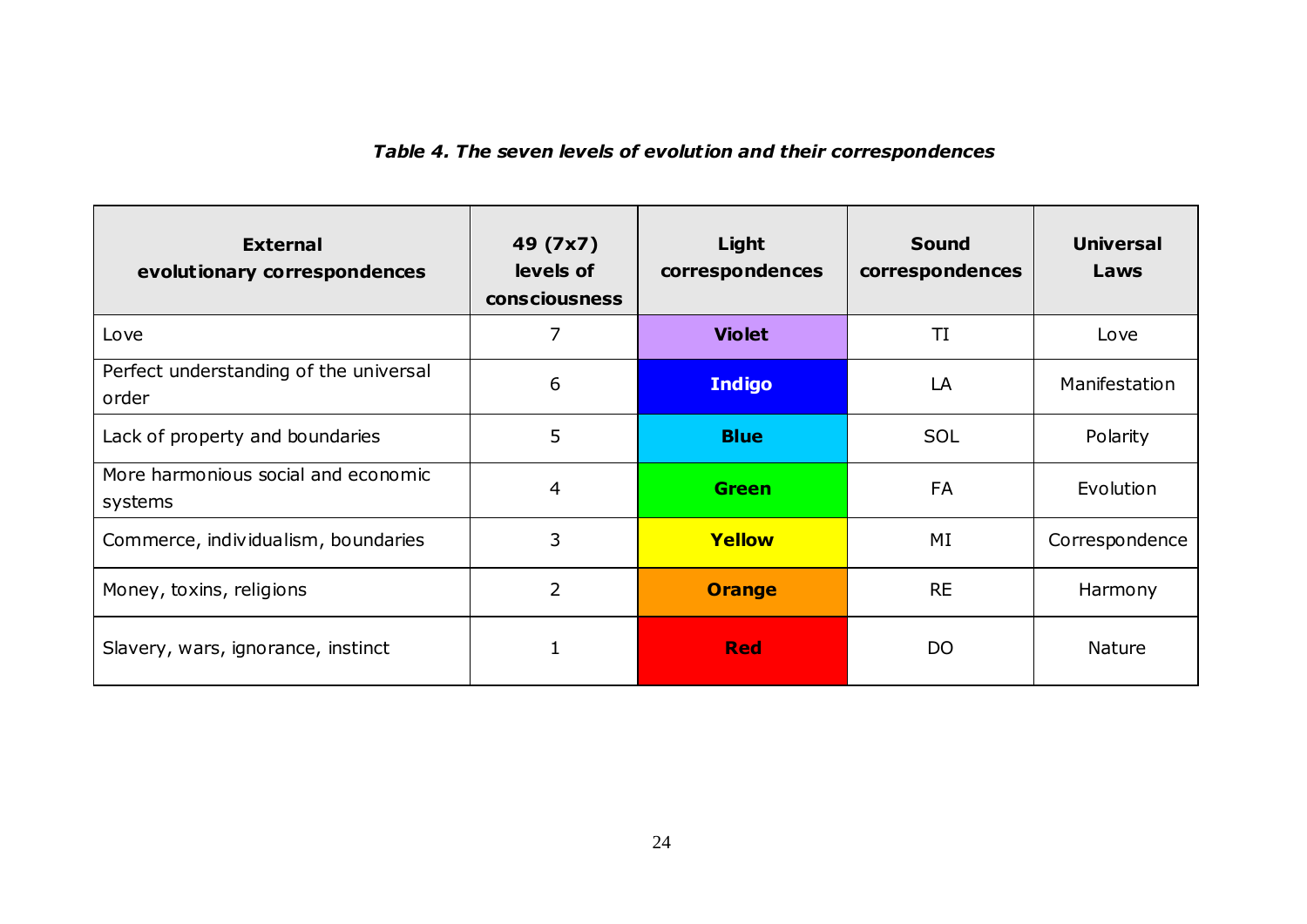The levels of evolution are measured within us according to the development of consciousness. In the consciousness archive there is innocence —absence of information— and wisdom or purity —information on the truth encoded through verification— but not ignorance.

The *levels of consciousness* match different levels of accumulation of truth in the consciousness archive: if there is little accumulation, this is the first level; if it is average, this will be the third or fourth level; and if the archive is almost completely full of truth, we are at the seventh level. Therefore the information on wisdom accumulated in the consciousness forms the levels of consciousness. The consciousness does not fully develop over one lifetime, but instead began doing so thousands of years of experiences ago.

| <b>Level of</b>                                                        | Personal human experience                                     |  |
|------------------------------------------------------------------------|---------------------------------------------------------------|--|
| <b>consciousness</b>                                                   |                                                               |  |
| 1 First level                                                          | Confrontation from the instinct to subsist within the law     |  |
|                                                                        | of natural selection                                          |  |
| 2 Second level                                                         | Dispute over power within the law of the jungle               |  |
| 3 Third level                                                          | Confrontation to survive economically, competing against      |  |
|                                                                        | others                                                        |  |
| 4 Fourth level                                                         | free oneself from<br>the<br>Learning<br>to<br>struggle<br>for |  |
|                                                                        | subsistence.                                                  |  |
| Peaceful and harmonious coexistence with the order of<br>5 Fifth level |                                                               |  |
|                                                                        | the Universe                                                  |  |
| <b>6</b> Sixth level                                                   | Release from dependence on matter to be able to evolve        |  |
| Seventh level                                                          | Achievement of immortality and the end of experiences         |  |
|                                                                        | within human form                                             |  |

*Table 5. The levels of consciousness*

Our consciousness is currently in a human form because it needs to extract information from this experience through the personality. *The kingdom of centaurs* includes up to the third level of consciousness, and is characterized by behavior of duality between what is animal and what is human. The *kingdom of humans,* properly speaking, begins at the fourth level.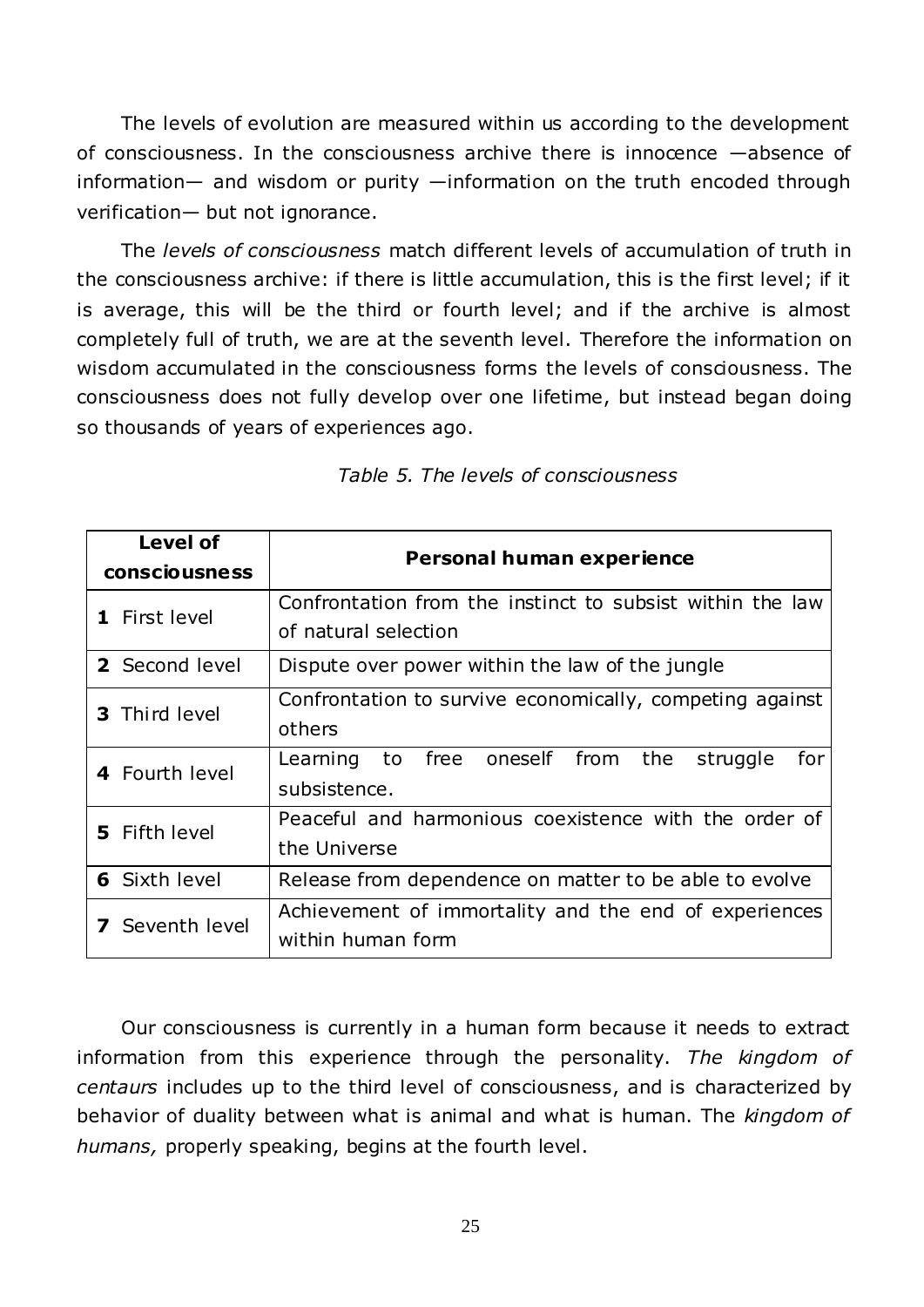When consciousness first enters the human field it is located on the first level of development and is virtually empty of human information; that is, it is innocent. As people, we begin the path of evolution in a state of innocence, and at the end of the route our consciousness will be fully developed. This step taken by human experience lasts approximately 40,000 years; but before this, our consciousness, rising up through all the "floors" of the Universe, has already acquired information from the mineral, vegetable and animal kingdoms, over the course of a process that lasts thousands of years. The level of our consciousness has a very broad capacity to store information, which is why the Masters of Wisdom say that about a thousand personalities may be required to complete the human information in the consciousness. We talk of 40,000 years of experiences lived through, although not chronologically because they do not count between lives. To better understand this, we could compare it to a school year: the time we are on holiday does not count in academic terms: only the period of instruction and examinations.

We are in a state of *automatic development* as we go through certain experiences without knowing what we are learning from the situation. At the fourth level we reach the *voluntary development* phase, where we know exactly what we are learning from each situation and understand that everything depends on ourselves, not on what happens externally. Entering this fourth level of consciousness involves transcending evolution; after that we go straight to the *upper triangle of the Laws of the Universe*, and at that point our conflicts come to an end.

When consciousness goes up to the fourth level, we also say that it enters *superior civilizations*. On completing its development, it reaches the seventh level and there ends the human experience for the consciousness. From that moment, the consciousness "leaves" human experience and is renamed as the immortal Master, "Big Brother". It will spend another 40,000 years fulfilling a different function, which will not be the learning but the teaching function for the remainder of the levels, to enable people coming up from the first level to reach the seventh. Once this function is completed, it will have completed its task within human experience, and will move on to another level called ascended Master —and here the term "ascended" refers to the fact that it is above human experiences.

26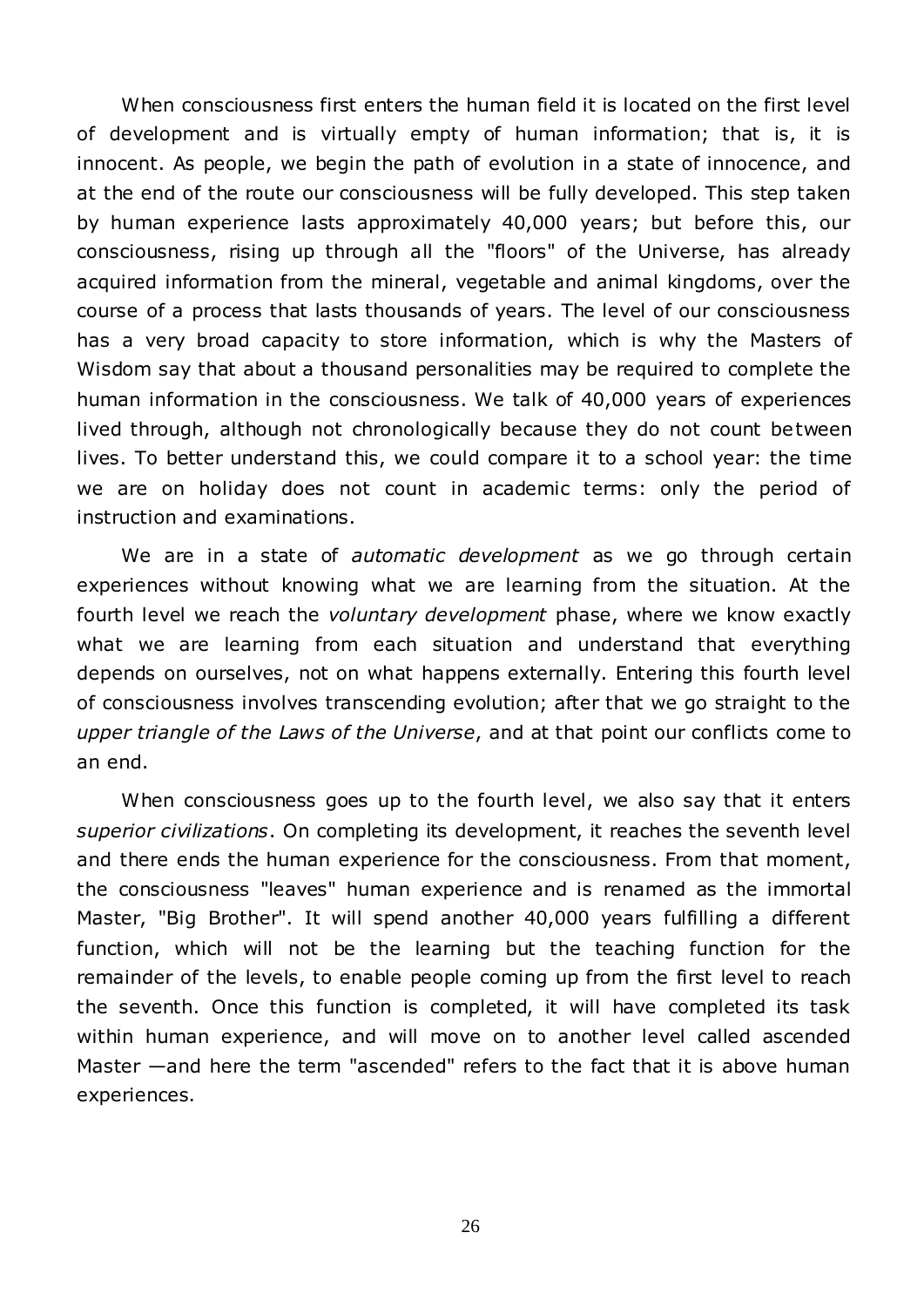*Table 6. Main correspondences with the levels of evolution*

|                         | <b>Educational</b>               | <b>Technical</b>      | <b>Nutritional</b> | <b>Architectural</b> | <b>Ecological</b>                    | Psychological       |
|-------------------------|----------------------------------|-----------------------|--------------------|----------------------|--------------------------------------|---------------------|
| 7                       | Perception                       | Leaves no trace       | Ether              | Electromagnetics     | Does not alter the<br>environment    | Love                |
| 6                       | Consciousness                    | Handles<br>Matter     | Energy<br>matter   | Recyclable           | Harmonious coexistence               | Peace               |
| 5                       | <b>Harmonious</b><br>unification | Non-<br>contaminating | Complete<br>cycle  | Rotating<br>Groups   | Reconstruction of the<br>environment | <b>Trust</b>        |
| $\overline{\mathbf{4}}$ | Community<br>Cooperation         | Computerized          | <b>Naturalism</b>  | Community<br>Groups  | <b>Environmental Protection</b>      | Loyalty             |
| 3                       | Individualized                   | Electro-<br>mechanics | <b>Toxic</b>       | <b>Cities</b>        | Ecological destruction               | Ego                 |
| $\overline{\mathbf{2}}$ | Violence                         | Mechanical            | Animal<br>origin   | Houses               | Colonization                         | Hate                |
| 1                       | Savagery                         | Primitive             | Cannibalism        | Huts,<br>Caves       | Natural                              | Lack of<br>feelings |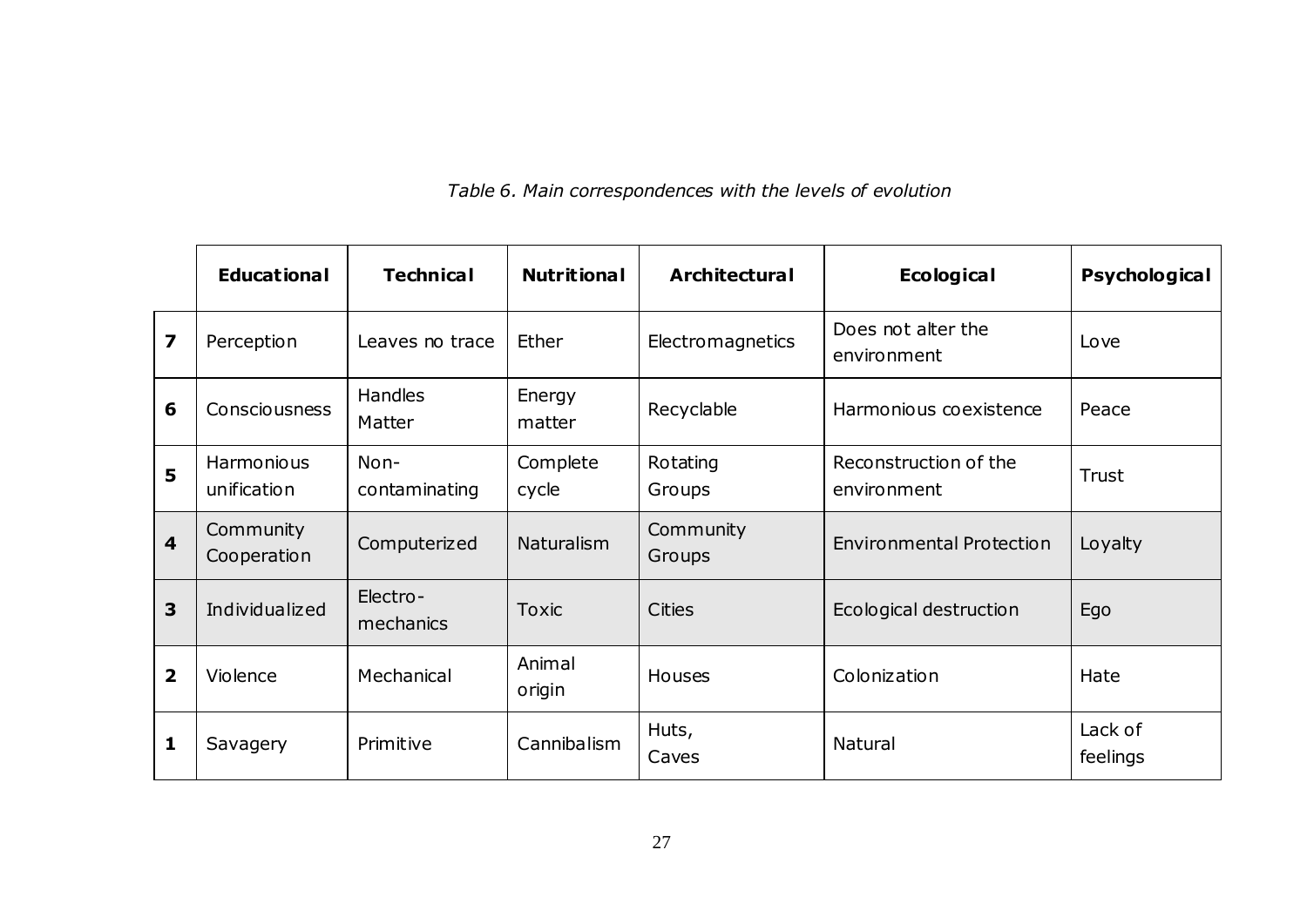We cannot move up a level of consciousness until we have understood what the present level is teaching. Yet we can postpone this ascent, ask for more time, and decide that this year "we're not going to study"; but if we do, the next year we will still face the same tasks that we had postponed. There is an inner force that drives us constantly towards God, and it is what allows us to resume our processes, even if we had postponed them, as we cannot go onto the next course unless we pass with top marks! Here, just passing a subject is not enough!

Situations that we always have to deal with are easier for us, and the ones we do not have to deal with, however much we want them, simply do not come up. We always have what we need to fulfill our destiny, not what we want; we must be very clear about that. The situations that people face in life are the ones that they, and nobody else, are meant to face; none of us can compare ourselves with anyone else because the lessons are individual. So, given a task we have to deal with, we have two choices: to do it now or put it off until later, but there is no way to avoid it.

When a task has been put off too many times, there comes a time when the Universe announces: "There's no more time to spare: you've put it off too long." This leads us to a situation of *unpostponable destiny* where, even if we want to, we cannot postpone the task any longer, because life leaves us no option other than to deal with it.

Developing consciousness goes through all races, cultures, social systems and human civilizations. The *civilization of Big Brothers*, for example, represents the last stage of the development of consciousness within the human form; so we can call it "the last society". Here is where the transition between mortal human beings —sleeping consciousness— and immortal human beings —awake consciousness— takes place.

*Everyone's life experiences exactly match the level of information from truth which has accumulated in their consciousness.*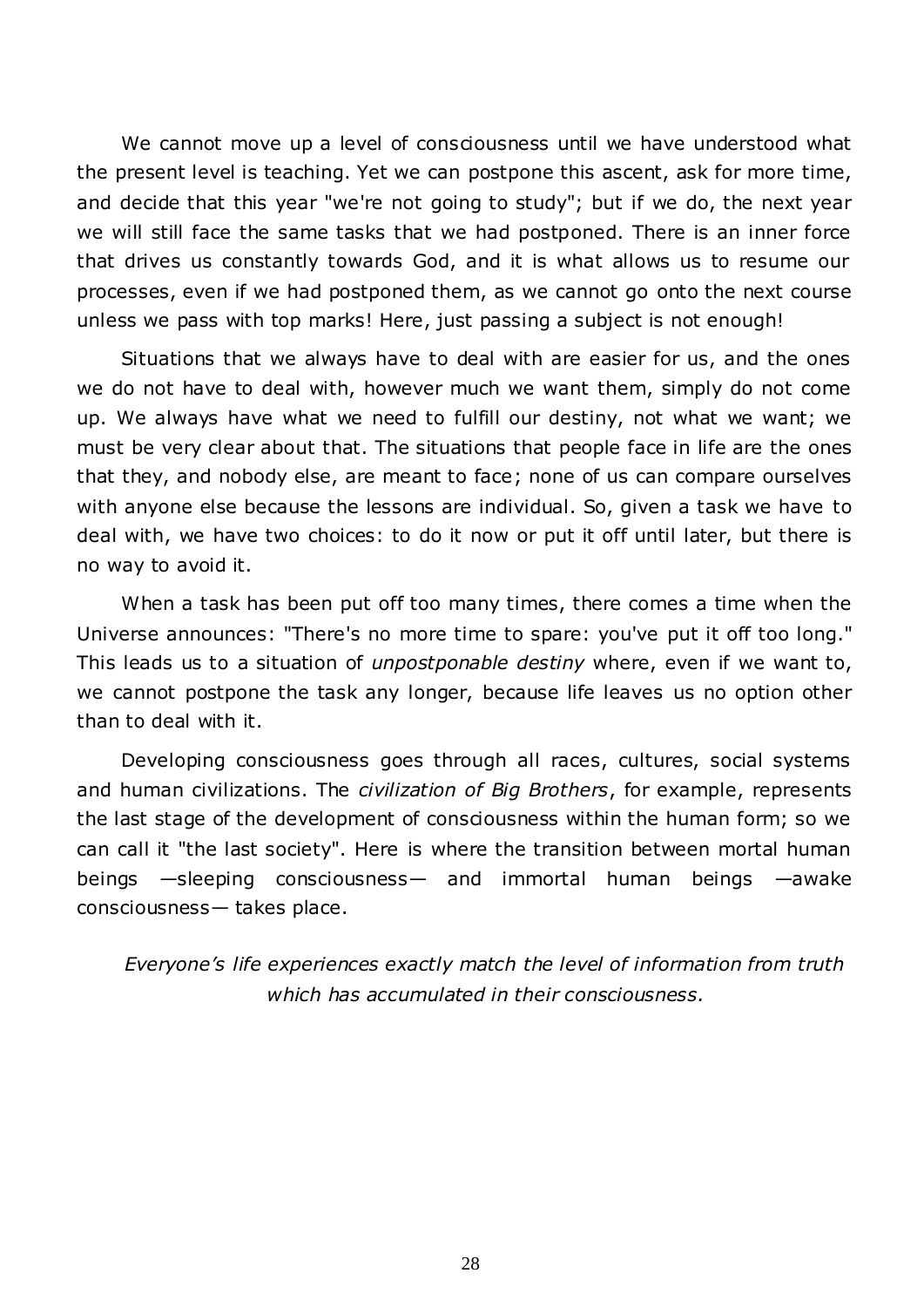|              | <b>Brothers</b> | <b>Wave</b>     | <b>Frequency</b> | <b>Field</b>        | <b>Characteristics</b>                                                                                                                                                                                                              |
|--------------|-----------------|-----------------|------------------|---------------------|-------------------------------------------------------------------------------------------------------------------------------------------------------------------------------------------------------------------------------------|
| 7            | Elder           | Ultra-<br>short | Ultra-high       | Artistic            | Teachers at all levels of<br>human evolution.<br>Handling the matter<br>through permanent<br>consciousness.                                                                                                                         |
| 6            |                 | Short           | Activation       | Intuitive           | Perfect harmony with the<br>Law and the order of the<br>Universe. There is no<br>external control.                                                                                                                                  |
| 5            |                 |                 |                  | Understanding       | Private property and<br>frontiers disappear.<br>Freedom and ease to<br>travel.                                                                                                                                                      |
| 4            | Superior        | Medium          | Medium           | <b>Intellectual</b> | Peaceful coexistence, We<br>learn to serve<br>unconditionally. Social<br>imbalances disappear.<br>The Laws are recognized<br>and confrontation with<br>them is rejected.<br>Different forms of<br>compensation other than<br>money. |
| 3            |                 |                 |                  | Sentimental         | Encoded laws, the<br>empire of money,<br>individualism, a contest<br>within free competition.                                                                                                                                       |
| $\mathbf{2}$ | Younger         |                 |                  | Emotional           | Law of the Jungle; law of<br>"an eye for an eye".                                                                                                                                                                                   |
| 1            | Long            |                 | Low              | Physical            | With no feelings,<br>cannibalism<br>Extreme ignorance.                                                                                                                                                                              |

# *Table 7. Human characteristics depending on the level of consciousness*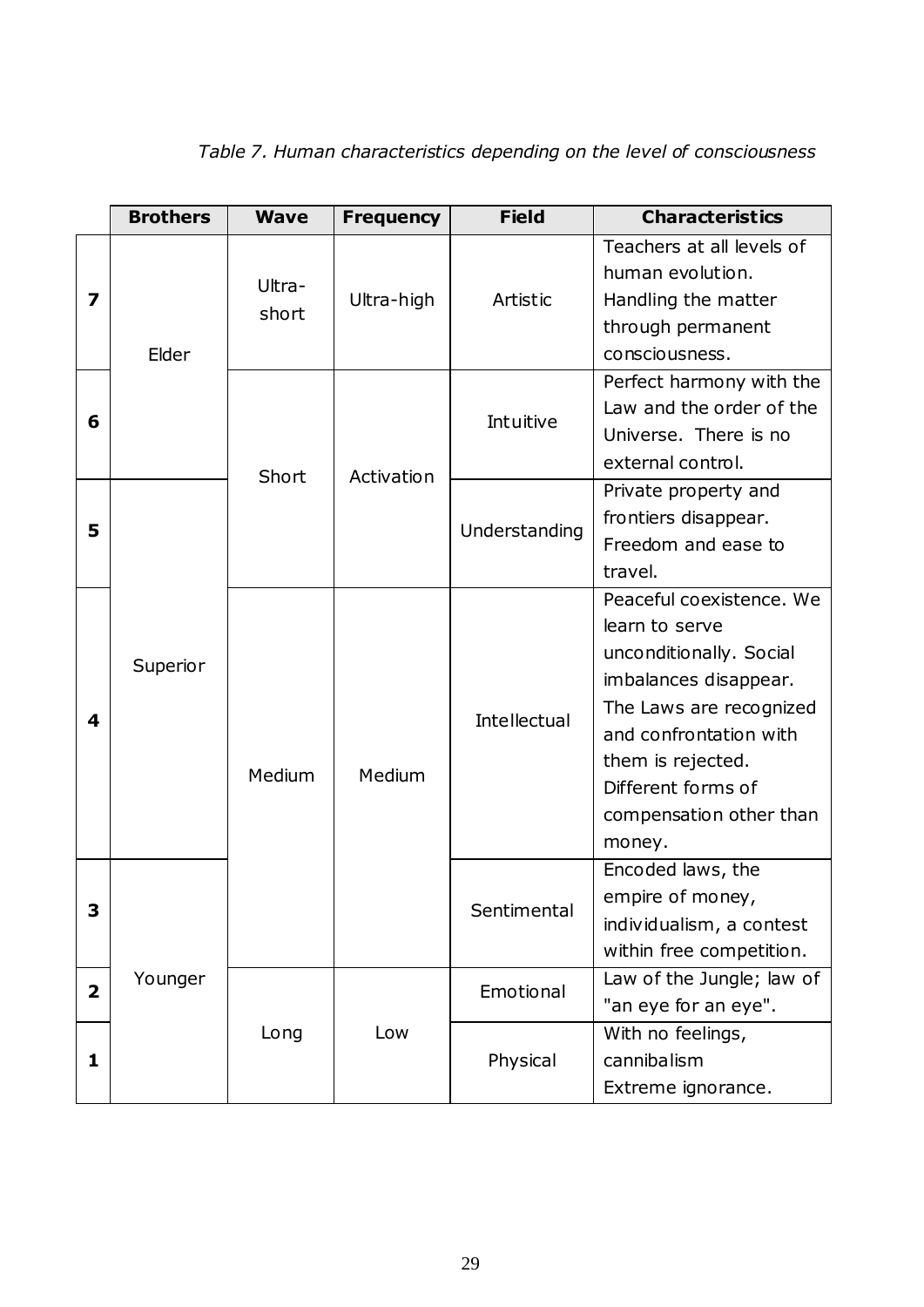For the consciousness or spirit which has already reached immortality it is not that matter does not exist, but that it does not need it. Matter is required to experience the discovery of the Laws and to achieve the inner transformation of the consciousness' development. After reaching immortality, matter is only necessary for others; the person is not lost, but begins a mission of service. An immortal being may enter matter but will do so voluntarily and can leave it just as easily. All this it will do with a purpose of love and service.

Experience is an instructive design of the Teachers or Masters of Law. This is like saying that when children go to school for the first time, they are going to find a number of explanations and experiences they need to have and that their teachers have already designed. The same thing happens in the Universe: when our consciousness first enters the first level of human experience, the situations have been designed by teachers of the Universe, who we call the Teachers of Law, and which are immortal.

There are two processes for the entire Universe: *descent* and *ascent*. First we descend from the absolute centre, in order to reach "the bottom", where we can learn; then we ascend, learning to rebuild what has been damaged. This is the usual process of the Universe for everything: nature, the body, social structures, and the consciousness. For example, consciousness descends from its Father, from the  $40<sup>th</sup>$  dimension, as far as the dimension of minerals, and begins its ascent learning. In the descent phase, there is no development but innocent beings gain in density and matter. On the contrary, when it ascends, it does develop, i.e., it gains in spirituality and understanding: the Laws are discovered, it trains, consciousness develops, and wisdom is acquired.

The process, therefore, is as follows: first, destruction of what was delivered to the person in perfect health, to discover the Laws. Secondly, verification of the result of having destroyed this, and the beginning of reconstruction in order to learn. Thirdly, when the person finishes rebuilding, they learn to maintain what has been achieved without destroying again.

For individual human beings, this process takes about 18 years; for civilization about 13,000 years, and 40,000 years for the soul. The only thing that changes is the time it takes, but the process is the same, regardless of the scale at which this occurs.

On the fifth level there is still body, and this may last some 1,200 years. When we enter the sixth level ageing stops and the process starts to reverse, i.e., we go back to being young, as if we were about 25 years old. At the seventh level we learn to enter and leave the body.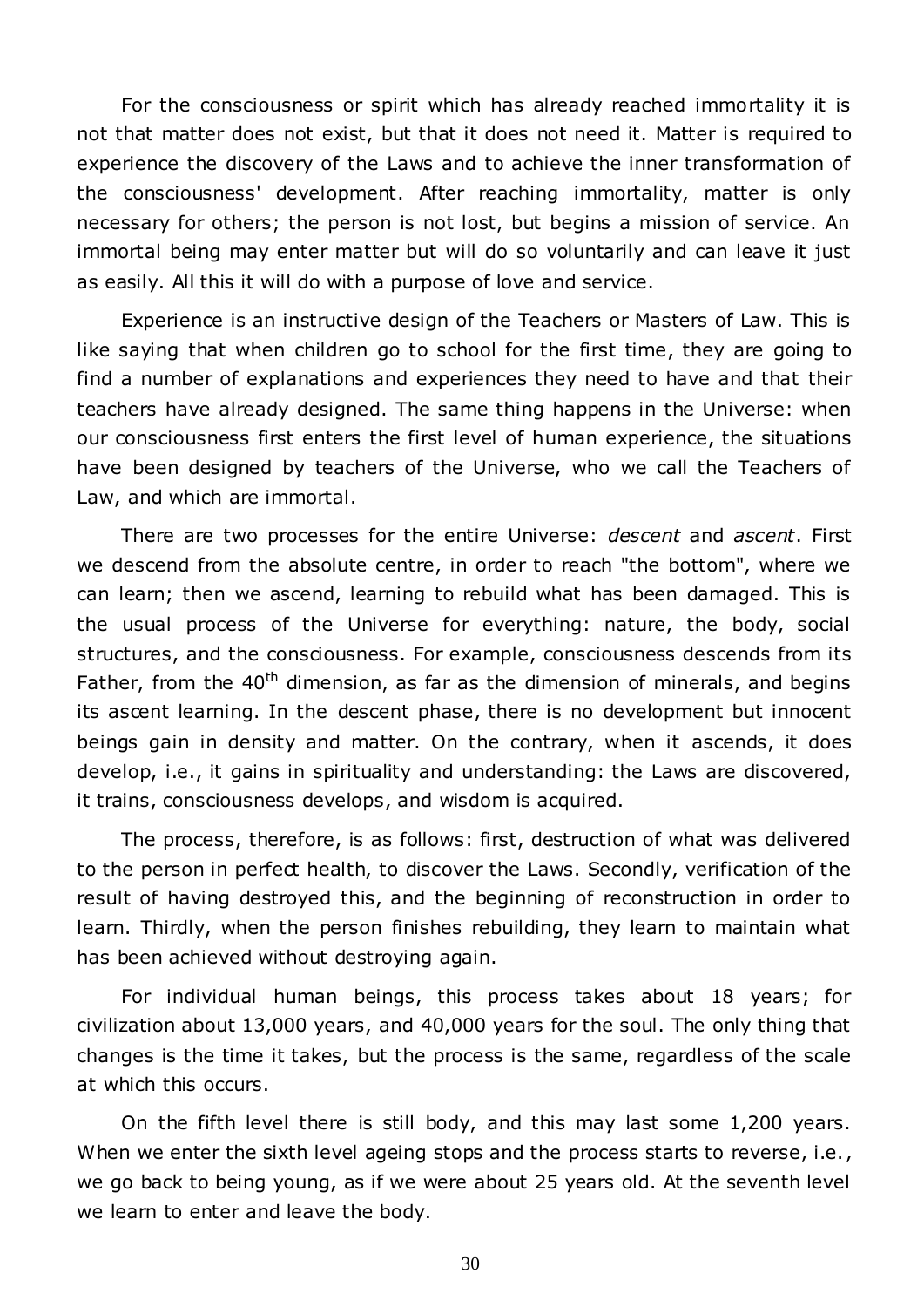*Above the perception of the physical senses begins the world of metaphysics and relativity.*

Above the ultraviolet frequencies begins a nonphysical, invisible, intangible and imperceptible world through the five physical senses; that is, the world of metaphysics and relativity begins, whose vibrational frequencies are above the fourth dimension. The higher dimensions can perceive the lower ones, but the opposite is quite unlikely. Our physical senses, for example, only perceive three dimensions, but the intangible worlds are real and perceptible by other senses that can be awoken to the extent that our consciousness develops through meditation, concentration, in dreams etc. The non-physical worlds are called *the non-manifest,* and the entire physical *world*, which is organized with one form, is called the manifested world.

Reality is where we can act. If a person is in the tenth dimension, that is the real dimension to that person, and if they are in the third, that will be their reality. Everything is real and at the same time everything is imaginary, depending on one's own perspective.

From the frequencies that are beginning to be invisible to the physical senses of human beings, the process of acceleration of the vibrational frequencies continues, and the shortening of wavelengths, which creates a dimensional phenomenon such that time and space gradually contract. When the acceleration reaches its maximum speed or vibrational frequency, we reach *zero time*. This zero point, where there is no before or after, beginning or end, or limitations of any kind, is the point of eternity; it is also called *Absolute* and is located in dimension 40.

Furthermore, time is not static but varies as does speed. If speed increases to infinity, time will be zero and distance will cease to exist. The formula is: Distance/Speed = Time; if speed doubles, time is reduced by half.

The Universe is divided into 40 dimensions, there being only one possible form of measurement used by the Teachers, but there may be other different ones. From the fourth dimension we can talk about non-physical worlds. This means that there are 37 non-physical dimensions and only three physical ones. Dimensions are fields of vibrational frequency, so that the higher vibrational frequency or speed, the more the dimensional changes, and the more relative time will be.

The *Absolute*, or *absolute essence of Self* contains all the information for the processes of creating, maintaining and operating the Universe and everything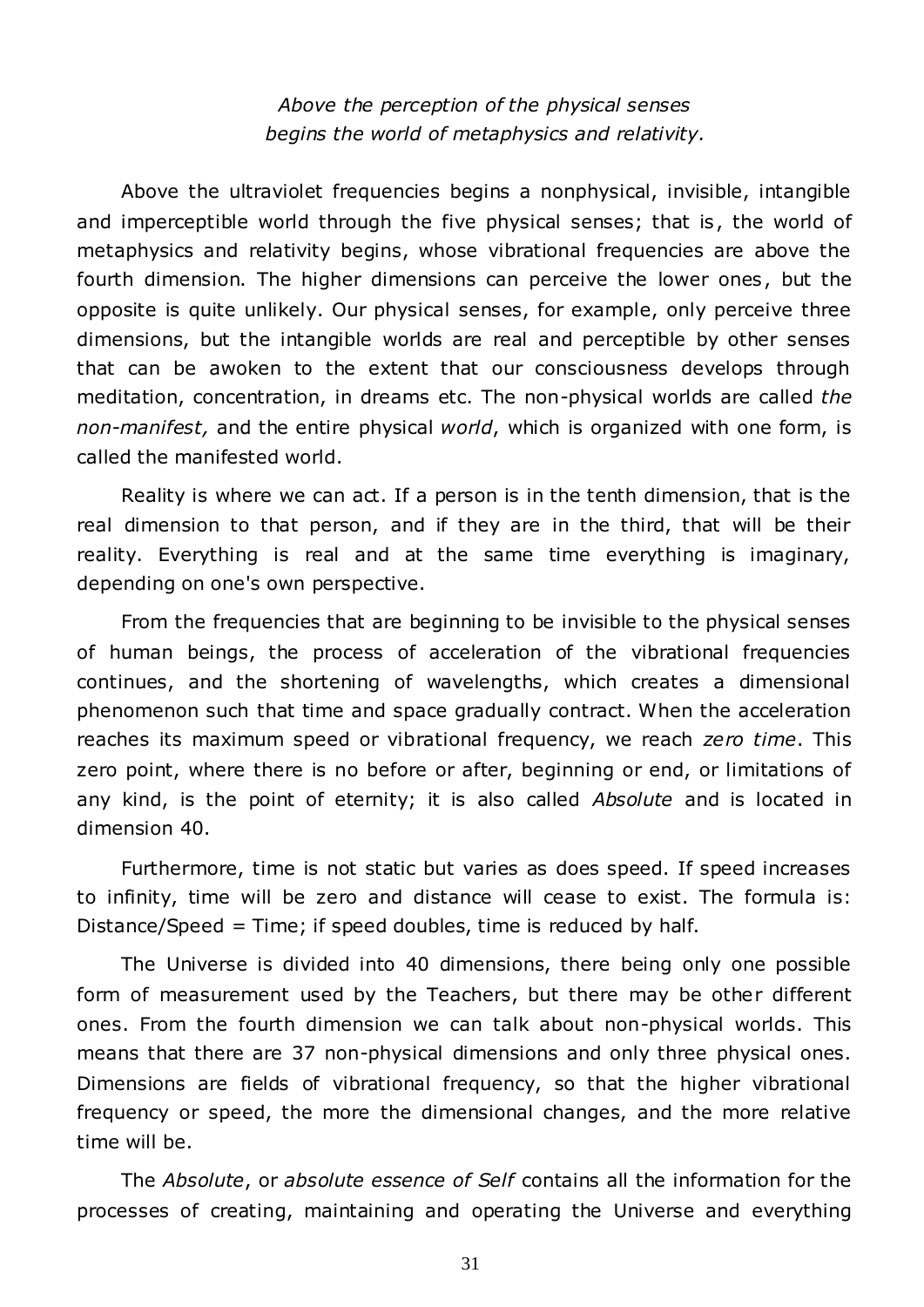that exists and happens in it. The Absolute contains everything within itself and is eternal and timeless.

Everything in the Universe has a logic and order, and everything can be explained; we only need to expand our mental field well beyond the boundaries and barriers that culture has imposed on us; to release our minds and our thinking towards other dimensions to begin to understand that everything has a perfect purpose.

It may be that right now we do not perceive that what we are learning about the Universe serves any purpose in our lives; but it is certain that to gain acceptance, which is a science that gives us happiness; to use the tool of "acceptance" that will give us absolute peace; or to use unconditionality, which helps us to develop love, we will need support from metaphysics, in everything our senses so far have failed to perceive.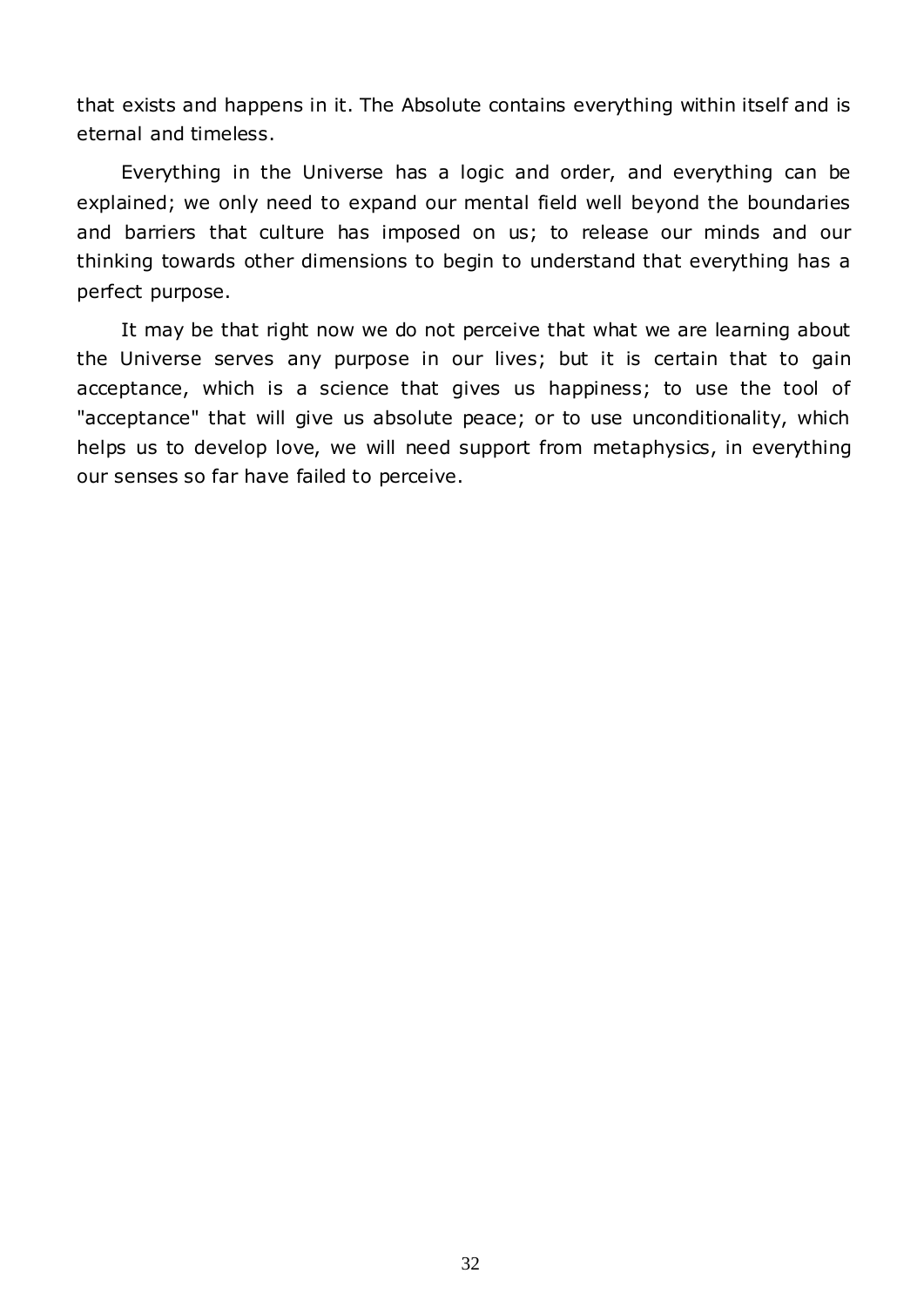## **Chapter 3. The being and the non-being in Mankind**

Human beings, in their long evolution through life, are rarely aware of their Self, their true divine essence, because they live immersed in their own world, in their reality and fantasy, created by their physical senses, which offer them a world limited to their powers of perception, and which make them believe that the only existing reality is the physical world. For this reason they do not understand how or why certain events, situations or phenomena occur, which are incomprehensible to them.

The Self that dwells within each of us is the immortal essence emanating from the Absolute, which gives meaning to our existence and brightens up our life, giving us the assurance that our efforts to understand and be better human beings every day are not a futile effort against the law of life and death but another stepping stone on the way upwards towards the perfecting of consciousness.

It is not correct to say that a person has "lost their life"; it is correct to state that they "lost the form and ignorance of personality". Life cannot be lost because it is eternal as an emanation of God. The essence of Self in us contains the absolute information, which is not subject to changes because it is already perfect; it is wisdom and love. The "non-Self" is everything that undergoes changes and can be changed; within it evolution takes place

> *The Self manifests itself spontaneously when the personality ceases to interfere.*

The Self that makes us animate, that gives us life, lives within us in the dimension of the non-manifest, which is not perceptible by the physical senses, and spontaneously manifests itself only through the consciousness when personality ceases to interfere —that is to say, in states of intuition, meditation and abstraction. The Self has no possibly of variation, since it belongs to the *level of absolute perfection*.

When does personality cease to interfere? When there is no interior reactivity or duality. Remember that all duality is part of the personality; in contrast, understanding has no duality because it consists of what has already been verified.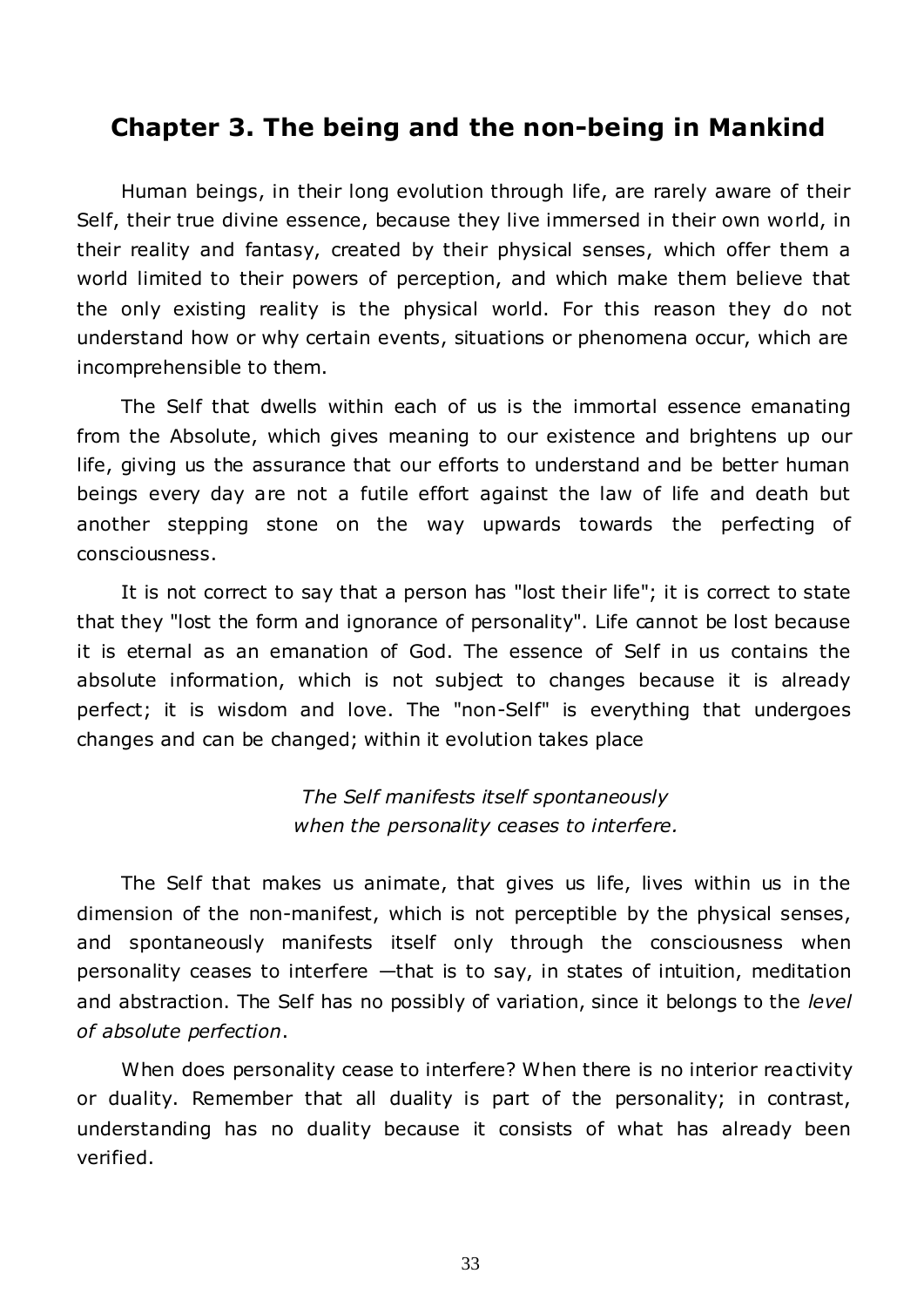In the state of Self, there is no duality, it is neutral. If a difficulty arises: "What a tremendous opportunity for growth"; and if it is something very satisfying: "What a wonderful thing!" Everything is always extraordinary and wonderful in such a state of absence of duality, which is also called the *maximum state of human mental efficiency*.

When we drive personality, the Self manifests itself because consciousness (i.e., understanding) is not part of the personality but the mind; as is the ego, but it shapes the personality, whereas understanding forms the divine essence. When we say: "You have no personality, where were you brainwashed?", that someone might answer: "What an extraordinary thing, I've finally managed it. What happiness!"

The Self can only manifest itself through consciousness, while the non-Self does this through personality. As consciousness develops, the Self will increasingly manifest itself. Its essence in each person may come to express itself as it really is: a perfect balance in any situation or circumstance, which does not alter in the least its absolute condition of Self.

With regard to the essence of Self, we do not talk of development because it simply "is". The essence of Self in each of us is a small proportion of the total information in the Universe, however it is perfect and complete for what each one of us needs as a human being. It is not that we are the Self, but that the Self is in us; it is our "father", and we are the "son". The son is another archive containing a certain amount of information, but not all; it is that part that is growing within us, which is in the process of development.

The consciousness collects information from all the previous personalities of each individual. About a thousand personalities are needed to "fill" an archive of consciousness. This does not experience anything by itself; it only assimilates what each personality produces.

> *The Self manifests itself from consciousness; the non-Self does so from the personality.*

The ability of the Self does not react; it simply manifests itself with wisdom, as the consequent and precise action which corresponds to any circumstance. The Self does not reason, since it does not use analysis; on the contrary, the thoughts emanating from the Self are intuitive and free from the influence of concepts. They are vertical thoughts totally without oscillation and, therefore, always correspond to the truth.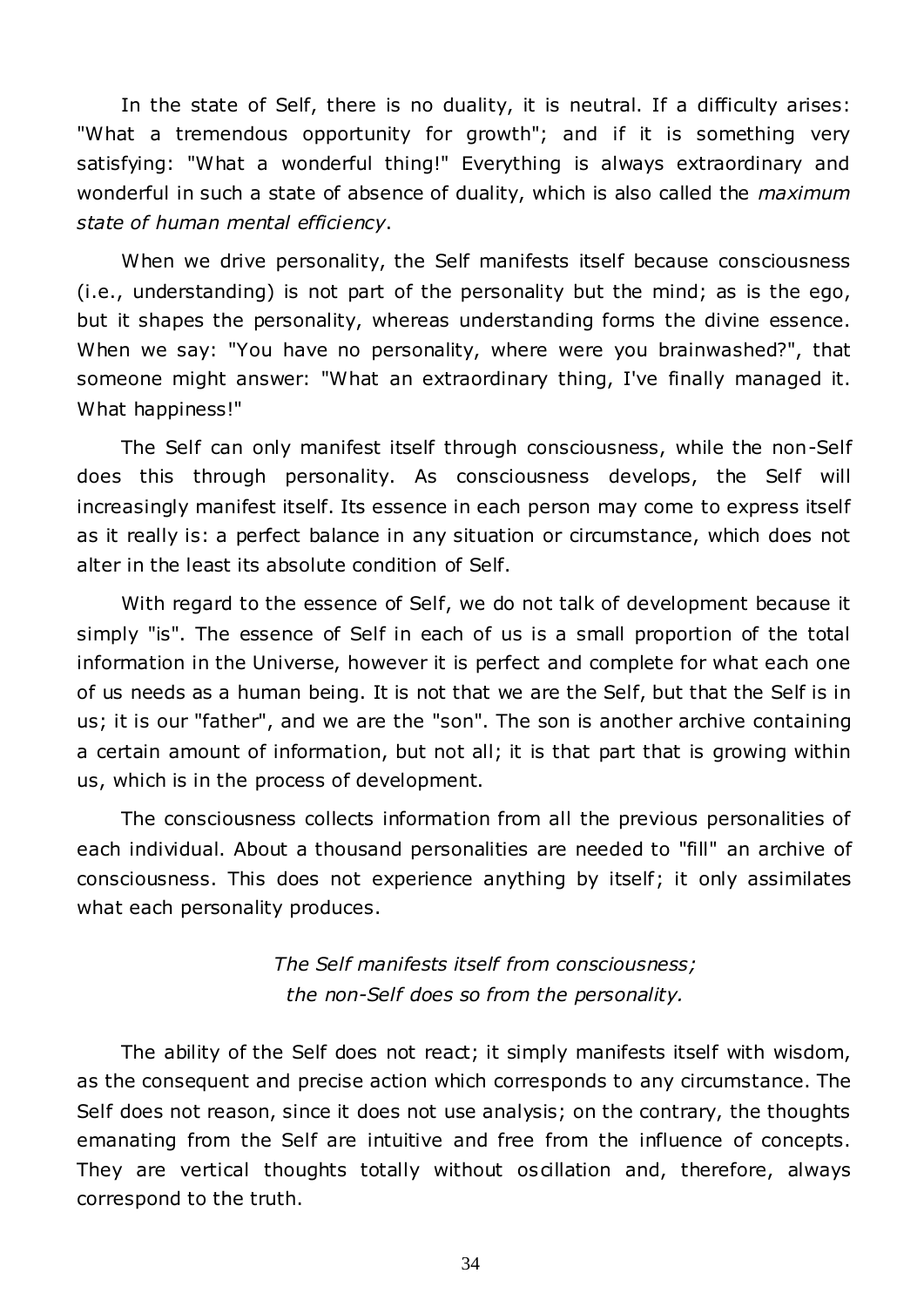## *Thoughts emanating from the Self are intuitive and free from the influence of concepts.*

*Intuition* is the line of thought emanating directly from the Self, and to perceive it requires a complete absence of reasoning. This is because the slightest doubt produces oscillatory movements of horizontal thinking, which immediately interrupts the direct perception of the Self. The same applies to other typical manifestations of the Self, such as faith and love, which do not admit analysis, doubt, fear or reasoning.

Unlike the Self, the non-Self, based upon ignorance and ego, reacts to every moment with all sorts of extremist, positive or negative manifestations, but never does so with harmony and love.

> *Perceiving the thought of the Self requires the mind to be free of reasoning.*

When we find ourselves mired in the state of non-Self we do not really have an identity of our own because we always react automatically, according to the impressions we receive from the outside world perceived through the senses. Normally we are manipulated by what happens outside us, so that there is no opportunity to manifest our real Self. People's moods are usually subject to those around them, or circumstances which affect them. So, when people around us are in a good mood, it is normal to be infected by their joy; if someone praises us, we are happy; but if others are frustrated or upset, our mood is depressed, and if someone insults us, the most common reaction is for us to be angry and we may answer back the same way. Very often, relationships deteriorate, businesses collapse and friendships die, simply because "we are nothing", so we identify with everything that "is not".

The reader, at this point, will be wondering how we can know what is "not" and what "is". It is simple: when everything that happens around us determines our own behavior, then "we are not." What happens externally manipulates our own life and leads people to that lamentable state called "not being ourselves ."

The process of spiritual development intends us to learn to be ourselves, reaching an inner state of spiritual independence; that is, a state in which our own behavior, decisions, thoughts and feelings do not depend on what happens around us, but on what we choose to do with it. And if decisions are supported by the understanding of love and in the essence of Self, they will be totally balanced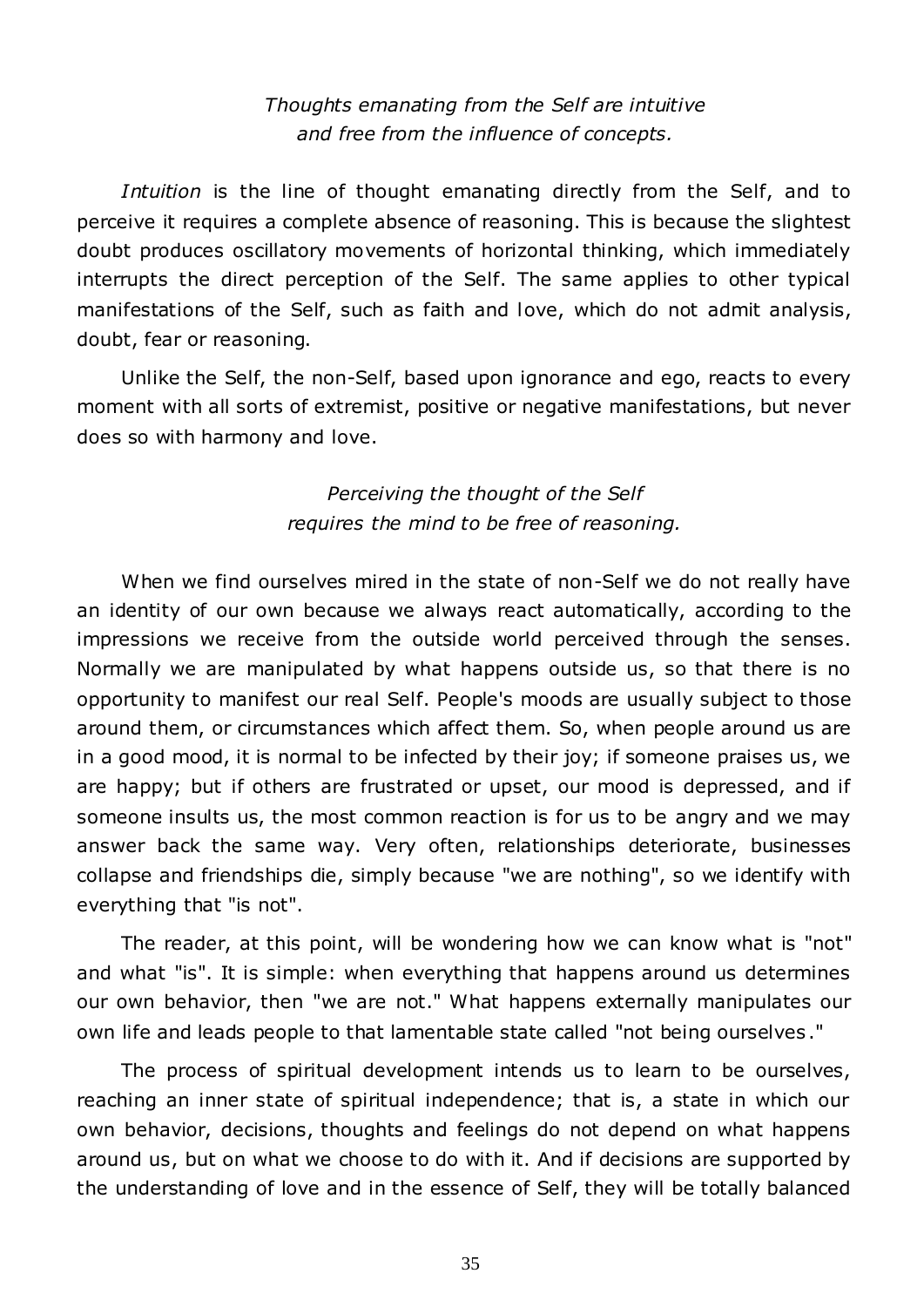and will lead to a state of inner, imperturbable and invulnerable peace; the state that characterizes a Teacher of Wisdom.

> *The mental state of the non-Self is identified with everything that does not come from wisdom.*

It is important to differentiate between *action* and *reaction*. Our proposal is not to react but to act calmly in the face of situations that life presents us with. While we react, we will not "be"; however, when we learn to act calmly and wisely, we can say that "we are ourselves"; this is the status of spiritual development.

The non-Self has to analyze all the ideas that come to mind in order to reach a conclusion; to do so, it resorts to comparing concepts or preconceived ideas that do not always correspond to the truth. That is why it is not wise to make snap judgments about people or circumstances around us, based solely on the conclusion of our reasoning. It is far better to turn to the wisdom of knowledge of the Laws of the Universe.

## *The mental state of non-Self enslaves human beings and is the cause of all suffering.*

The state of non-Self chains human beings to low frequency-type situations, enslaving them through fear, doubt, mistrust and limitations, and is the cause of all suffering. The non-Self's reactions cause tremendous anxiety and huge inner suffering, which often help to trigger physical ailments, but even then do not help at all to change external circumstances. Therefore we can categorically say that *suffering is useless as an element of action in the face of external circumstances* . However, it does play an important role in the development of consciousness, as it allows us to recognize and measure our levels of ego and internal constraints, and to understand that it is, in itself, outside the state of being.

In short, the state of non-Self is identified with everything that is not harmony, and the constant suffering of the ego is due to this; because it is always focused on any external element that is not harmonious, and that leads to rejection, along with internal reactions of duality, suffering, aggression and crisis, accompanied by all the human processes that do not produce satisfactory results.

The mortifying external circumstances which torment us daily are the "school of consciousness"; it is the ones that, through patience and understanding, finally deliver to the Self the reins of that previously "untamed steed" — the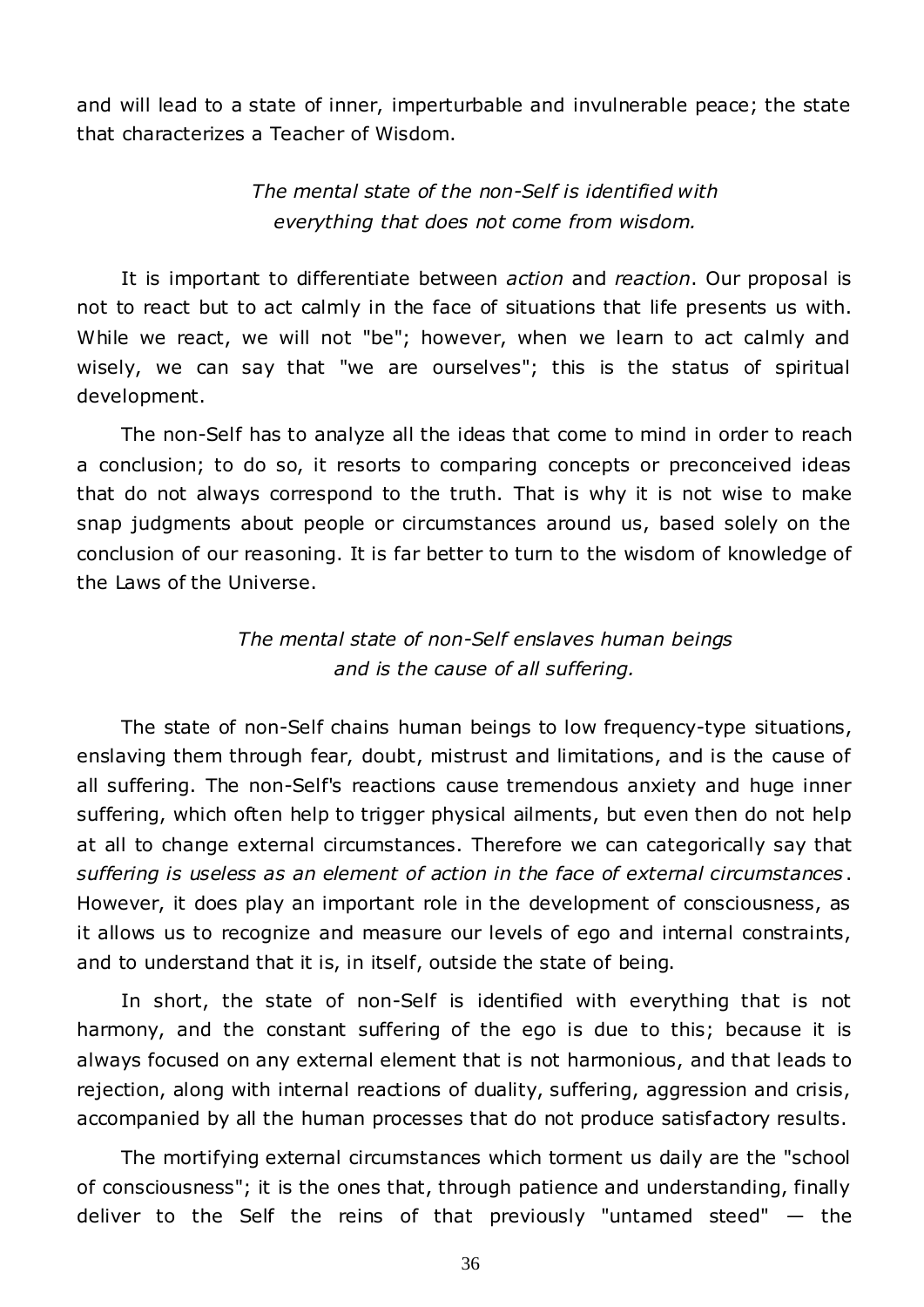conceptualized and selfish mind. When this happens, the mind, submissive and obedient, is guided by the Lord of the Law, and thus will be able to abandon the school of suffering forever. The knowledge of the Laws of the Universe eliminates the fear and frees us from suffering, but wisdom comes only through the development of consciousness. Finally, this development is what allows the Self to manifest itself and remove all internal conflict, transcending the Law of Opposites, and the result of all this is a state of inner peace, serenity, harmony and happiness which is unalterable by any cause or external event.

## *Constant and patient work to achieve the state of Self will free us definitively from suffering.*

In the face of any event there is a necessary action. Let's do whatever we have to do efficiently, but also with love; i.e., with no reaction, indictment or any kind of duality; without suffering  $-$  simply enjoying what we have to do, and doing our best. This is fair, balanced behavior, and it is the work that we want to carry out in our inner self: to make the Self become a constant expression in us. If we do not choose the love option, it is because we lack information, energy or training.

In this situation, *horizontal* and *vertical thinking* come into play. While thought remains under the influence of positive or negative analysis, it will not find the information about the essence. Vertical thinking is the type that captures the information from the higher spheres and takes it to the personality; this can be achieved by training. The process of swinging back and forth between the negative and positive Self is done by reasoning. Only when we manage to focus and stop reasoning, do we come into contact with the information. The external influences on behavior can be positive or negative, but in both cases "I am not."

As noted above, if we are in the company of people who behave excellently and have great relationships, we imitate and behave like them because we are allowing their peace to act upon us; but as soon as we run into an angry person, we will become irascible. The problem is that if we fail to voluntarily manage our own positive mental states, we will not succeed either in negative ones, and we will fail to turn them into positive from within, due to the influence of something external.

Vertical thoughts do not vibrate; they are intuitive, while the horizontal ones are associated with analysis and, therefore, have duality. They are subject to comparison. When we are analyzing, we compare elements or situations that seem good or bad, and look for a point of conclusion or synthesis; but once we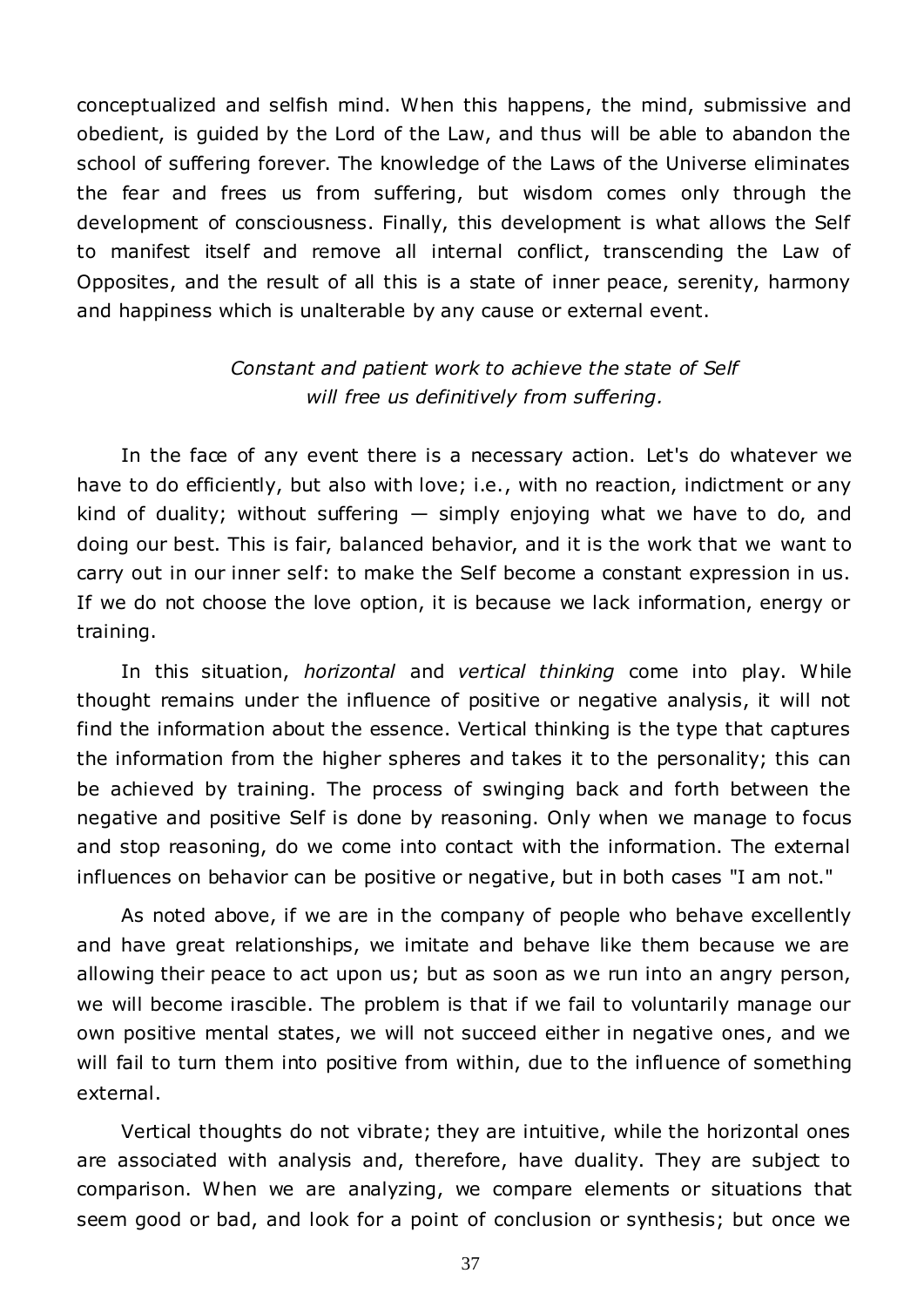have reached that point, we stop analyzing, and the conclusions are the ones which are stored as wisdom. When they are used again, we do not have to analyze them again. Simply, they have already been understood and therefore are used without any further analysis. So, little by little, the ego is turned into wisdom, until finally all of our behavior comes from love. During the process there is a duality between ego-based behavior and that of Self.

Action is indispensable; the Universe does not respond to inaction or inertia. In the face of inaction there is no positive result. When we manage to steer from understanding what we still need to learn, we start being efficient human beings because, whenever a conflict arises or we feel bad about someone, rather than look for someone to blame, we ask ourselves, "What do I still need to learn?; What did I do to get to this situation?: Where did I lose the energy? At what point did I go wrong?" And we will thank life, people or circumstances that allow us to recognize that we still make mistakes because, thanks to this, we can understand what we do not yet know.

In the state of Self, there is no duality, as it is neutral. Whenever a difficulty arises, we say "What a tremendous opportunity to grow!" and if it is something very satisfying, "What a wonderful thing!" Everything is always extraordinary and wonderful in this state of absence of duality, also called the *maximum state of human mental efficiency*.

The non-Self identifies itself with everything that "is not". For example, if we think that someone is not behaving properly, our inner reaction is negative. So we try to change them in order to so feel good ourselves. That is the typical response of the "non-Self", which identifies with what "is not from love" because we say to ourselves, "That person is behaving badly, improperly, inappropriately" or worse, "that person is causing me harm or is a nuisance." Such claims are the result of ignorance about a situation that is a wonderful opportunity to learn and respect; but as we are unable to see it that way, we express selfishness, which is the typical behavior of the "non-Self".

#### **3.1 Selfishness**

The definition of selfishness that culture has taught us is totally distorted and has nothing to do with reality. According to our cultural heritage, selfishness is thinking about oneself rather than others; we are told, however, that our actions should be selfless. This is nothing but ignorance because there is no selfless action. Meanwhile, real selfishness struts around us everywhere; it is what we do every day believing this is virtuous behavior.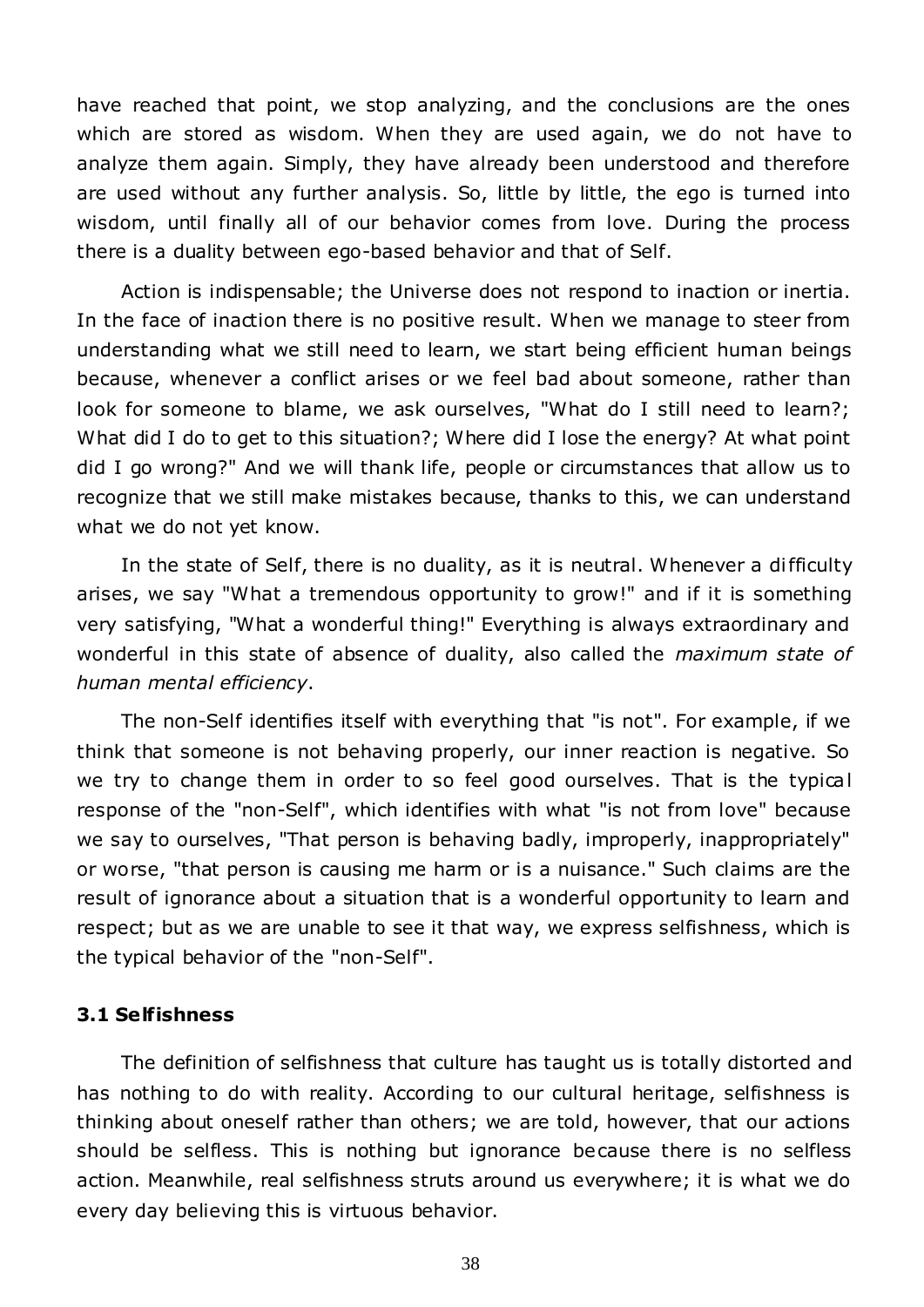Selfishness occurs when someone tries to change others, mainly for two reasons: because he does not accept them as they are and because he wants to stop feeling bad about them.

Therefore, the true definition of selfishness would be: *attitude shown by a person who wants to change others or sacrifice them to be able to feel good without working within himself*. This we do every day under the guise of love. For example, when we tell our child: "Don't go out because I feel bad if you do" or "Take care of your health, because if you fall ill, I'll feel bad", we are facing the false mask of love; i.e., we think and/or say: "As I love you so much, I don't want anything to happen to you or for you to suffer." Actually, this is the height of falsehood: what we do not want is to suffer ourselves if something happens to the other person, or lose them because we are attached and depend on them, given that we are not free. We prefer to sacrifice the other person, their potential and their behavior, in order to avoid suffering ourselves.

"I can't live without you" is a perfect expression of selfishness and we use it in such a romantic way ... "I love living with you"; that is an expression of love. The opposite means: "I'm going to tie you down, I'll restrict you, I won't let you do what you want; and if you're not there, I'll suffer a lot." All these arguments are full of selfishness and ignorance. And the mask remains there, proclaiming: "What a good person I am!"

Selfishness means not being able to accept others or respect their experiences, but trying to force them to change, to feel at peace. This leads to disastrous results in human relations, and to the state of non-Self and situations that are not from wisdom. The state of Self, however, assesses everything with wisdom, and respects and loves.

#### **3.2 Forms of human behavior**

From all this we can conclude that human beings express two types of behavior:

- $\checkmark$  What comes from the Self.
- $\checkmark$  What is not from the Self but the ego.

The behavior of the non-Self, the ego, is full of duality, reactivity. It causes suffering, confusion, conflict, drama, conflict with the outside, and tries to change everything to feel good. By contrast, the behavior of the Self accepts everything as perfect, but not through resignation; that is, it is not a question of "holding on"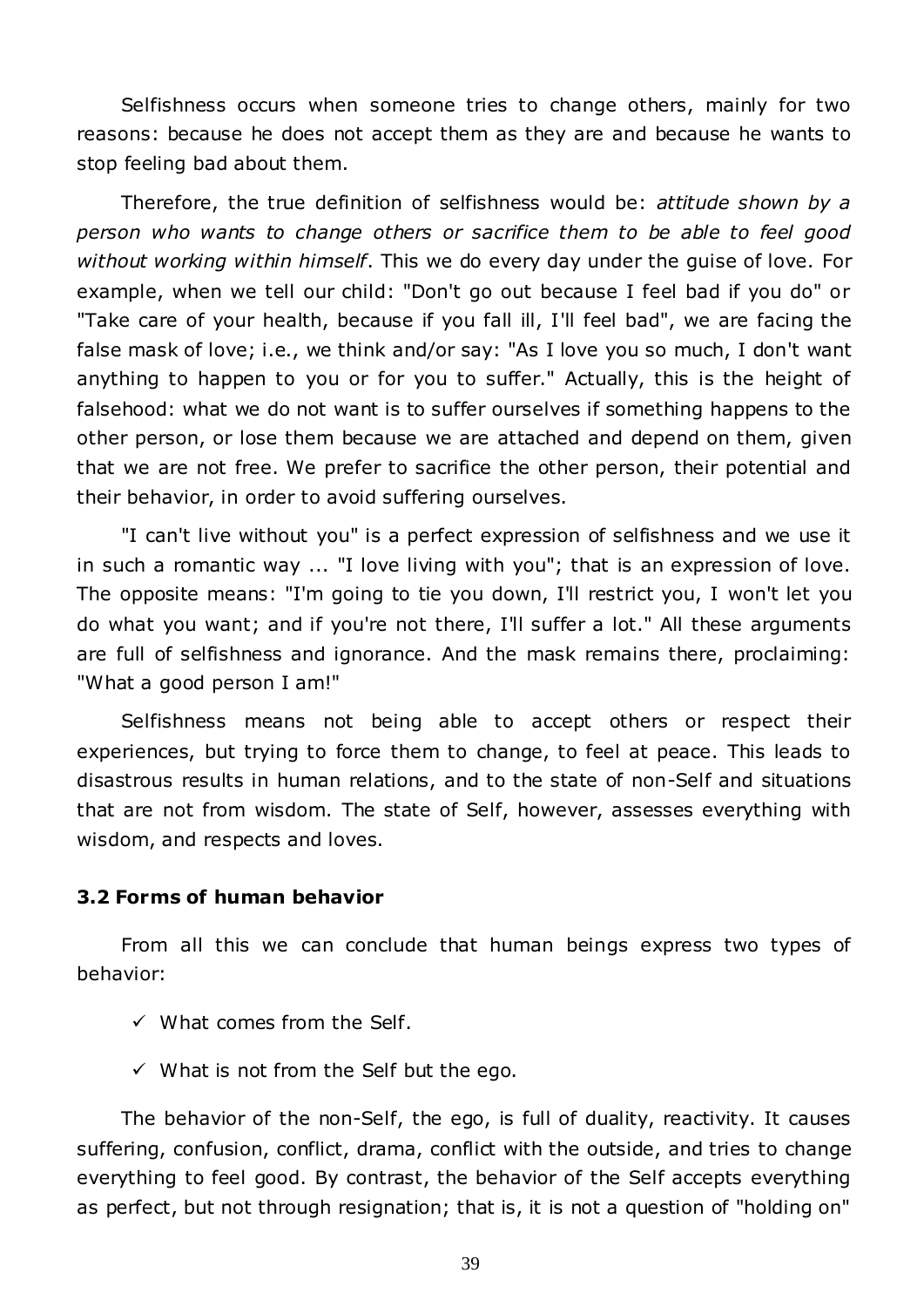but simply "accepting" because it has understood that what happens is perfect and has a very valuable purpose of love; therefore, it does not try to change anything external and knows that everything that needs to be changed is in its inner self and is called the duality of the reactivity of the ego.

From the understanding of Self, we understand that what we commonly call problems are nothing but perfect learning opportunities; that the results we obtain, whether satisfactory or not, are also perfect to recognize what causes them. The behavior of the Self, in short, is what enables us to contemplate the perfection of everything that happens and deeply appreciate it.

This is an exercise that requires having:

- **1. Information** from wisdom which we can re-program the mind with.
- **2. Energy** sufficient to handle that information.
- **3.** Constant **training** to achieve success through the exercise of desensitization, facing daily life with total peace, without any pain and in a state of profound understanding.

The behavior of the Self never looks for someone to blame, only solutions, and values experience as a learning opportunity.

We should not forget that we all have Divinity within us, and that this is distributed in different proportions. We have a small amount of *essence* of Self which is active in us. It lies in the mental field and can be used here and now  $$ although sometimes we do not use it; sometimes it is awake: then it is called understanding and is conscious in us. It is towards this that we are going through spiritual development; the aim is to extend understanding so that it becomes strong enough to transcend the limits of the ego which is still holding out in our minds. To the extent that we succeed in this, information and very superior forces, well above what we might suspect even existed, will begin to manifest themselves.

When we succeed in cleansing our mental field of limitations, this will begin to express itself through us what is accumulating in our divine consciousness, which has been collecting information for thousands of years; moreover, the essence of Self, the divine spark, may manifest itself in us. It is something so formidable that we cannot manage to imagine that there is such a degree of power in us; it is the power of directing and governing matter. This would mean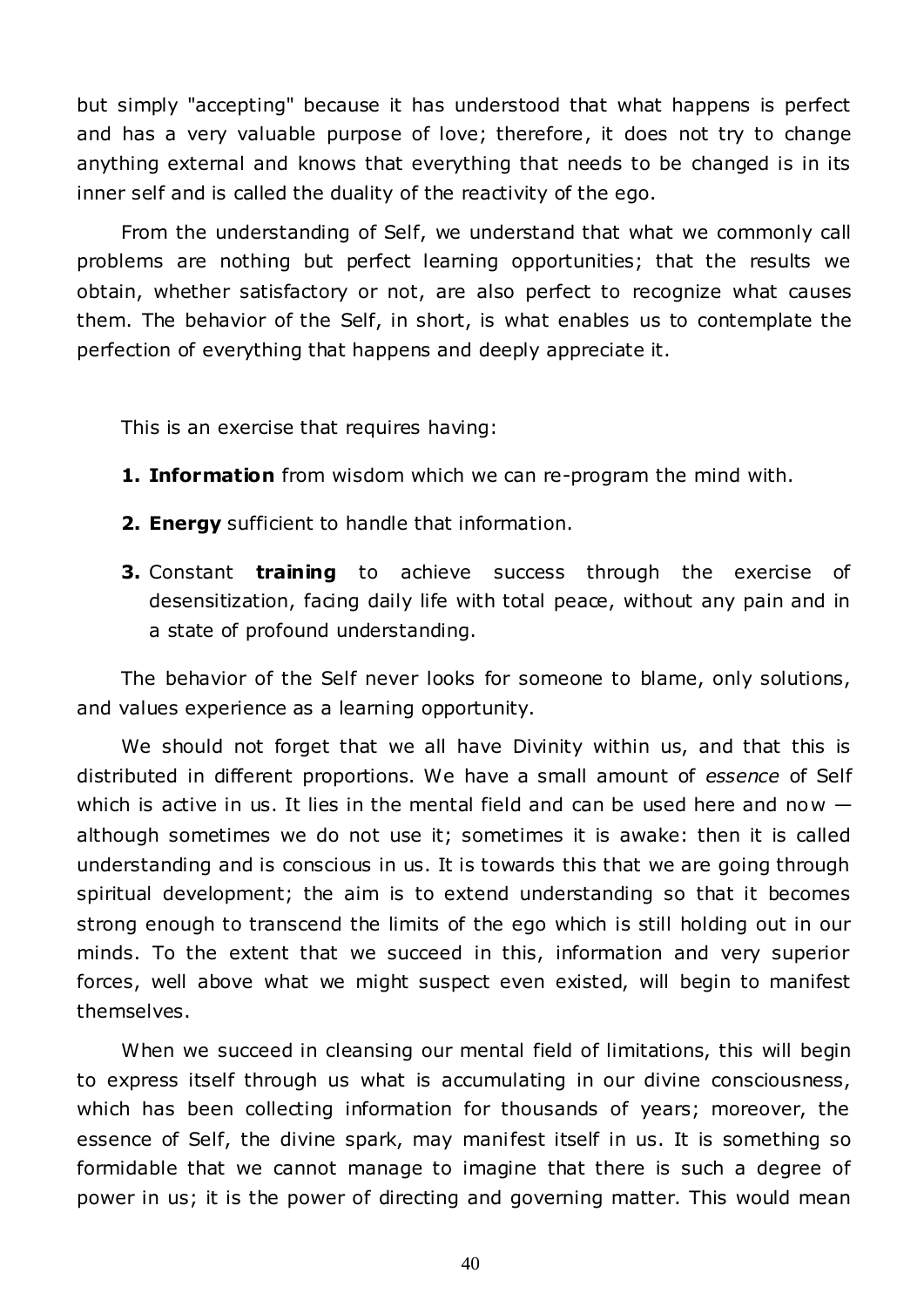not only completely reconstituting our body but also giving it some shape or feature, and also entering or leaving it. The physical body would become a sort of suit that could be taken off and put on, and changed for another without any problem. The word "impossible" would disappear from our minds; nothing is impossible in the Universe. The correct statement is: "I cannot do it yet or do not know how to yet."

Insofar as we have started working with the essence of Self, at least what is active in the mind, we will start to obtain results immediately.

The differences between humans have to do with personality; no two personalities are alike. They are just different types of ignorance.

However, the essence of Self is the same in everyone, obviously, with more or less content. For this reason we compare it to water, an element that is contained in everything, but not always in the same proportion. Its maximum content is in the oceans but everything has moisture and, therefore, the same essence: water.

The same applies to the essence of Self in us: understanding, love  $-\text{no}$ matter in what proportion it exists in a person - is the same as what any other possesses. Obviously, if the proportions are small they will be insufficient to produce certain results but they also come from love.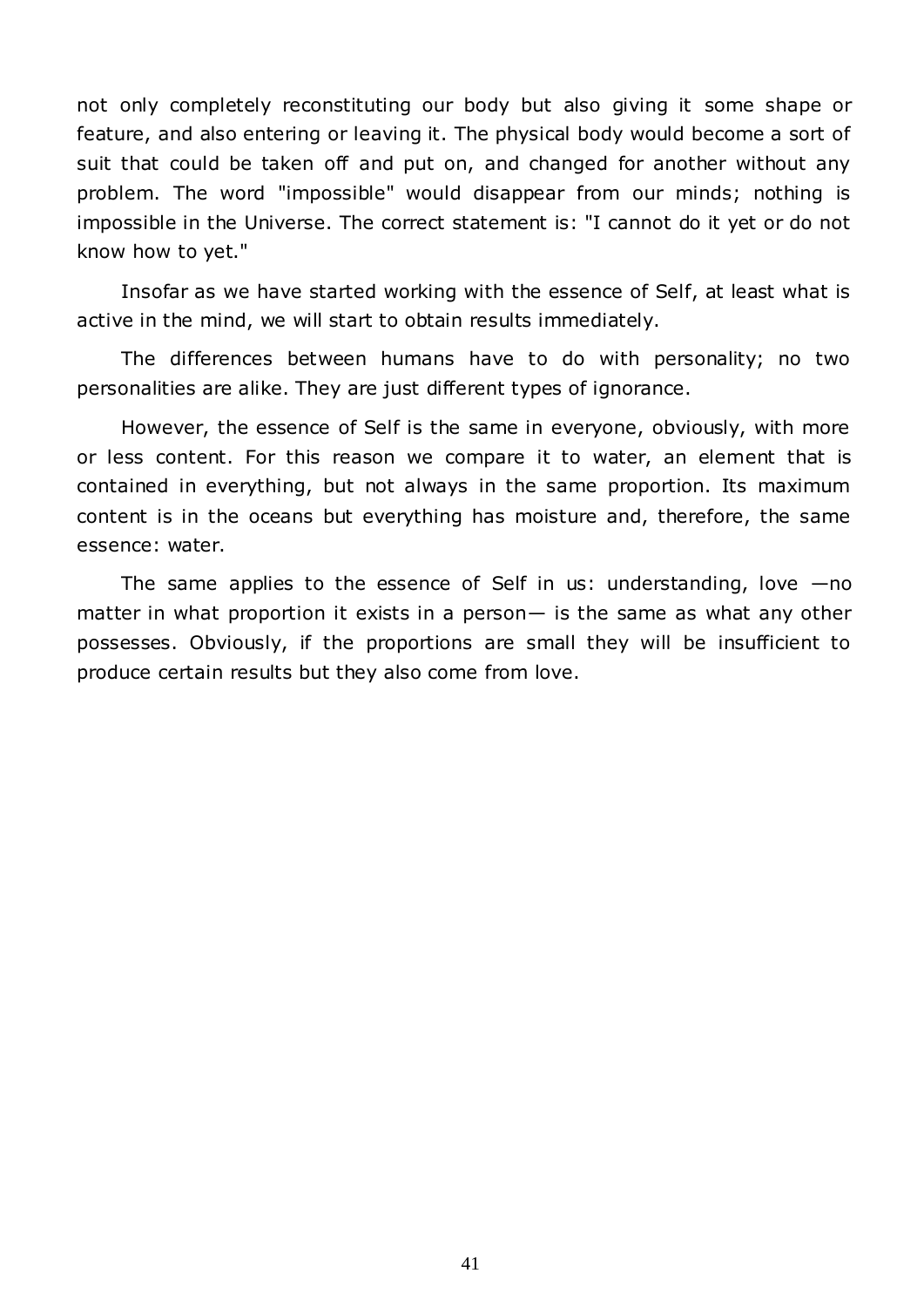## **3.3 Tools for the expression of Self**

The tools we can use in order that the essence of Self is expressed are:

- $\checkmark$  **Patience**, that is, giving something time. If a seed is sown, it will not be reaped tomorrow. We have to wait for the plant to grow; things do not happen instantly, everything in the Universe is part of a process. Patience is a virtue that we need to cultivate because it enables us to respect the rhythms of the Universe with confidence. It involves cherishing an internal conscious peace. We do not achieve things more quickly by being impatient.
- **Acceptance** to understand that everything follows a perfect rhythm and every situation is perfect for discovering what it reveals in itself.
- $\checkmark$  Inner peace to maintain the state of Self without reactivity. In order to develop absolute peace we need to be in a place where no-one is at peace.
- $\checkmark$  **Deep respect** in relationships with others.

The mental state of non-Self is the cause of all human suffering. It is possible to leave this state, seizing opportunities, not running away from them. Faced with those situations that we call "problems" we must be prepared to use our energy to pass the test and never go back.

Welcome to challenges, welcome to coaches, welcome to difficulties! We do not have to look for them but seize the ones life offers us and not waste them.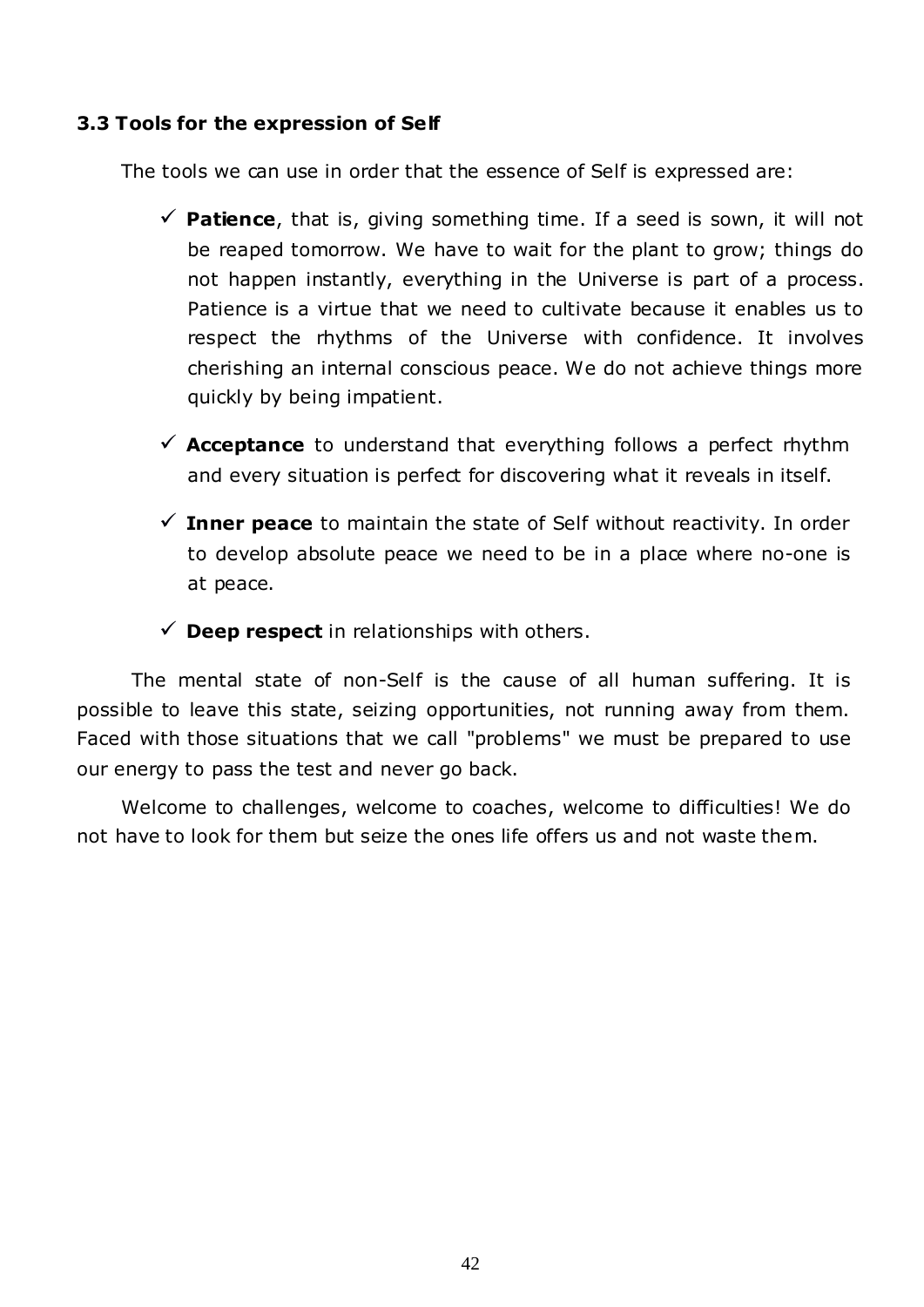## **3.4 Self as opposed to non-Self**

| <b>The Self</b>                      | <b>The non-Self</b>                |  |  |
|--------------------------------------|------------------------------------|--|--|
| (state of mental efficiency)         | (ego, ignorance)                   |  |  |
| Immortal essence                     | Manifested through the personality |  |  |
| emanating from the Absolute          |                                    |  |  |
| Wisdom                               | Conflicts, dramas, egotism         |  |  |
| Contains the absolute information    | <b>Beliefs</b>                     |  |  |
| Manifests itself through states of   | Inappropriate behavior             |  |  |
| intuition, mediation and abstraction |                                    |  |  |
| We "are" not the Self,               | Duality                            |  |  |
| rather the Self "is" in us           |                                    |  |  |
| Vertical thinking:                   | Horizontal thinking:               |  |  |
| Being intuitive, not analyzing       | Analyses everything to reach       |  |  |
|                                      | conclusions                        |  |  |
| Does not seek a guilty party         | Seeks a guilty party               |  |  |
| It is understanding of love          | There is no harmony or love        |  |  |
| Accepts: Has inner peace and deep    | Reacts: Negatively or positively   |  |  |
| respect (0% reactivity)              |                                    |  |  |
| Total happiness (0% suffering)       | We depend on what happens          |  |  |
|                                      | externally to be happy; suffering  |  |  |

*Table 8. The Being vs. the non-Being*

Our mental field is initially innocent, and later it fills full of disorganized information from the culture and the environment which we know under various names: *system of beliefs or archive of ignorance*; this information makes up the ego. They will cease to be beliefs when we are able to verify the reality or the falseness of the information that has come into our mind. When we have not yet verified it, we continue in the state of "I am not", which means that our behavior depends on what is external; therefore, we are extremely susceptible and can be manipulated, and we acknowledge this in our feelings. Actually, we allow external situations to affect us because we do not know how not to; because this is something we do not understand or accept, or because something seems right according to our beliefs.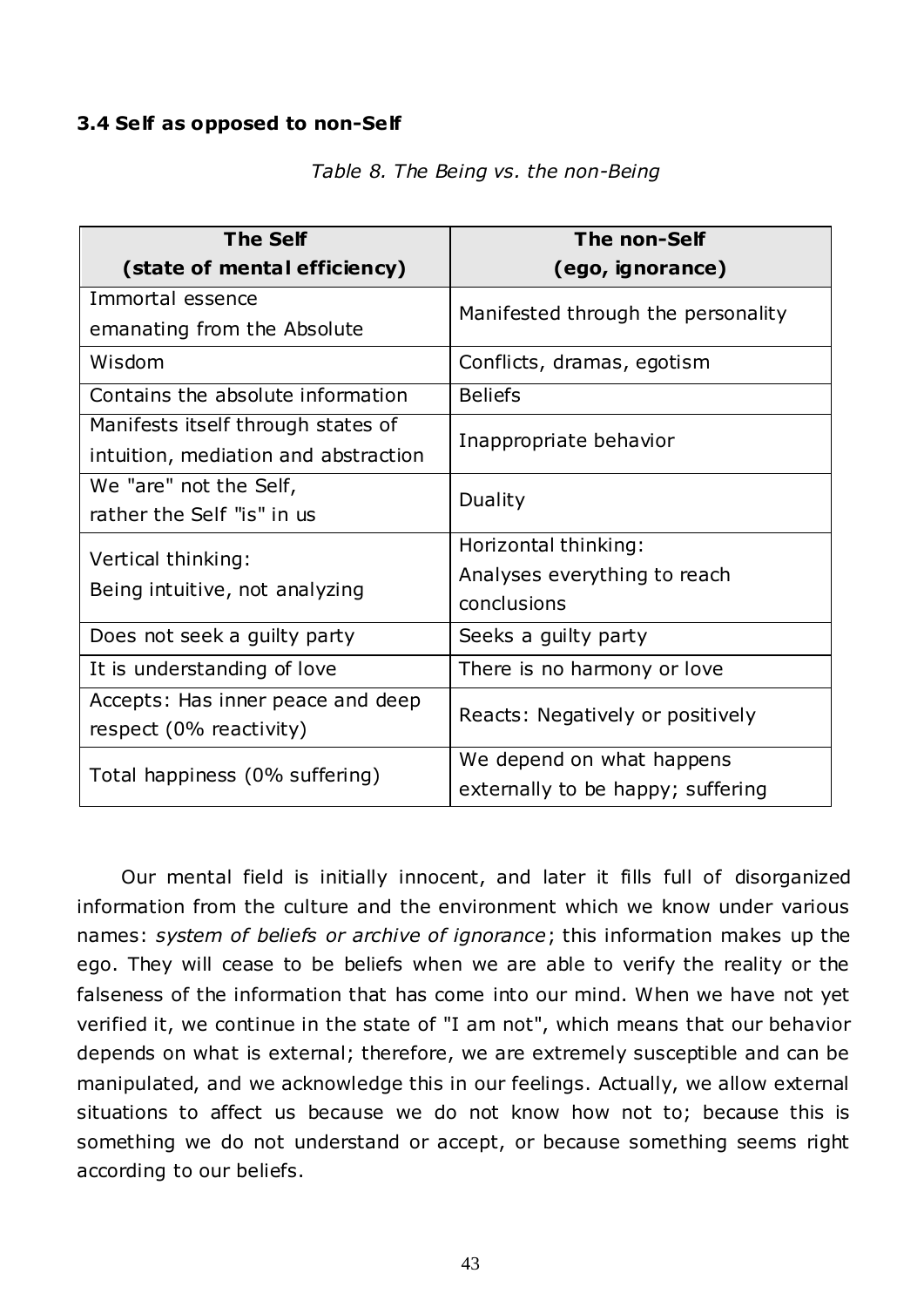To reach the state of "I am" we need to find truth, love, an internal field which is absolutely invulnerable, which cannot be manipulated or is able to take offence, and which does not contain beliefs but wisdom; recognized and proven truths.

To the extent that each one of us puts into practice the exercise of untangling their beliefs, coming out of ignorance and cleansing the ego, and gradually transforming all that into wisdom, mental information gradually changes and becomes new information which is called *understanding*. This is part of the essence of the "I am" and the result of direct experience with everyday situations where we gradually discover what works —what is built upon truth and what does not work: what we try to do from the falseness of beliefs.

In the state of "I am" we can control what happens inside us, how we think, act, behave, communicate, relate to others because this depends on ourselves, but we cannot control others or what happens around us.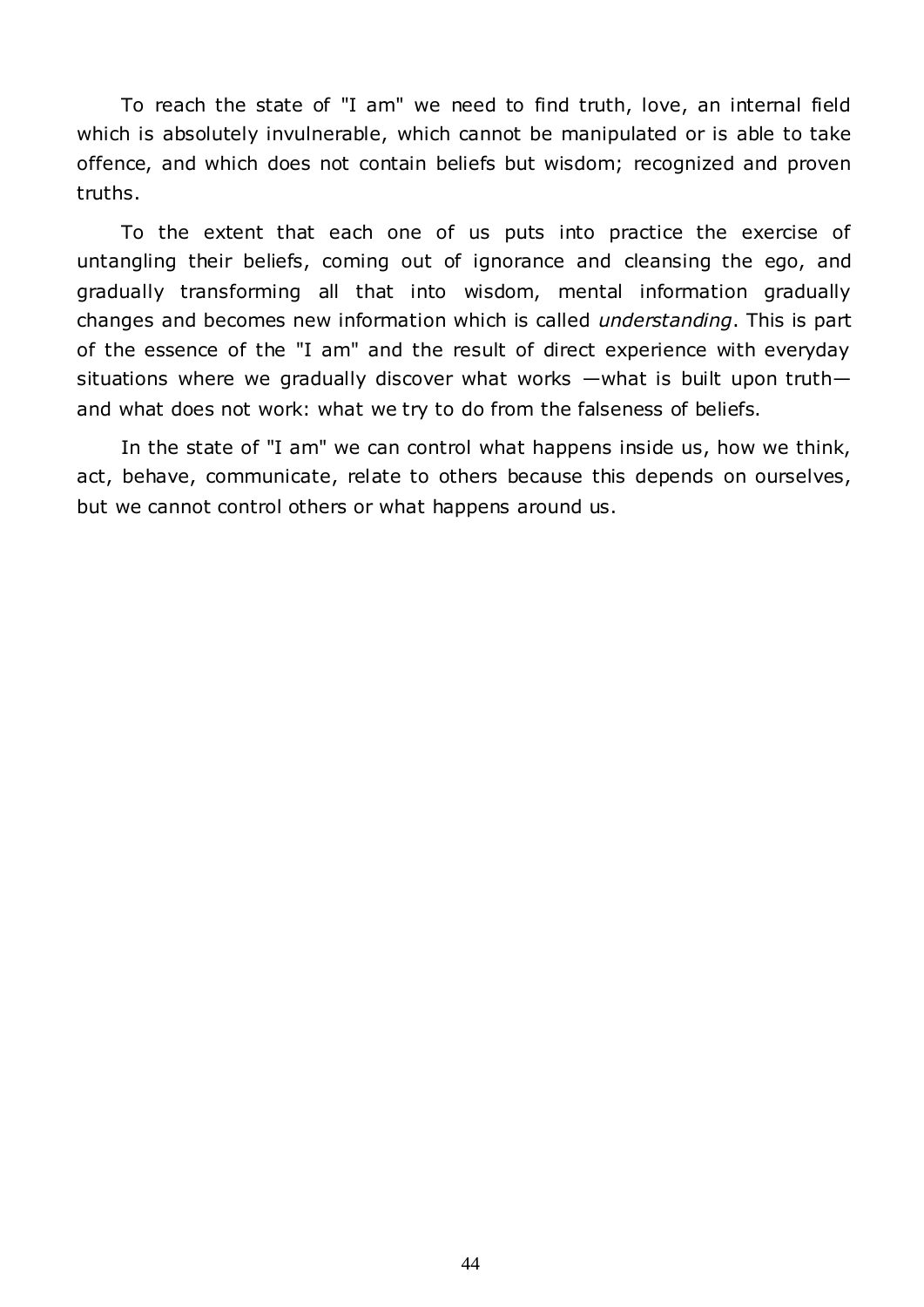# **Conclusions**

- $\checkmark$  To accelerate the development of consciousness it is necessary to increase the area of understanding and treasure fewer beliefs and more wisdom.
- $\checkmark$  When you understand something, there is a quantum change.
- $\checkmark$  The faster we evolve, the sooner suffering is transcended.
- $\checkmark$  Everyone is their own Teacher; it is useless to follow any Teacher; what can be followed is their teaching.
- $\checkmark$  The development of consciousness leads to immortality.
- $\checkmark$  Evolution is the successive accumulation of information of truth in the archive of consciousness.
- $\checkmark$  Our bodies age due to the energy loss we experience. Old age is an energy state, not a level of chronological measurement of time.
- $\checkmark$  Learning becomes understanding only through constant practice and the verification of results.
- $\checkmark$  Learning is synonymous with attaining love and happiness.
- $\checkmark$  Life is a journey and the changes take place in the walkers, not in the road.
- $\checkmark$  What happens in the Universe is neither good nor bad, it is simply necessary.
- $\checkmark$  The life experiences of each person exactly match the level of information from truth which has accumulated in their consciousness.
- $\checkmark$  Our human consciousness is eternal and never goes backwards. It always accumulates information from wisdom. This is evolution.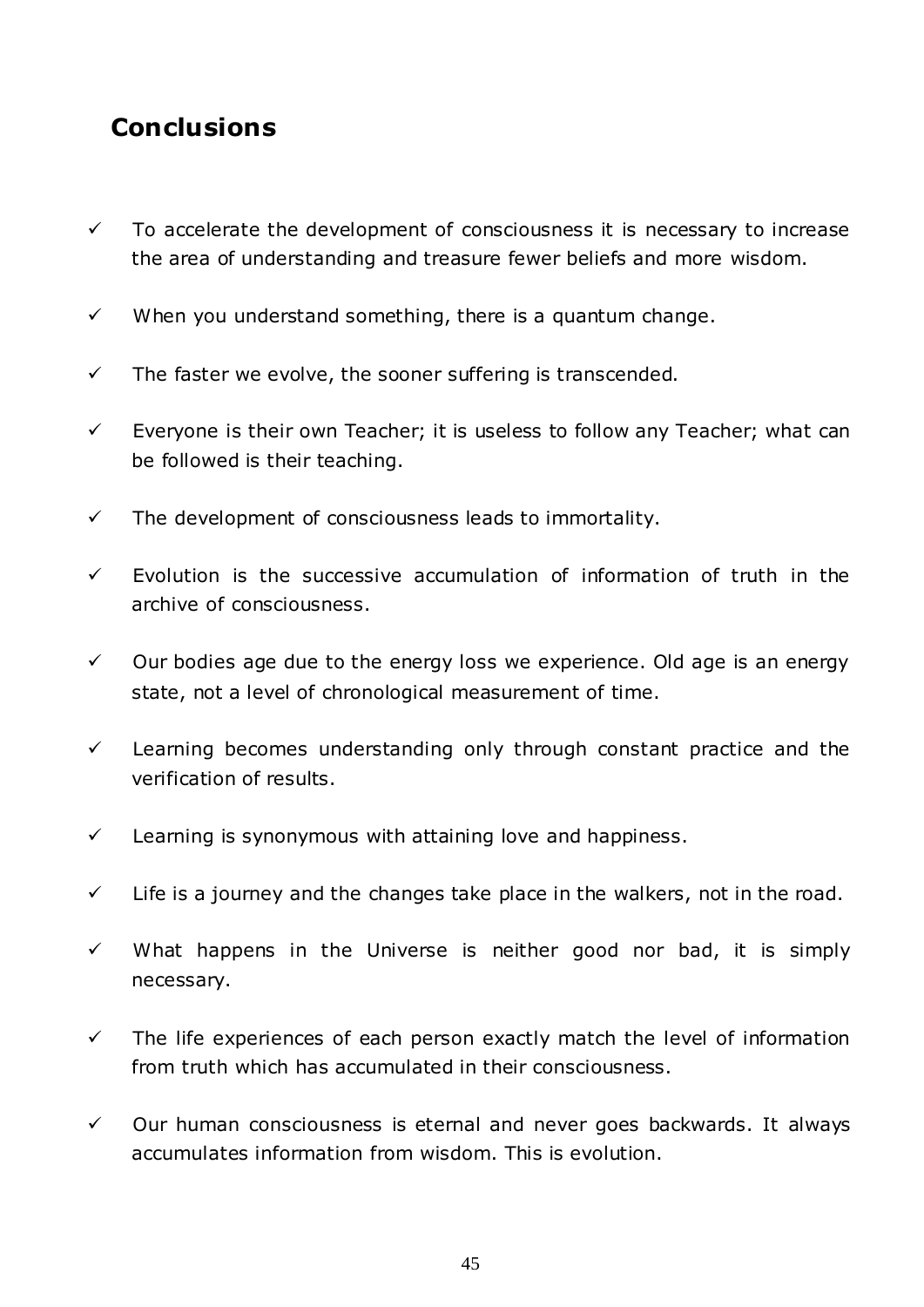- $\checkmark$  Everything that happens is perfect for a specific purpose, and each of us is exactly what we are; and what we are is perfect. Therefore, we should not compare ourselves to anyone, only enjoy what we are and improve this.
- $\checkmark$  Wisdom unites science and philosophy to find balance.
- $\checkmark$  The purpose of spiritual development is to learn to Be; that is, that one's thoughts, feelings and behavior do not depend at all on what happens around us, but what one decides to do with them.
- $\checkmark$  He who lives, breathes; he who reads, learns; he who acts, understands; he who practices, knows.

*Nothing should be believed, nothing should be taken as true or fact; we must practice* and verify whether in our own lives this information works and produces satisfactory results. Action is essential because the Universe does not respond to inaction or inertia. Inaction produces no positive result.

With this information we have *three alternatives for action*:

- 1. We can keep it in our library.
- 2. We can carry it with us and show it to everyone.
- 3. We can integrate the information within us, so that it becomes how we act. Only in this last case will we obtain satisfactory results.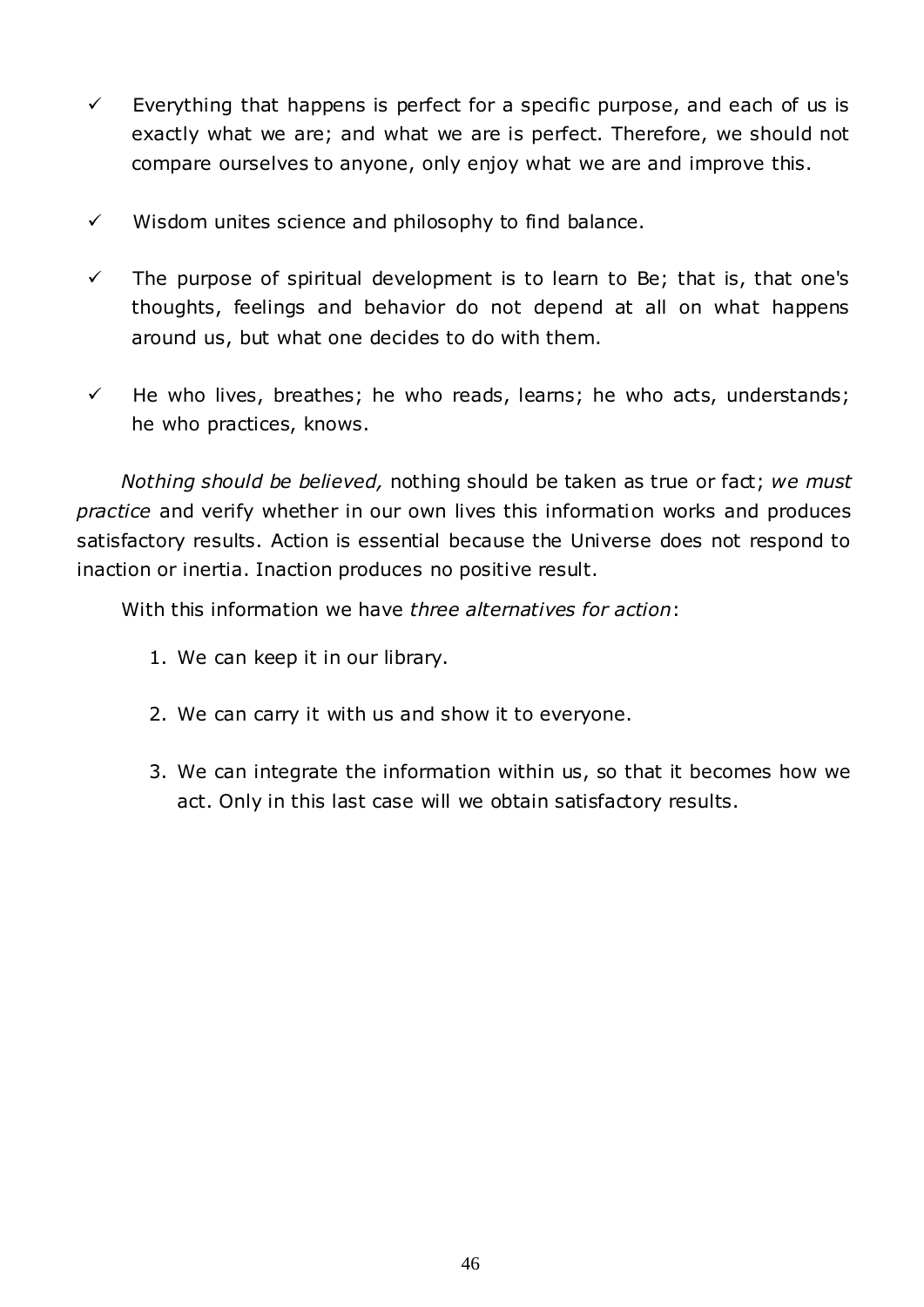# **Training exercises**

## **Mental fasting exercise**

This proposal is quite a challenge. For 40 days, renounce any form of conflict, criticism or protest, any thoughts that disturb your inner peace, and always think with love.

If after those 40 days, the result is very powerful, continue for the next 40, and so on, successively.

#### **Mental reprogramming to shorten the development time**

Beliefs make us inefficient, whereas wisdom makes us efficient. Mentally repeat the following phrases:

"I declare myself in a total state of peace, and I will cease to face life to start enjoying it."

"My happiness depends only on me; I renounce suffering completely from what happens around me."

"No external situation can affect my happiness, my peace and my love."

"I renounce definitively changing anything external to myself."

#### **An exercise for maximum efficiency**

To achieve balance and maximum efficiency, apply the *principle of actionrecovery*. Every day we need to recover the energy invested, and we do so by getting enough sleep, through meditation techniques or directed thought, all in the right proportions.

When we have enough energy, what we call problems become opportunities and challenges for the evolution of our consciousness; these are our training sessions.

Whatever you do not know how to do, set yourself the goal to learn it, and whatever you do not know how to handle, set as a goal to train yourself. This is what the exercise of spiritual development consists of.